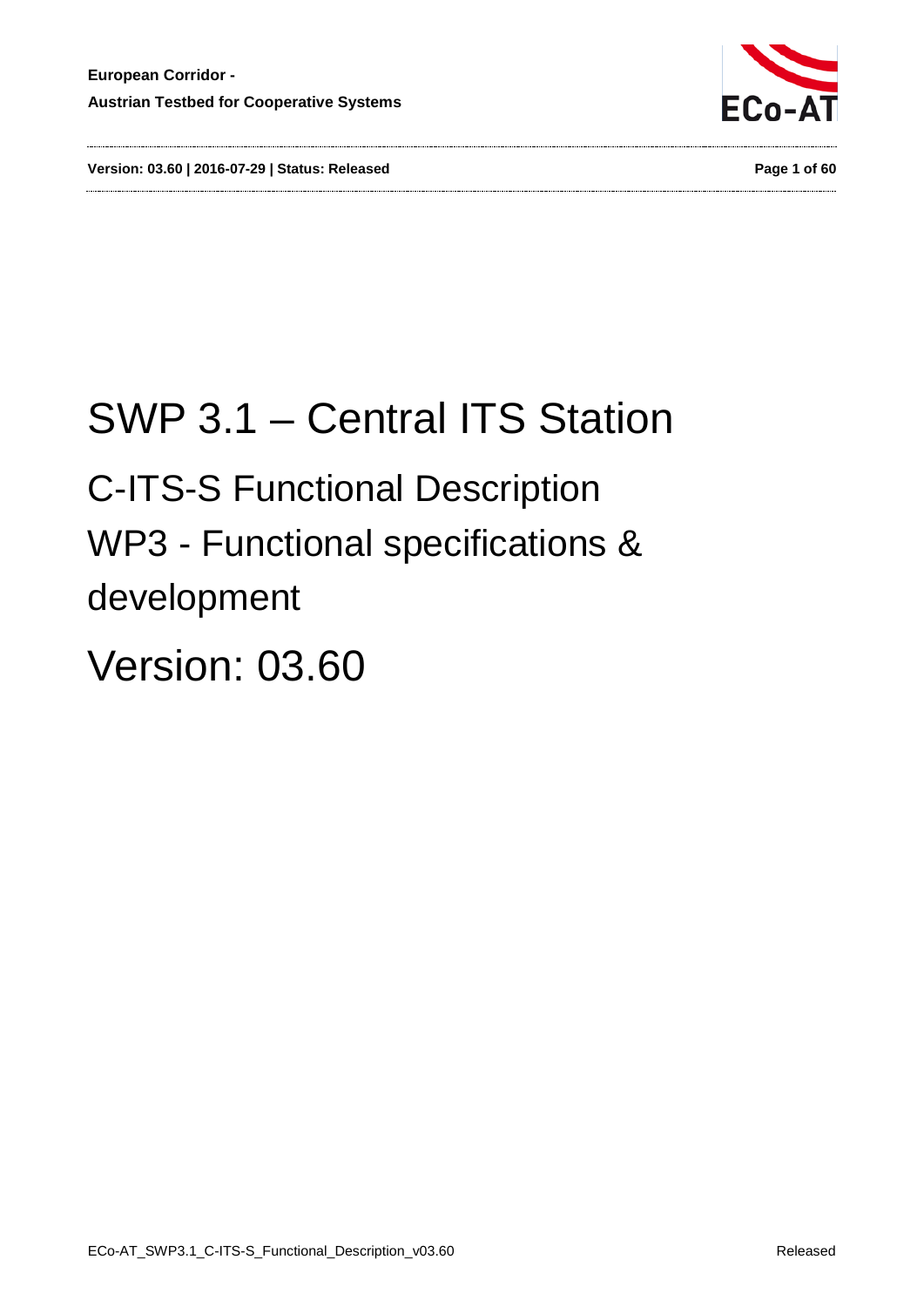

**Version: 03.60 | 2016-07-29 | Status: Released Page 2 of 60**

# **Overview of changes**

<span id="page-1-0"></span>*Table 1: Document History*

| No.            | <b>Version</b> | <b>Status</b> | <b>Date</b> | <b>Type of Change</b>         |
|----------------|----------------|---------------|-------------|-------------------------------|
| 1              | 03.00          | Released      | 2015-07-15  | <b>Third Release</b>          |
| $\overline{2}$ | 03.10          | Released      | 2015-10-28  | Third Release - Update        |
| 3              | 03.50          | Released      | 2016-04-29  | Third Release - Second Update |
| 4              | 03.60          | Released      | 2016-07-29  | Third Release - Third Update  |

Reference to the status- and version administration:

#### **Status**:

In progress, the document is currently in editing mode Released, the document has been checked and released by quality assurance, it can only be modified if the version number is updated.

#### **Versions**:

Take place in two stages. Released documents receive the next higher integral version number. 00.01, 00.02 etc. Not released versions, with the status in progress 01, 02, etc. Released version with the status released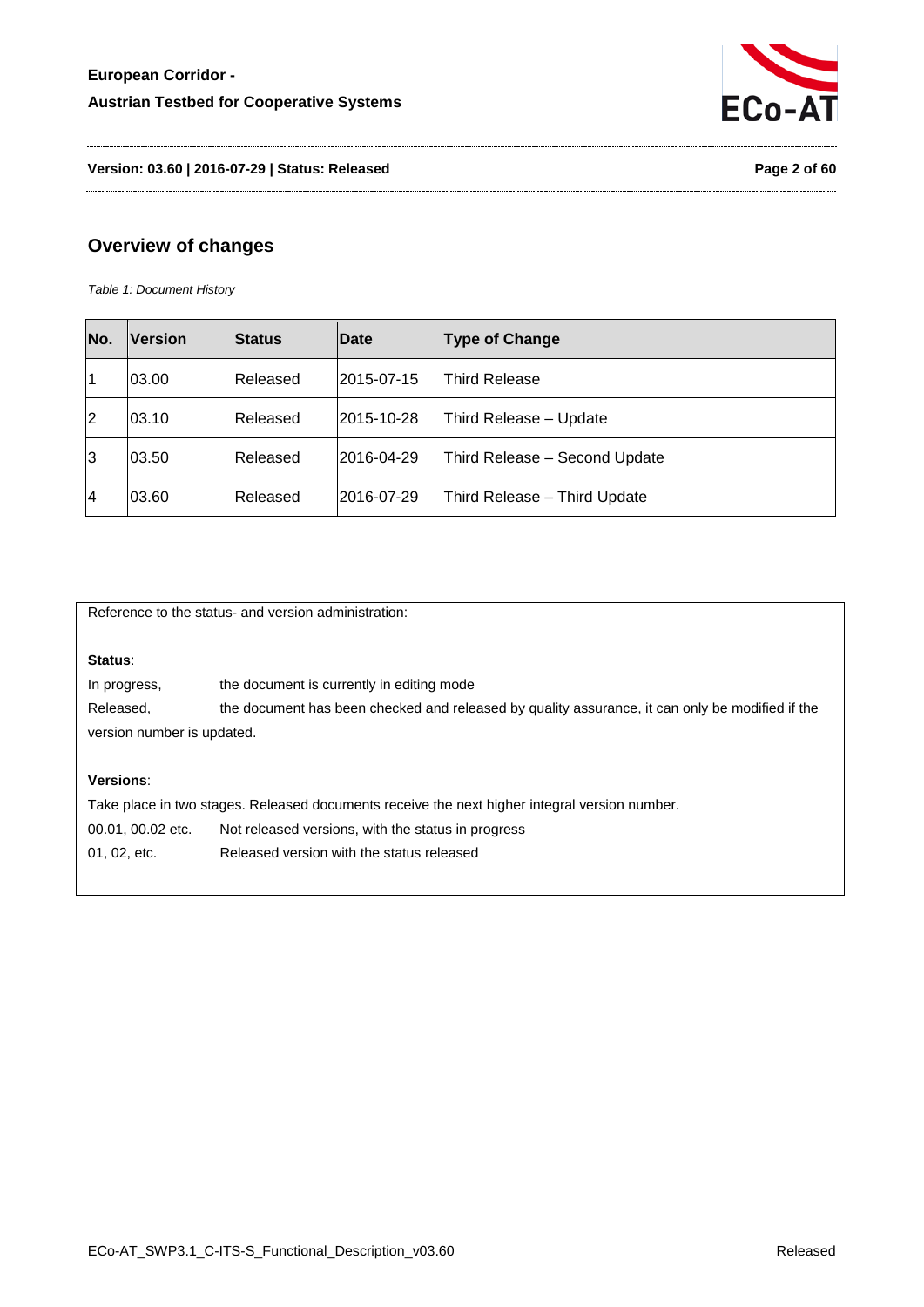

Version: 03.60 | 2016-07-29 | Status: Released

# **Table of Content**

| $\mathbf{1}$            |  |  |  |
|-------------------------|--|--|--|
| 1.1                     |  |  |  |
| 1.2                     |  |  |  |
| $\overline{\mathbf{2}}$ |  |  |  |
| 3                       |  |  |  |
| $\overline{\mathbf{4}}$ |  |  |  |
| 4.1                     |  |  |  |
| 4.1.1                   |  |  |  |
| 4.1.2                   |  |  |  |
| 4.1.3                   |  |  |  |
| 4.1.4                   |  |  |  |
| 4.1.5                   |  |  |  |
| 4.1.6                   |  |  |  |
| 4.1.7                   |  |  |  |
| 4.2                     |  |  |  |
| 4.3                     |  |  |  |
| 4.3.1                   |  |  |  |
| 4.3.2                   |  |  |  |
| 4.3.3                   |  |  |  |
| 4.3.4                   |  |  |  |
| 4.4                     |  |  |  |
| 4.4.1                   |  |  |  |
| 4.4.2                   |  |  |  |
| 4.4.3                   |  |  |  |
| 4.4.4                   |  |  |  |
| 4.4.5                   |  |  |  |
| 4.4.6                   |  |  |  |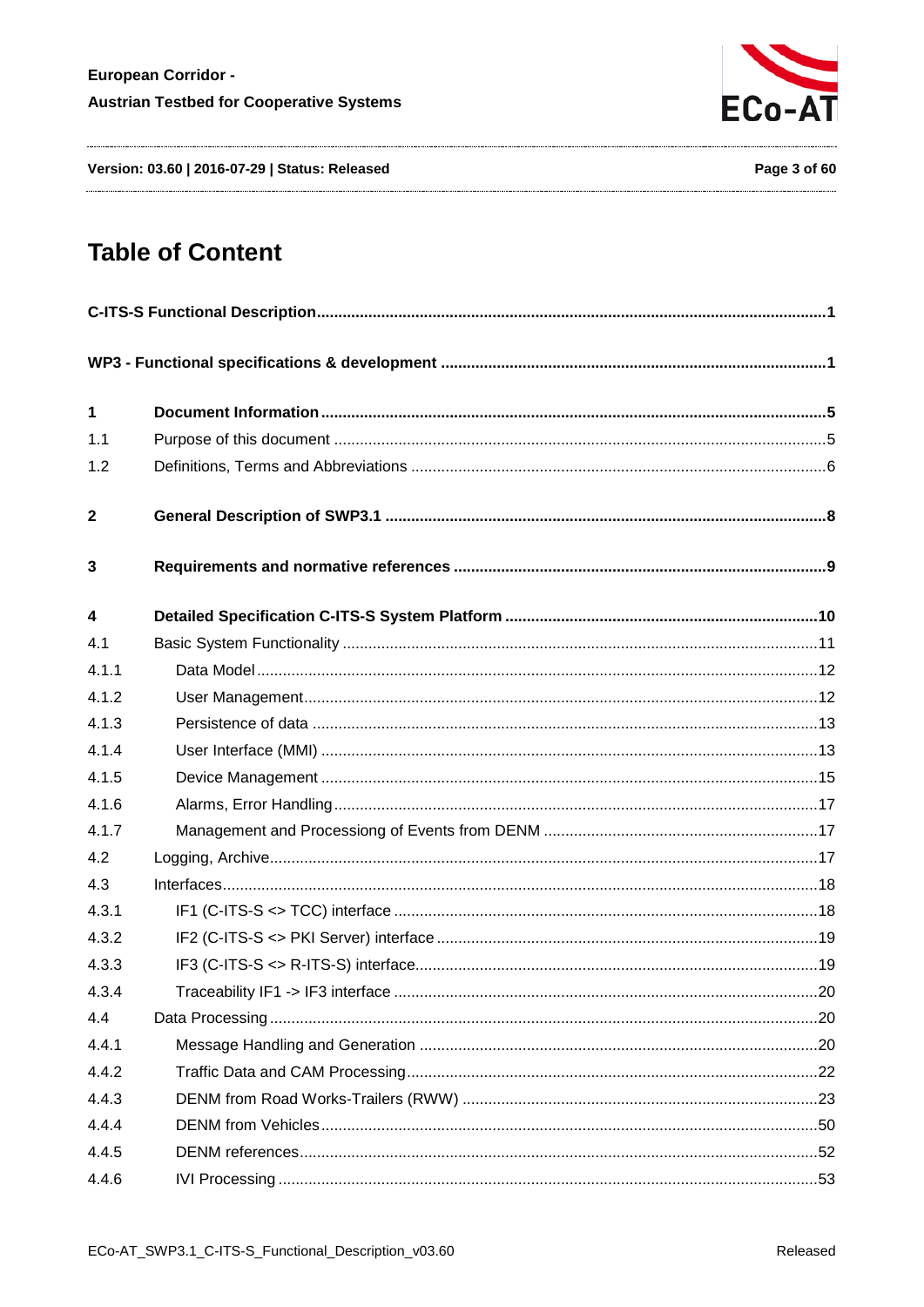

#### Version: 03.60 | 2016-07-29 | Status: Released

#### Page 4 of 60

| $6\phantom{1}$ |  |
|----------------|--|
| 5.1.1          |  |
| 5              |  |
| 4.6            |  |
| 4.5            |  |
| 4.4.9          |  |
| 4.4.8          |  |
| 4.4.7          |  |

# **List of Tables**

| Table 4: Comparison of information provided by a RW-trailer and information provided by the TCC  25 |  |
|-----------------------------------------------------------------------------------------------------|--|
|                                                                                                     |  |
|                                                                                                     |  |
|                                                                                                     |  |
|                                                                                                     |  |
|                                                                                                     |  |
|                                                                                                     |  |
|                                                                                                     |  |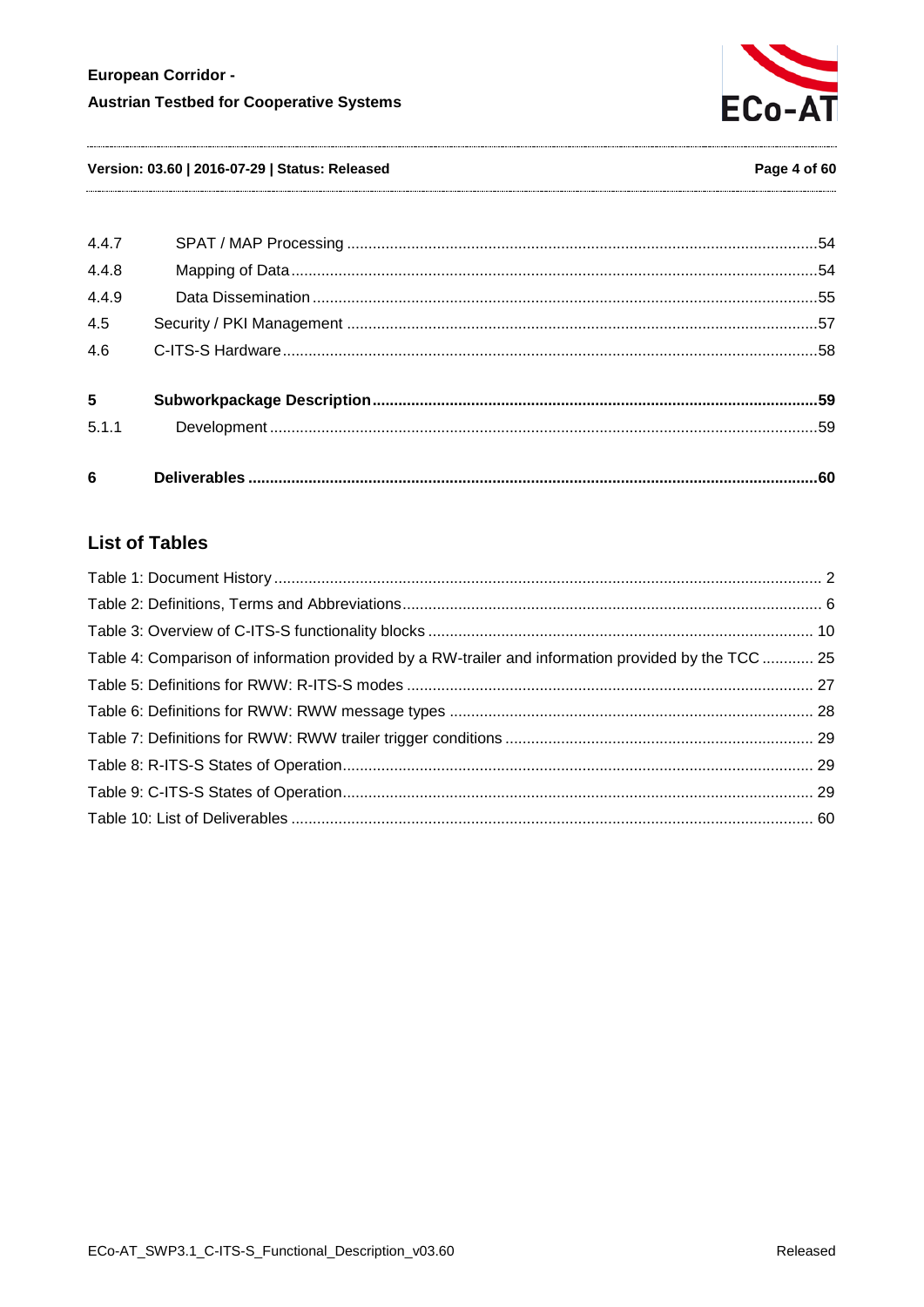

**Version: 03.60 | 2016-07-29 | Status: Released Page 5 of 60**

# <span id="page-4-1"></span><span id="page-4-0"></span>**1 Document Information**

#### **1.1 Purpose of this document**

This document gives an overview about the functions and interfaces of the cooperative central system C-ITS-S of the ECo-AT project. It describes the system architecture and general basic functionality to operate the C-ITS platform. Furthermore it specifies various specific functions in the cooperative context. This document shall clarify and address the following issues

This document is the result of joint discussions between the different ECo-AT partners involved.

Nevertheless there are still open issues which are currently under discussion.

Each chapter is headed by a list of requirements from [ECo-AT SWP2.3 system overview]. During the work on this document additional functions of the system have been identified. These functions result in further requirements which are collected in a separate document to be added to [ECo-AT SWP2.3 system overview] in a later version.

The following description of the proposed contents of the SWP 3.1 is taken from the ECo-AT proposal:

*"SWP 3.1 - Traffic control center urban - interurban (SIE, ASF, IVR, KTC, SWA)* 

#### *SWP 3.1a - Traffic control center – urban (Stadt)*

*Erstellen der funktionellen Spezifikationen für die innerstädtische Verkehrszentrale (Dateninterface, Operatorinterface, TCC-Applikation) und Bereitstellung des Traffic Control Centers (Hardware und Software). Die Generierung der Informationen ist mit räumlicher Relevanz versorgt und kann durch definierte Strategien aktiviert werden. Zusätzliche externe Datenanbindungen wie zu Modellen für die aktuelle Verkehrslage, ÖV-Informationen oder relevanten Messstationen werden ebenfalls berücksichtigt.* 

*Abstimmung der funktionalen Spezifikation mit den WP2 (Systemdefinition/UseCases) für innerstädtische Anwendung und Abstimmung der Schnittstellen mit Projektpartnern* 

*Entwicklung der zentralen Funktionen auf Grundlage der Spezifikation und Prototypische Umsetzung. Technische Abstimmung mit den Projektpartnern bezüglich standardisierter Schnittstellen* 

*SWP 3.1b - Traffic control center – interurban (Autobahn)* 

*Erstellen der funktionellen Spezifikationen für die Verkehrszentrale des hochrangigen Streckennetzes (Dateninterface, Operatorinterface, TCC-Applikation) und Bereitstellung des Traffic Control Centers (Hardware und Software). Schnittstellen zu externen Systemen, welche die aktuelle Verkehrslage, die Auslastung von Parkplatz- mit Umsteigemöglichkeiten sowie die relevanten ÖV-Anbindungen beinhalten, sind für die Zentrale ebenfalls notwendig.* 

*Abstimmung der funktionalen Spezifikation mit den WP2 (Systemdefinition/Use Cases) für außerstädtische Anwendung und Abstimmung der Schnittstellen mit Projektpartnern* 

*Entwicklung der zentralen Funktionen des hochrangigen Streckennetzes auf Grundlage der Spezifikation und prototypische Umsetzung.* 

*Technische Abstimmung mit den Projektpartnern bezüglich standardisierter Schnittstellen Ergebnisse ."*

- *Funktionale Spezifikation*
- *Schnittstellenspezifikation*
- *Prototypische Entwicklung der Funktionalität für Traffic Control center urban – interurban "*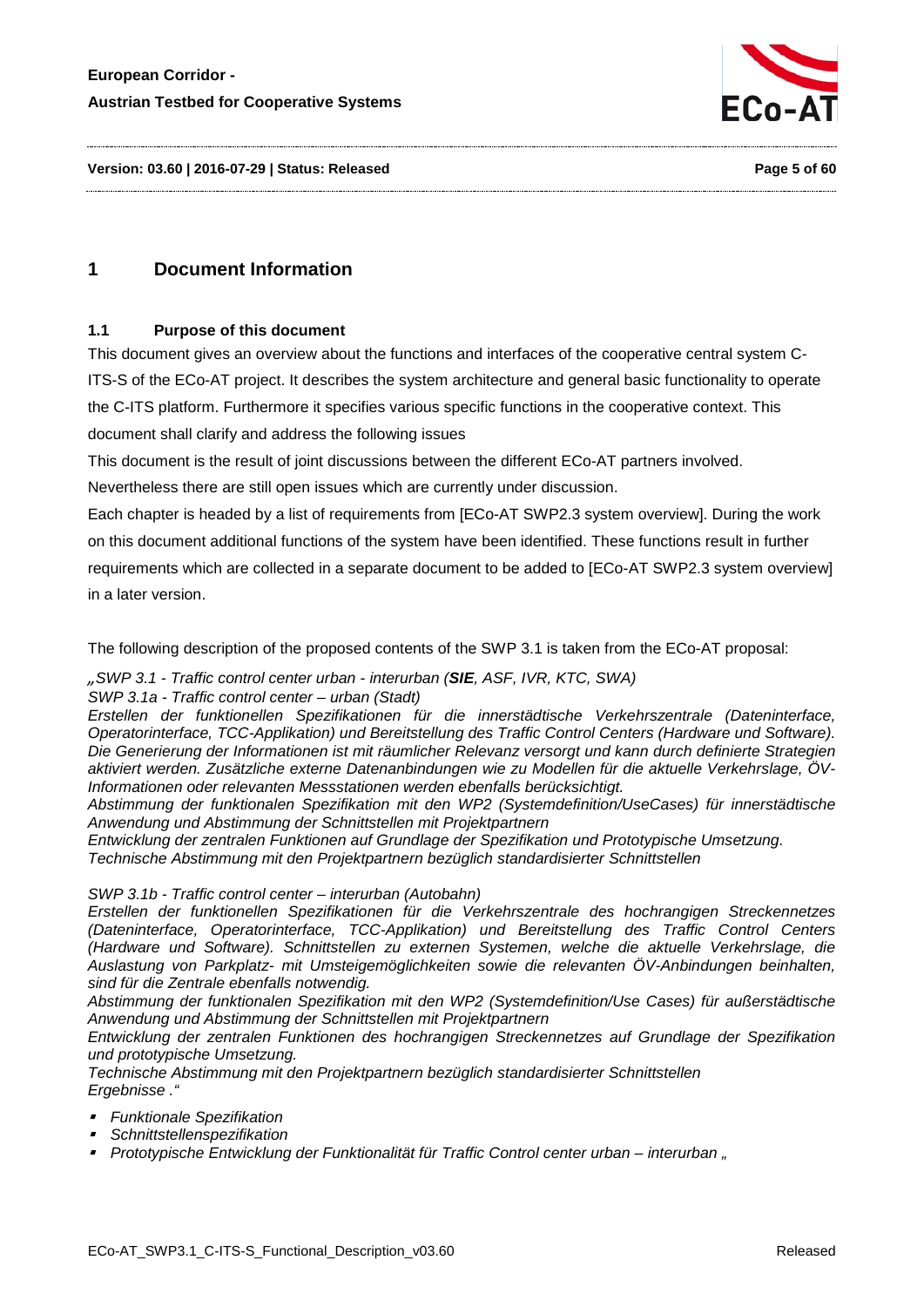

**Version: 03.60 | 2016-07-29 | Status: Released Page 6 of 60**

Due to the fact, that there is no major difference between the urban and the interurban basic functionality and that most of the special cooperative functionality will be the same, there is no distinction made in between urban and interurban functionality. The chapters specifying special urban features are marked.

# <span id="page-5-0"></span>**1.2 Definitions, Terms and Abbreviations**

<span id="page-5-1"></span>*Table 2: Definitions, Terms and Abbreviations*

| <b>Abbreviation / Term</b> | <b>Definition</b>                                                                                                                                                                                                                                                                                        |
|----------------------------|----------------------------------------------------------------------------------------------------------------------------------------------------------------------------------------------------------------------------------------------------------------------------------------------------------|
| AG                         | Amsterdam Group - co-operation of C2C-CC, CEDR, ASECAP & POLIS for<br>European roll-out of Cooperative ITS                                                                                                                                                                                               |
| C-ITS                      | Cooperative ITS - C-ITS is a "subset of overall ITS that communicates and<br>shares information between ITS stations to give advice or facilitate actions with<br>the objective of improving safety, sustainability, efficiency and comfort beyond<br>the scope of stand-alone systems" (ISO/TR 17465-1) |
| C-ITS-S                    | <b>Central ITS Station</b>                                                                                                                                                                                                                                                                               |
| <b>DM</b>                  | Device Management                                                                                                                                                                                                                                                                                        |
| <b>ISS</b>                 | Intersection Safety use case                                                                                                                                                                                                                                                                             |
| <b>ITS</b>                 | Intelligent Transport Systems - systems that use information and<br>communication technology to improve transport systems                                                                                                                                                                                |
| <b>IVI</b>                 | In-Vehicle Information                                                                                                                                                                                                                                                                                   |
| <b>IVS</b>                 | In-Vehicle Signage                                                                                                                                                                                                                                                                                       |
| <b>MAP</b>                 | Message to convey local, detailed network topology in specific areas, as<br>specified in ISO 19091                                                                                                                                                                                                       |
| <b>MIF</b>                 | Multimodal Information                                                                                                                                                                                                                                                                                   |
| <b>MMI</b>                 | Man Machine Interface (= User Interface)                                                                                                                                                                                                                                                                 |
| <b>PVD</b>                 | Probe Vehicle Data                                                                                                                                                                                                                                                                                       |
| R-ITS-S                    | Roadside ITS Station                                                                                                                                                                                                                                                                                     |
| <b>RWW</b>                 | Road Works Warning                                                                                                                                                                                                                                                                                       |
| <b>SPAT</b>                | Signal Phase & Timing                                                                                                                                                                                                                                                                                    |
| <b>SWP</b>                 | Subworkpackage                                                                                                                                                                                                                                                                                           |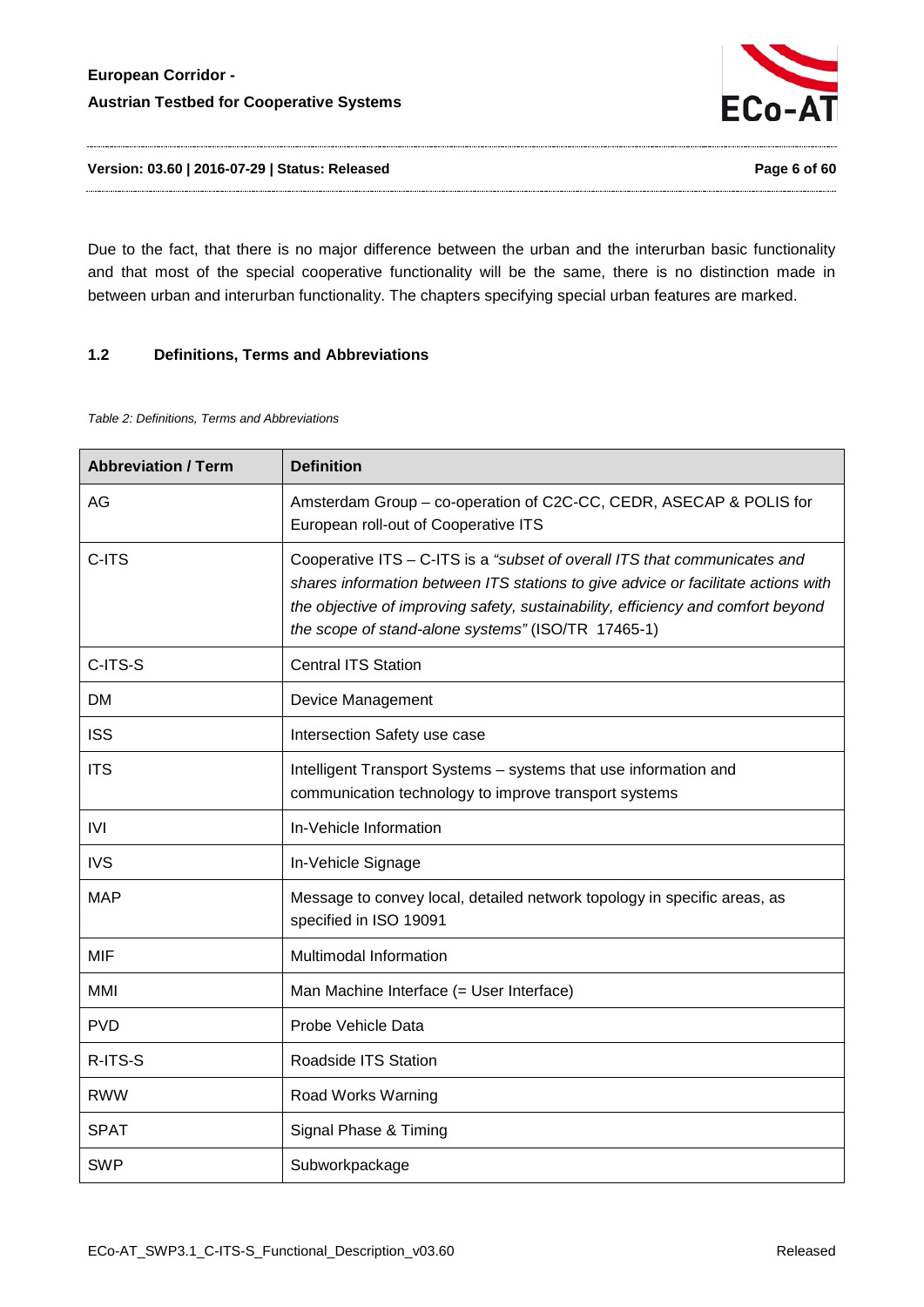

**Version: 03.60 | 2016-07-29 | Status: Released Page 7 of 60**

| <b>Abbreviation / Term</b> | <b>Definition</b>             |
|----------------------------|-------------------------------|
| <b>TCC</b>                 | <b>Traffic Control Center</b> |
| V-ITS-S                    | <b>Vehicle ITS Station</b>    |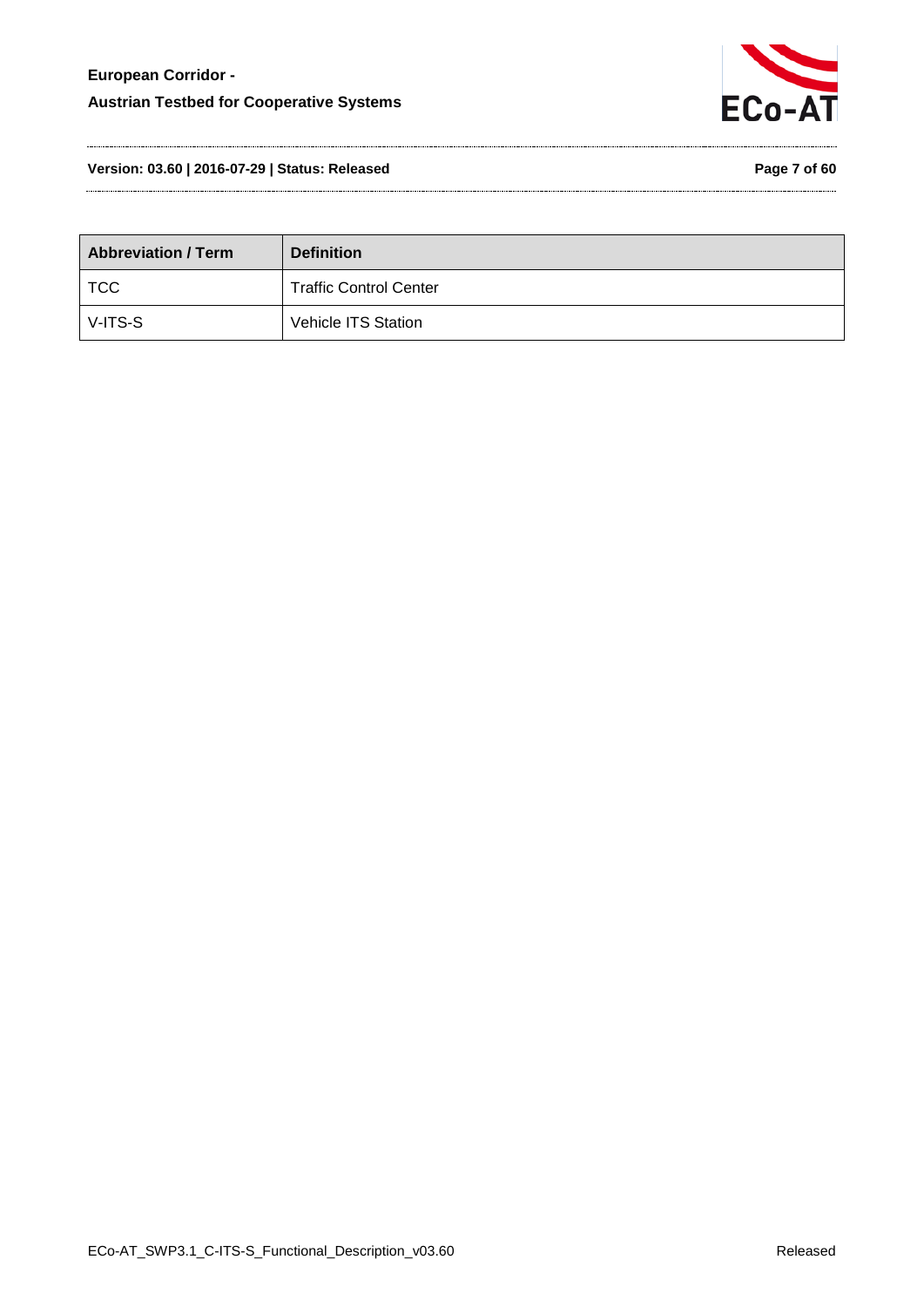

**Version: 03.60 | 2016-07-29 | Status: Released Page 8 of 60**

# <span id="page-7-0"></span>**2 General Description of SWP3.1**

The scope of the subworkpackage SWP3.1 is the definition of the C-ITS-S functionality based on the definition of the SWP2 use cases. This includes the definition of all mandatory interfaces and the minimum system components behaviour for achieving vendor interoperability.

Within the Living Lab the ECo-AT system is embedded in an existing traffic management system and includes the components and interfaces as shown in the following figure.



*Figure 1 ECo-AT system overview*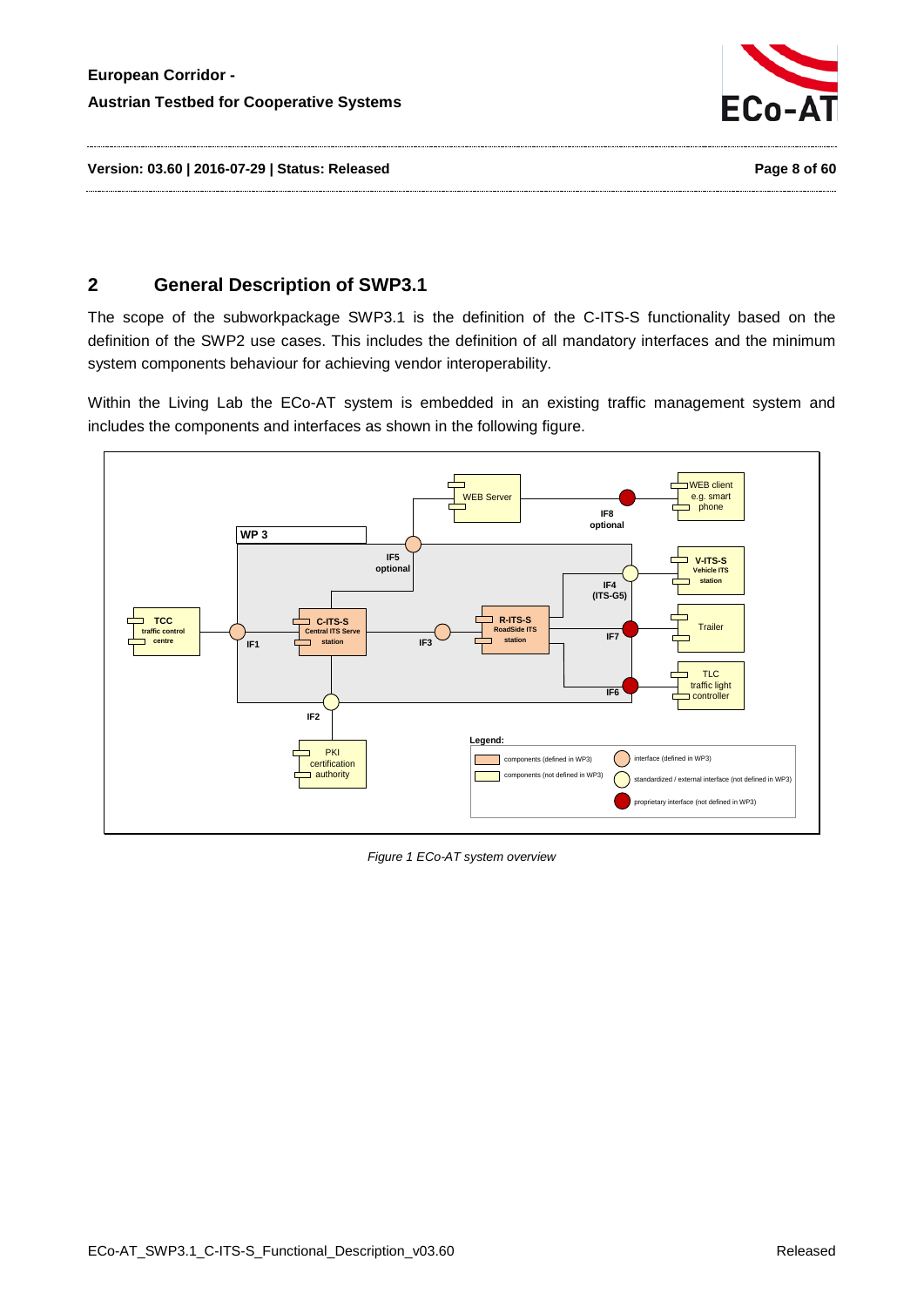

**Version: 03.60 | 2016-07-29 | Status: Released Page 9 of 60**

# <span id="page-8-0"></span>**3 Requirements and normative references**

The system behaviour and interface description of the ECo-AT project is based on the system architecture and the use case description from subworkpackage SWP2.

All references in this document can be found in the master table of references available in the "ECo-AT\_SWP2.3\_MasterTableOfReferences\_v03.60.pdf" document.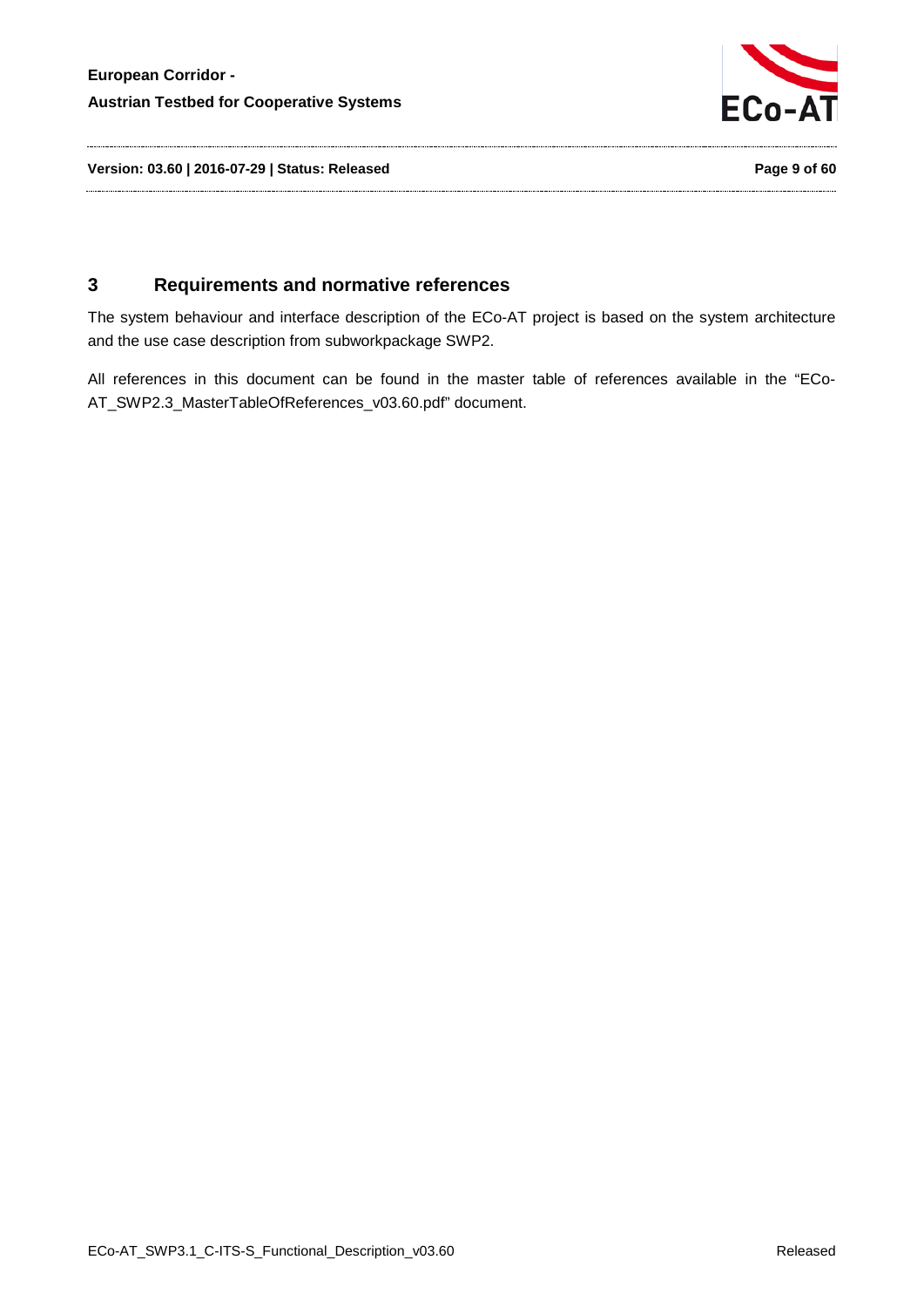

**Version: 03.60 | 2016-07-29 | Status: Released Page 10 of 60**

# <span id="page-9-0"></span>**4 Detailed Specification C-ITS-S System Platform**

The general concept of the C-ITS-S system is designed in that way, that new modules can be easily connected without changing the general architectural concept of the system. Besides the cooperative functions the C-ITS-S platform provides the basic functions for visualization, map, user management, error handling, archive and further more.

The C-ITS-S server is the central component in the C-ITS system. It is connected to the interurban traffic control centre (TCC), to one or more roadside ITS stations (R-ITS-S) a to a public key infrastructure server (PKI) and to a Web-server for the provision of 3G/4G-messages.

The functionality of the system component PKI (certification authority) is not yet standardized. There is a propriatary PKI-server implementation existing within the the C2C-CC consortium. The usage of the C2C-CC PKI server is reserved for C2C-CC members and needs special agreement if the manufacturer is not member of the the C2C-CC. The C2C-CC pilot PKI will be just used for the Living Lab, not for the final specification.

Within SWP3 the basic functional behavior and interfaces of the C-ITS-S will be described:

- C-ITS-S functional descriptions
- IF1 (C-ITS-S <> TCC) interface
- IF3 (C-ITS-S <> R-ITS-S) interface
- IF5 Web-Server is described in [ECo-AT SWP3.6 convergence]

In SWP 2 the requirements of the C-ITS have been defined. Based on the requirements the C-ITS-S shall implement various functions which are specified in this document. The following table gives an overview on the functionality blocks of the C-ITS.

| #   | <b>Functionality block</b>        | <b>Definition, Example</b>                                                                                                                                                       |
|-----|-----------------------------------|----------------------------------------------------------------------------------------------------------------------------------------------------------------------------------|
| 001 | <b>Basic System Functionality</b> | e.g. architecture, modules like user interface, graphical<br>representation of map, archive, user management, persistence,<br>Device management / maintenance, firmware download |
| 002 | Logging, archive                  | e.g. Logging of sent and received messages (interfaces: TCC,<br>R-ITS-S)                                                                                                         |

<span id="page-9-1"></span>*Table 3: Overview of C-ITS-S functionality blocks*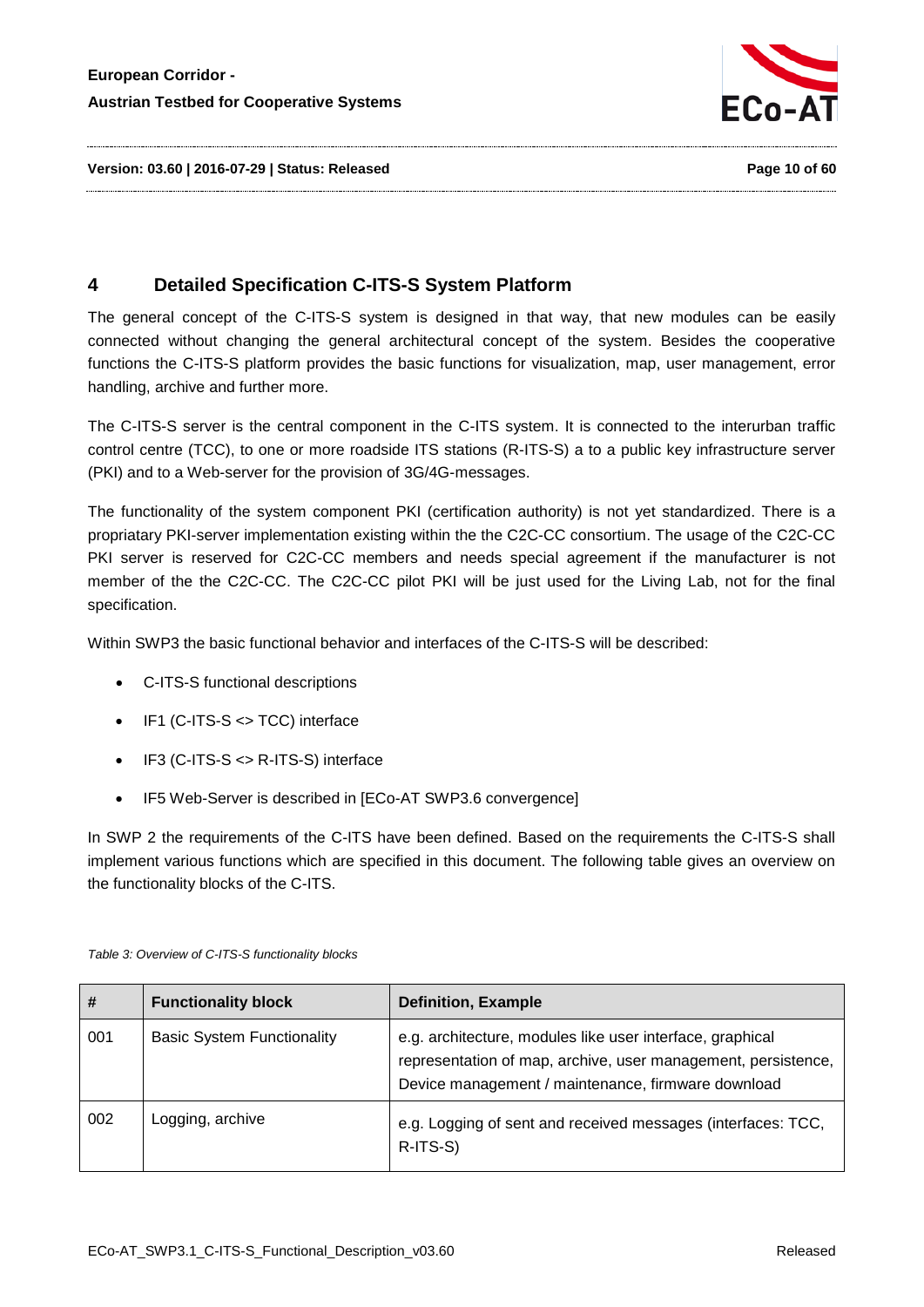

**Version: 03.60 | 2016-07-29 | Status: Released Page 11 of 60**

| #   | <b>Functionality block</b> | <b>Definition, Example</b>                                                                                                                                                                                                                                                                    |
|-----|----------------------------|-----------------------------------------------------------------------------------------------------------------------------------------------------------------------------------------------------------------------------------------------------------------------------------------------|
| 003 | Interfaces                 | Interfaces to TCC, PKI-Server, R-ITS-S and Web-Server                                                                                                                                                                                                                                         |
| 004 | Data Processing            | Message processing and management e.g. DENM<br>generation/reception, message generation/reception, location<br>based message preparation, e.g. Processing of traffic<br>information and traffic data (aggregated CAM data), Generation<br>of the IVI message on the basis of TCC-signage etc. |
| 005 | Performace, Hardware       | Hardware infrastructure and system architecture to ensure a<br>proper function of the system even during peak periods.                                                                                                                                                                        |
| 006 | Security, PKI management   | e.g. Retrieval of PKI certificates on behalf of using the interface<br>IF2., R-ITS-S PKI certificates management on behalf of R-ITS-<br>S, internal security                                                                                                                                  |
| 007 | Data dissemination         | e.g. Selection of the appropriate RSU to send specific message                                                                                                                                                                                                                                |

#### <span id="page-10-0"></span>**4.1 Basic System Functionality**

This description is based on the following requirements [ECo-AT SWP2.3 system overview]:

R\_C\_069 C-ITS-S time shall be synchronized to a common time reference which originates from the TCC.

The C-ITS-S system is based on a software platform which serves as the distributor of the data, which provides either cooperative functionality and basic functionality for a proper operation of the system<sup>[1](#page-10-1)</sup>. Several modules containing the specific functionality of the system are connected to that software platform. The data exchange in between the different modules is organized by that software platform. New modules can be added to the system[2.](#page-10-2)

Besides the specific cooperative functions defined in this document, the software platform provides the general functionality to design, configure and manage the system (user management), to visualize data, objects, errors and alarms and to archive the data. This type of functionality is called basic system functionality.

-

<span id="page-10-1"></span><sup>&</sup>lt;sup>1</sup> NReq 1: This requirement needs to be discussed. An update of [ECo-AT SWP2.3 system overview] is required.

<span id="page-10-2"></span><sup>2</sup> NReq 2: This requirement needs to be discussed. An update of [ECo-AT SWP2.3 system overview] is required.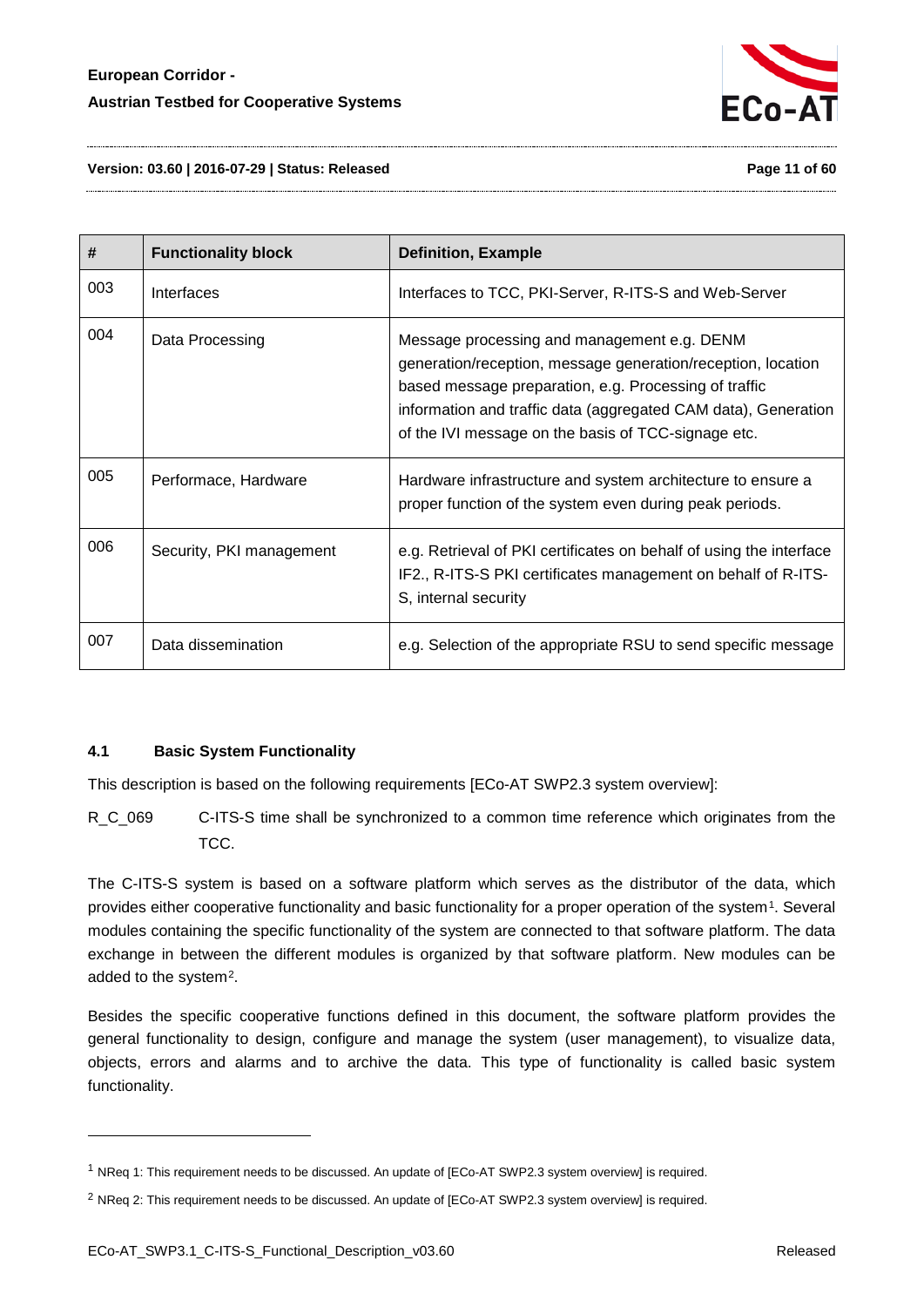

# **Version: 03.60 | 2016-07-29 | Status: Released Page 12 of 60**

#### <span id="page-11-0"></span>4.1.1 Data Model

One basic module of the system platform handles the data model. All modules of the system will have access to the data model to write and retrieve data.

Generally the system is able to add individual data models for use by individual applications connected to the middleware. The data model is accessible by all applications after being started.

Data read and write access functions are available to be used in local applications

A diagnostic tool<sup>[1](#page-11-2)</sup> enables read and write access to the data. It enables service and development a look into data available in the data model. The data can also be modified with the tool. The tool is accessable within the service menue at server side.

#### <span id="page-11-1"></span>4.1.2 User Management

Basis for this chapter are the definitions and requirements specified in [Eco-AT SWP3.4 security]. This document includes references to controls which could be interpreted as requirements for the management of system users and for the access to the system. Especially the following controls will have a direct influence.

- SC-04 Information Remnance
- AC-05 Separation Of Duties
- AC-06 Least Privilege
- AC-07 Unsuccessful Login Attempts
- AC-08 System Use Notification
- IA-04 Identifier Management

The user management<sup>[2](#page-11-3)</sup> offers functions to handle the different users of the system and the rights of those users. In detail the following functions are provided which allows:

- the administrator to create and delete a user
- the user to modify his password
- the user to modify his user attributes
- to add a UI-language to user

-

• the admin to assign a user to user group (=user role)

<span id="page-11-2"></span><sup>1</sup> NReq 4: This requirement needs to be discussed. An update of [ECo-AT SWP2.3 system overview] is required.

<span id="page-11-3"></span><sup>&</sup>lt;sup>2</sup> NReq 5: This requirement needs to be discussed. An update of [ECo-AT SWP2.3 system overview] is required.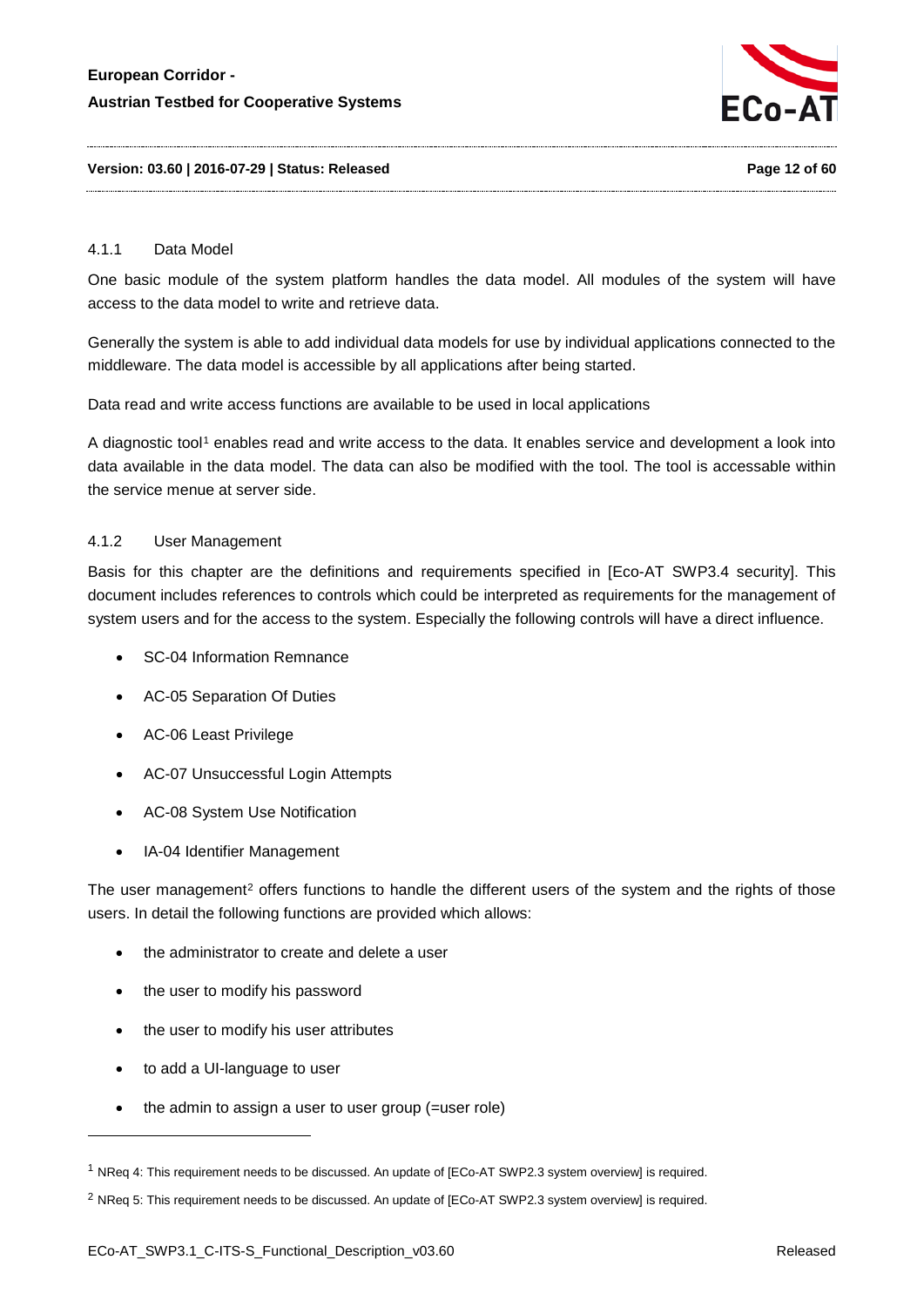

#### **Version: 03.60 | 2016-07-29 | Status: Released Page 13 of 60**

- the admin to assign a user to a customer (to allow multi tenancy)
- the admin to create, modify and delete a user group
- the admin to assign permissions to usergroup
- the admin to create, delete and modify user permissions
- to add individual user permissions for local applications
- to name and describe user permissions for further usage
- The user management is used to restrict the rights for different users:
- to get access to data
- to change parameters
- to add and delete new devices

#### <span id="page-12-0"></span>4.1.3 Persistence of data

Once data is entered to the system, it might be required that this data gets stored to survive subsequent server restarts. Data which should be defined to be persistent<sup>[1](#page-12-2)</sup> is configured (flagged) within the datamodell accordingly. No special coding is required within applications, using individual data models. Persistency does not store the history path of configuration data, just the last value is stored.

#### <span id="page-12-1"></span>4.1.4 User Interface (MMI)

-

This description is based on the following requirements [ECo-AT SWP2.3 system overview]:

- R\_C\_076 The parameters that control the aggregation of CAM data in all R-ITS-Ss shall be adjustable at the C-ITS-S.
- R C 049 The visualization of the R-ITS-S shall be via an icon of the R-ITS-Ss on the C-ITS-S GUI. The rough position and the name shall be indicated on the display. An operator shall be able to call for additional, detailed status information.
- R C 050 Position of road works trailer. A road works trailer connected to the C-ITS-S shall be indicated by an icon on the C-ITS-S GUI.
- R C 088 The C-ITS-S shall present status of currently deployed messages.
- R C 096 The C-ITS-S shall group CEN-DSRC protected zones, received by the TCC, for each relevant R-ITS-S (max. 16).

<span id="page-12-2"></span><sup>1</sup> NReq 6: This requirement needs to be discussed. An update of [ECo-AT SWP2.3 system overview] is required.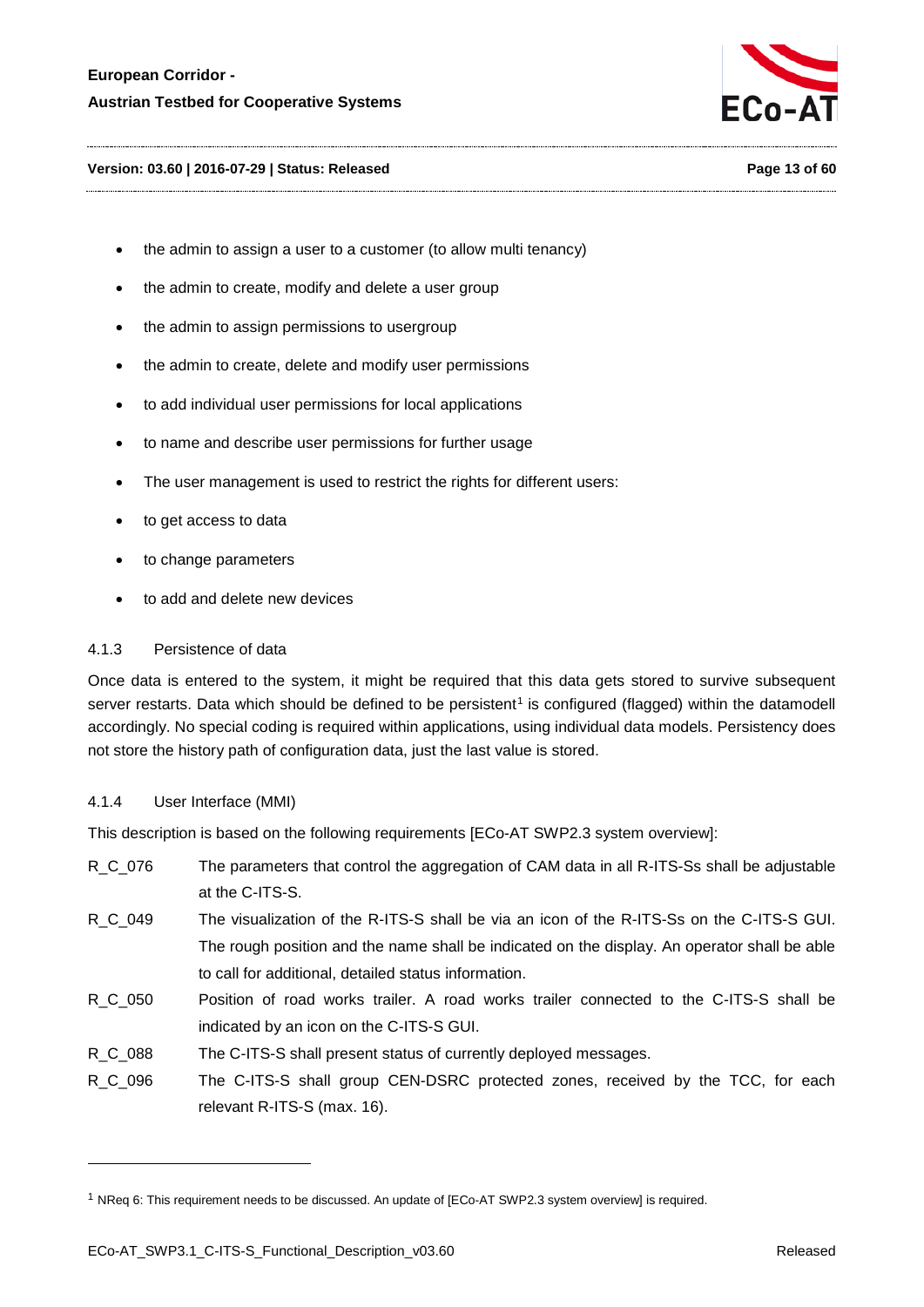

#### **Version: 03.60 | 2016-07-29 | Status: Released Page 14 of 60**

The following information is visualized on a graphical representation of a map, according to the available coordinates.

- Road network with major towns
- Location of the R-ITS-S
- Position of the road works trailer (the position is reportet by the R-ITS-S located on the trailer)
- Location of an event (road works, accidents….) reported by vehicles

There is no referencing or map matching of devices or events.

Other information is provided in lists and tables, which can be sorted. This relates to:

- Error messages
- R-ITS-S
- **Parameter**

#### 4.1.4.1 Graphical Representation of MAP

Network related static information like the position of R-ITS-S and other dynamic information is visualized in a map.

- The visible map section can be moved using dragging
- Zoom in/out
- Graphical representation with the possibility to use UTM coordinates to place an object or an event
- An object (e.g. R-ITS-S) can be positioned in the graphical representation

#### 4.1.4.2 User Input

There will be the possibility for a user to input data for different purposes:

- Setting of the parameters, e.g. CAM aggregation (collection interval, detection zone)
- Generation of statistics
- Selection of R-ITS-S
- Activation and deactivation of R-ITS-S

To fulfill the requirements of device management the following functions and main services are provided.

• Listing installed RSUs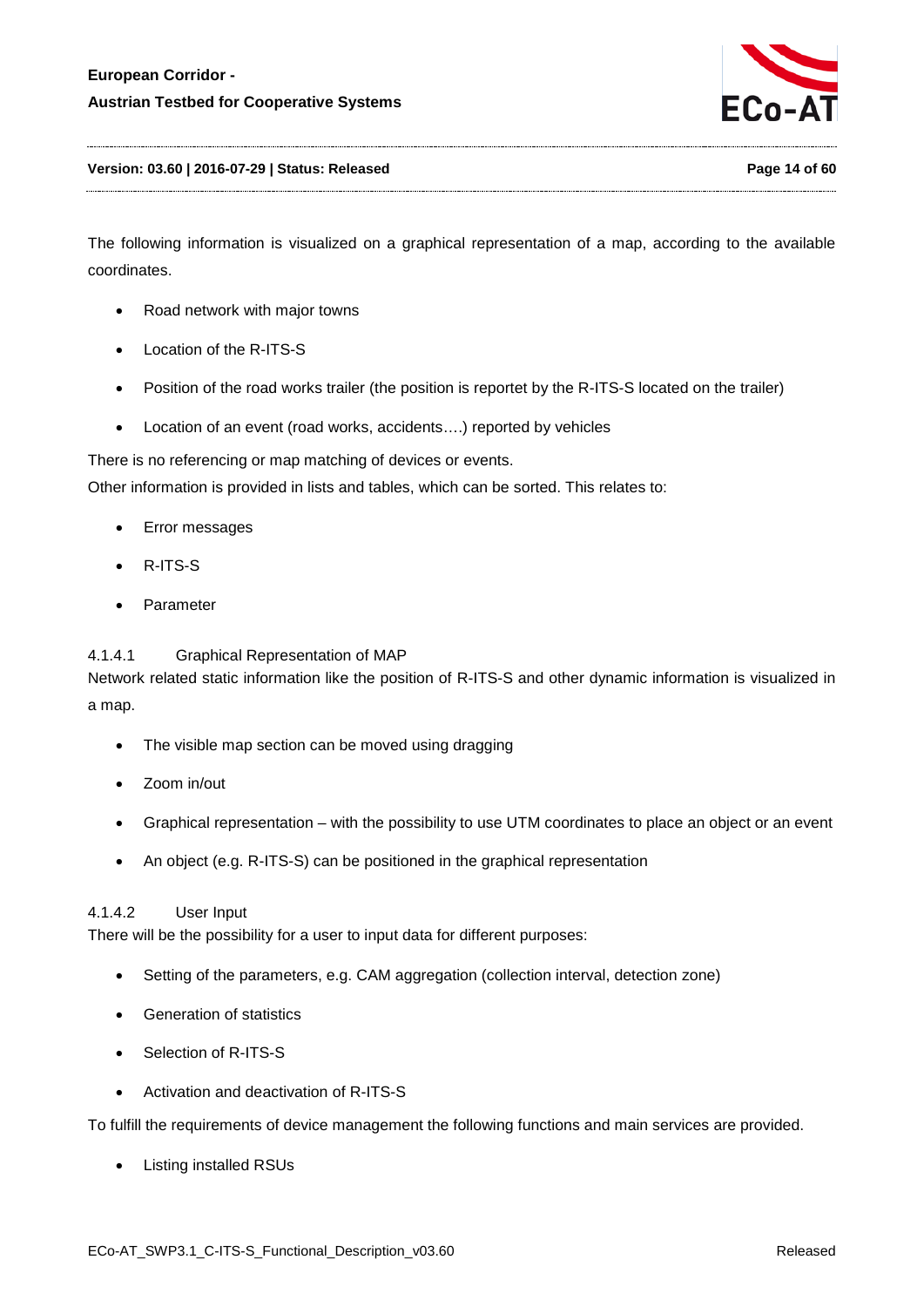

#### **Version: 03.60 | 2016-07-29 | Status: Released Page 15 of 60**

- Monitoring and Alarm/Event display
- Access to configuration parameters (list parameters, set parameters)
- Pre Configuration of RSU for quick and simple deployment
- Default parameter profiles<sup>[1](#page-14-1)</sup> for R-ITS-S to ease rollout / replacement
- Display of RSUs in the graphical representation of the map
- Alarm and Event UI

#### <span id="page-14-0"></span>4.1.5 Device Management

This description is based on the following requirements [ECo-AT SWP2.3 system overview]:

- R C 030 The C-ITS-S shall provide the necessary functionality (windows, parameter sets) for the configuration of the R-ITS-S (system parameter sets, firmware update).
- R\_C\_120 The basic initialization of an R-ITS-S (deployment of a new R-ITS-S) shall be supported by the C-ITS-S. This REQ has to be more detailed in the next release.R\_C\_121 The C-ITS-S is responsible for the device management of the R-ITS-Ss.

The modul Device Management is responsible for the administrative management of the R-ITS-S. It contains the following functionality:

- Remote access to R-ITS-S from C-ITS-S
- Remote configuration of the R-ITS-S (e.g. parameters, certificates) from C-ITS-S
- SW-updates of the R-ITS-S, firmware download
- Monitoring (errors, status) with automatic alerts and reporting of error messages e.g. list of alarms
- Activation / deactivation (status) of R-ITS-S on the basis of subscribing (registering) and unsubscribing (check out) of R-ITS-S<sup>[2](#page-14-2)</sup>
- Plug &Play[3](#page-14-3) functionality (automatic configuration, load of default parameter set)
- The DM service will provide a well-defined database table with infrastructure information for all other services (e.g. station position, station type, station network address, ...)<sup>[1](#page-14-1)</sup>

-

<span id="page-14-1"></span><sup>1</sup> NReq 7: This requirement needs to be discussed. An update of [ECo-AT SWP2.3 system overview] is required.

<span id="page-14-3"></span><span id="page-14-2"></span><sup>2</sup> NReq 8: This requirement needs to be discussed. An update of [ECo-AT SWP2.3 system overview] is required.

<sup>&</sup>lt;sup>3</sup> NReq 9: This requirement needs to be discussed. An update of [ECo-AT SWP2.3 system overview] is required.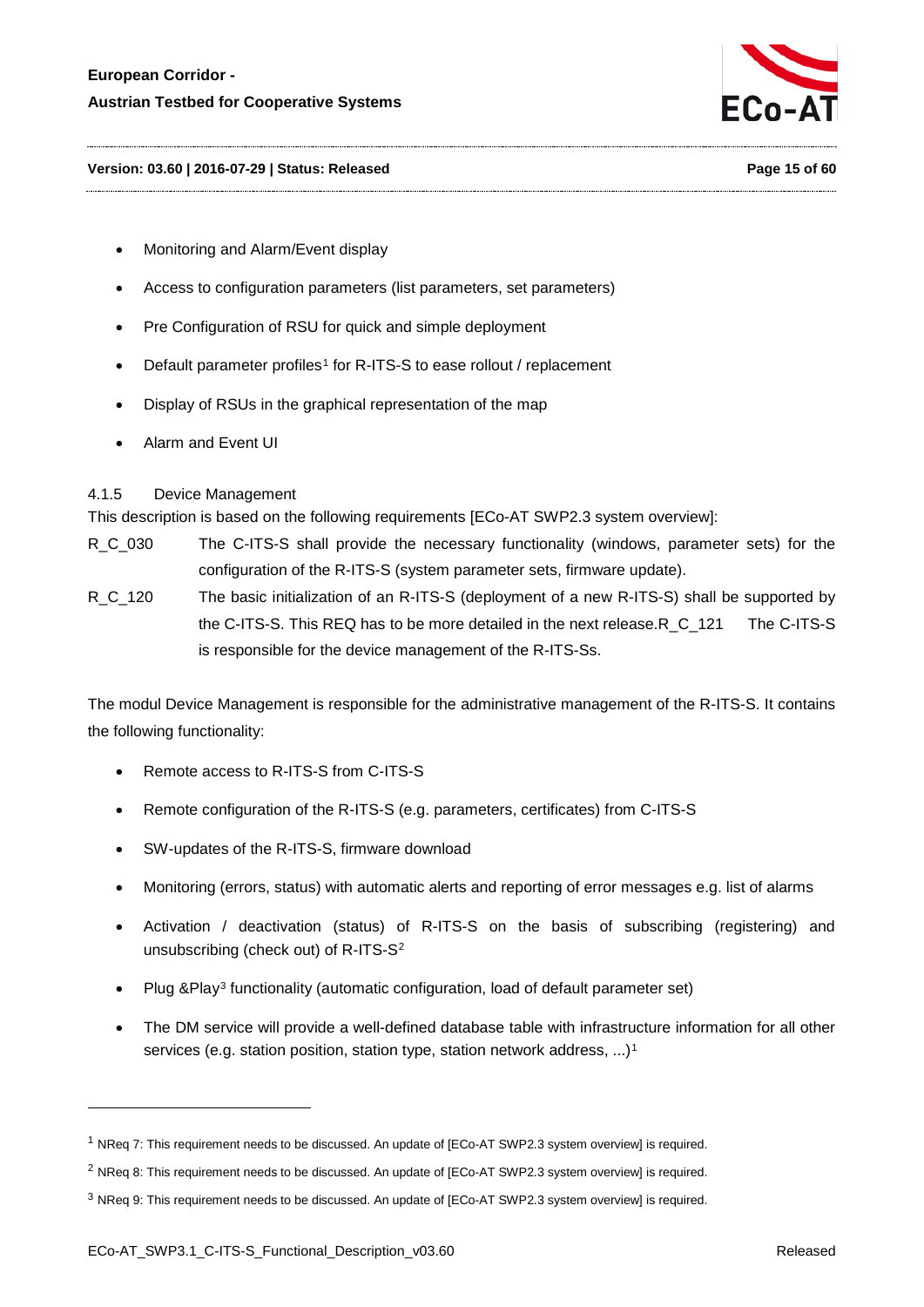

#### **Version: 03.60 | 2016-07-29 | Status: Released Page 16 of 60**

The module device management enables the user to derive information about the status of an R-ITS-S and to setup all actions to run an R-ITS-S.

A load of the default setting will be not required if the R-ITS-S is mounted on a RW-trailer. In this case a specific parameter set for this type of R-ITS-S can be loaded or is already loaded and can be used. The process of connecting an R-ITS-S to the C-ITS-S has to be further specified in the nect release.

The C-ITS-S will automatically remove an R-ITS-S from all following operations (e.g. message dissemination) if it is disconnected.

The following list provides additional functionality of the Device Management Service:

- Performance monitoring<sup>[2](#page-15-0)</sup>
- Configurable alarm and event notifications<sup>[3](#page-15-1)</sup>
- Configuration of parameters

The parameters for the aggregation and analysis carried out in the R-ITS-S are defined and changed at the C-ITS-S.



*Figure 2 Configuration process for CAM aggregation*

-

<sup>1</sup> NReq 10 This requirement needs to be discussed. An update of [ECo-AT SWP2.3 system overview] is required.

<span id="page-15-0"></span><sup>2</sup> NReq 11: This requirement needs to be discussed. An update of [ECo-AT SWP2.3 system overview] is required.

<span id="page-15-1"></span><sup>3</sup> NReq 12: This requirement needs to be discussed. An update of [ECo-AT SWP2.3 system overview] is required.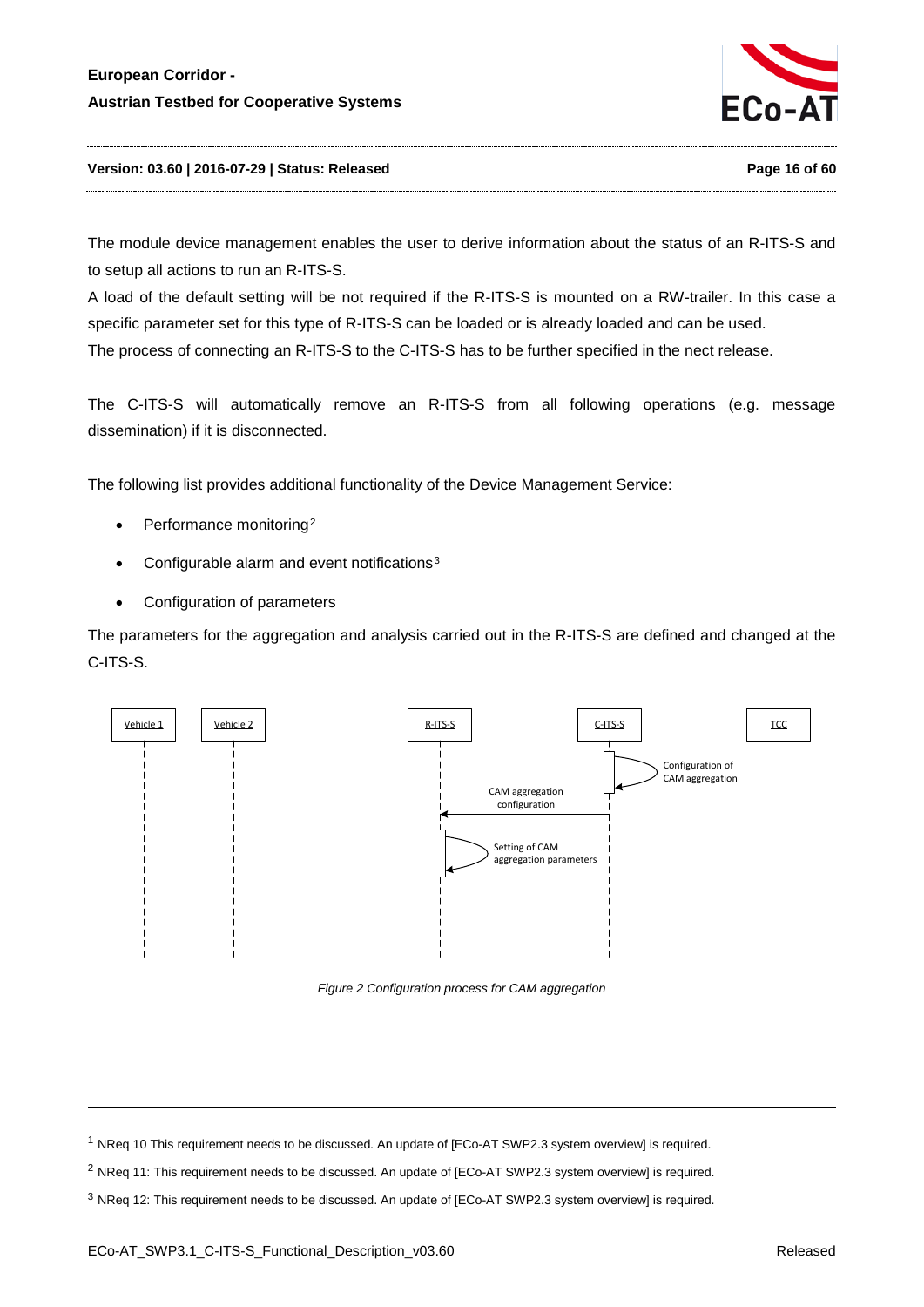

#### **Version: 03.60 | 2016-07-29 | Status: Released Page 17 of 60**

The CAM aggregation parameter configuration (roadside ID, short term collection interval, long term collection interval, detection zones, short term station type group) is done at the C-ITS-S. This configuration is send to the R-ITS-S with the specific roadside ID that sets this configuration parameters.

#### <span id="page-16-0"></span>4.1.6 Alarms, Error Handling

The C-ITS-S is responsible for the operation of the connected R-ITS-S. In this context it will ensure, that it will get notice of all alarms and errors of a device. All events and alarms are presented to the user in a list showing the time the alarm occurred, the device name and the type of error.

#### <span id="page-16-1"></span>4.1.7 Management and Processiong of Events from DENM

This description is based on the following requirements:

- R\_G\_003 The integrity of the message content shall be checked in the system component.
- R\_T\_014 The TCC shall receive DENM information (UC other DENM applications) from the C-ITS-S. The DENM UC, DENM triggered by the V-ITS-S will be described in the Ref. [ECo-AT UC other DENM] in a later release.
- R C 083 The C-ITS-S shall forward DENM information (DENM data / UC other DENM applications) to the TCC.
- R\_C\_012 The C-ITS-S shall be able to receive "basic RWW from R-ITS-S" DENM as well as operational data from the RW trailer via IF3.
- R\_C\_013 The C-ITS-S shall be able to receive DENM information (based on DENM from the vehicle / UC other DENM applications) from R-ITS-S.

In case of an event DENM are sent from the different vehicles approaching the location and encountering the situation. Futhermore the message can be sent from the detecting vehicle to any other vehicle, which sends the DENM to the R-ITS-S. On the level of the C-ITS-S messages are used to initiate further actions.

#### <span id="page-16-2"></span>**4.2 Logging, Archive**

This description is based on the following requirements:

- R G 002 Messages in the C-ITS system shall be unique and traceable to the source.
- R G 008 All log entries produced on the C-ITS-S and R-ITS-S shall have a UTC based time stamp.
- R\_G\_009 All log entries shall be available in a human readable format (except binary message information possibly contained) and in a way no vendor specific tooling is needed for reading.
- R\_C\_073 All logs created by and stored within the C-ITS-S shall be available to a C-ITS-S operator.
- R\_C\_116 C-ITS-S shall be able to log type and time of received and sent messages over IF1 and IF3.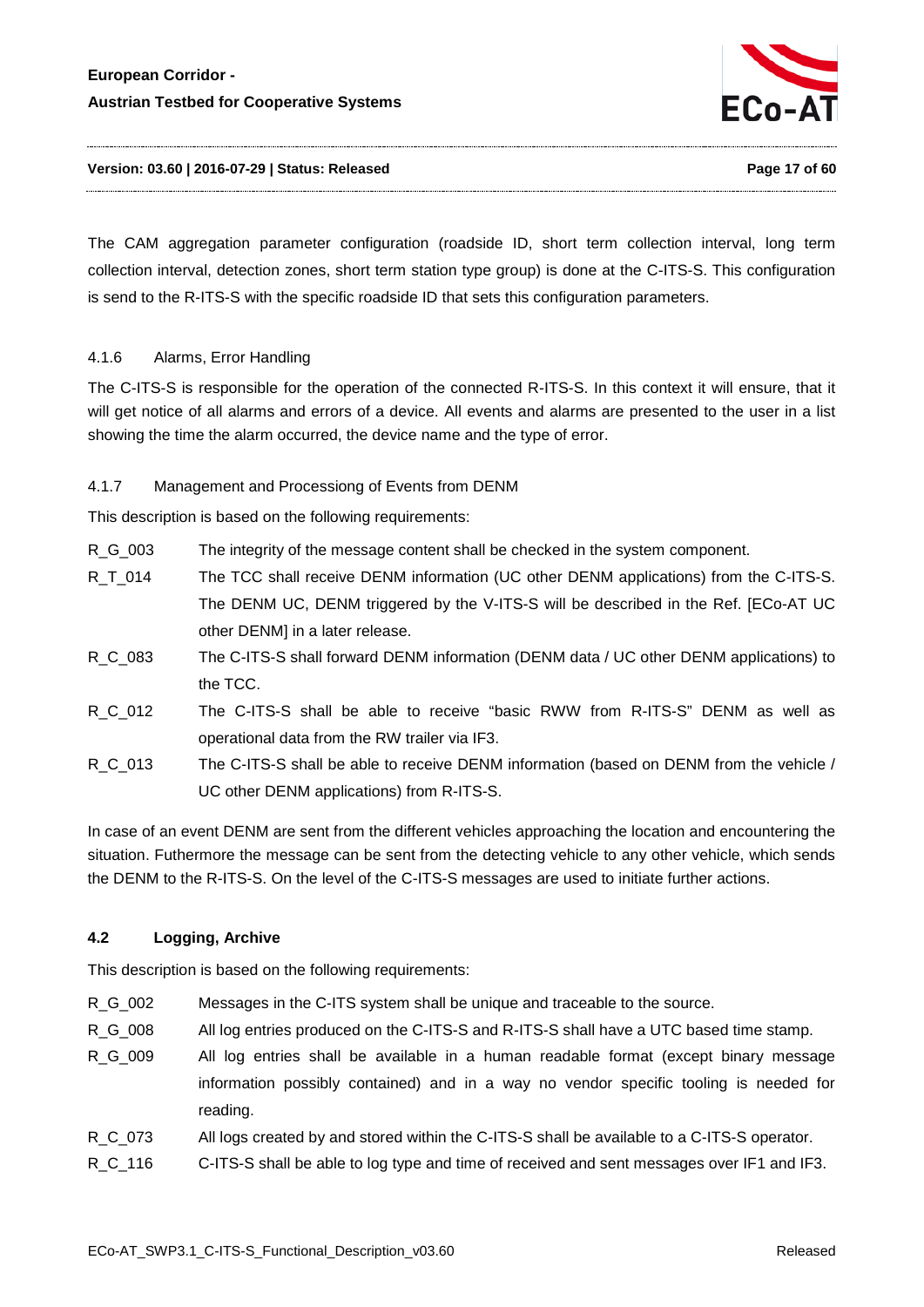

- R\_C\_117 The C-ITS-S shall be able to log the list of all R-ITS-Ss, which were selected for message dissemination. Further the C-ITS-S shall be able to log the list of R-ITS-Ss, which successfully received the messages generated by the C-ITS-S.
- R\_C\_118 The C-ITS-S shall be able to log all occurrences of R-ITS-S reboots.
- R\_C\_119 The C-ITS-S should be able to log full message content for messages received and sent on IF1 and IF3.

The security document [Eco-AT SWP3.4 security] states that data has to be logged. The archiving of data has therefore to be carried out in the C-ITS-S. The following data is archived.

- all messages sent and received
- error messages
- system and operational messages (failures, alarms)

When archiving messages for later retrieval the time the message was received and the sender or originator of the message have to be stored with the message.

#### <span id="page-17-1"></span><span id="page-17-0"></span>**4.3 Interfaces**

#### 4.3.1 IF1 (C-ITS-S <> TCC) interface

This description is based on the following requirements

- R\_T\_014 The TCC shall receive DENM information (UC other DENM applications) from the C-ITS-S. The DENM UC, DENM triggered by the V-ITS-S will be described in the Ref. [ECo-AT UC other DENM] in a later release.
- R\_T\_016 The TCC shall receive aggregated CAM data (aggregated by the R-ITS-S) from the C-ITS-S.
- R\_T\_023 The TCC shall receive single vehicle data from the C-ITS-S via IF1.
- R T 024 For travel time estimation the TCC shall take single vehicle data (received from the C-ITS-S) from different R-ITS-S where the vehicleID is the same.
- R\_T\_003 The TCC shall send IVI information to the C-ITS-S, as described in Ref. [ECo-AT SWP2.1 UC IVI]. The information is sent to the C-ITS-S for a new IVI and for an update to an existing IVI.
- R T 026 The TCC shall send CEN-DSRC protected zone data for the tolling stations on the operator's road network to the C-ITS-S. This list is continually updated when new tolling stations / protected zones become available
- R\_C\_001 The C-ITS-S shall receive IVI data from the TCC, as described in Ref. [ECo-AT SWP2.1 UC IVI].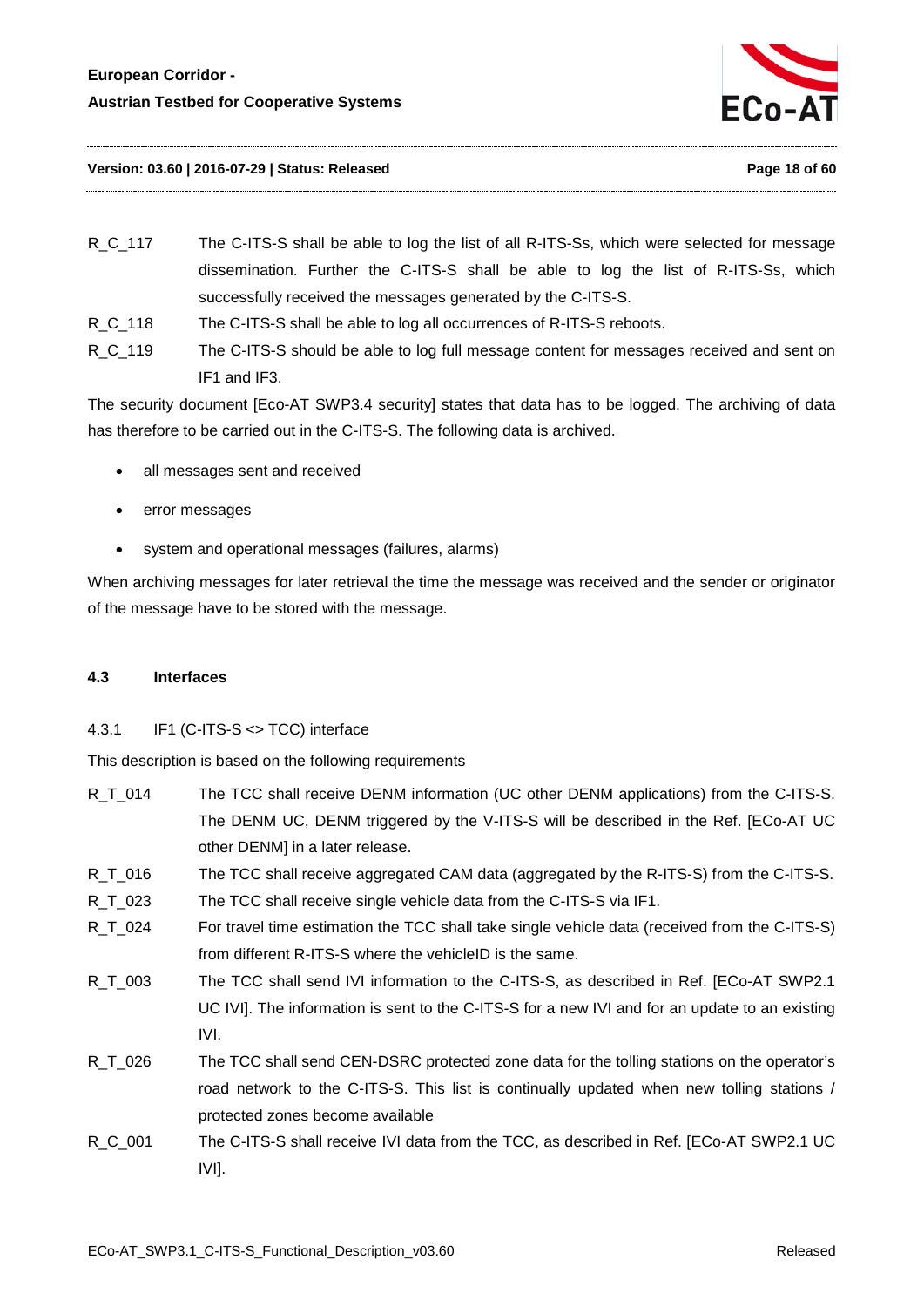

- R\_C\_004 The C-ITS-S shall forward aggregated CAM data received from the R-ITS-S to the TCC considering requirements R\_C\_011, R\_C\_089.
- R\_C\_094 The C-ITS-S shall forward single vehicle data received from the R-ITS-S to the TCC considering requirements R\_C\_090, R\_C\_091, R\_C\_092, R\_C\_093.
- R\_C\_095 The C-ITS-S shall be able to receive CEN-DSRC protected zone data from the TCC.

Definition of the interface between the C-ITS-S and the TCC compliant to the requirements defined in the SWP2 system specification [ECo-AT SWP2.3 system overview].

Details of the interface between the C-ITS-S Server and the TCC are specified in the document [ECo-AT SWP3.1 IF1 data].

The data of this interface is sent in containers and data elements specified in DATEX II. To further process the input, data will be transformed into the relevant G5-structure (DENM, IVI, RWW). The mapping tables for the mapping of the DATEX II-elements into the G5-messages can be found in document [ECo-AT SWP3.1 DATEX II mapping].

<span id="page-18-0"></span>4.3.2 IF2 (C-ITS-S <> PKI Server) interface

R\_C\_086 There shall be an interface from the C-ITS-S to the PKI server.

For details on this interface please refer to [ECo-AT SWP3.4 security].

#### <span id="page-18-1"></span>4.3.3 IF3 (C-ITS-S <> R-ITS-S) interface

This description is based on the following requirements related to data sent from from R-ITS-S

- R\_C\_011 The C-ITS-S shall receive aggregated CAM data from the R-ITS-Ss.
- R C 012 The C-ITS-S shall be able to receive "basic RWW from R-ITS-S" DENM as well as operational data from the RW trailer via IF3.
- R\_C\_084 The C-ITS-S shall send DENM data to the R-ITS-S, as described in Ref. [ECo-AT SWP2.1 UC RWW] and Ref. [ECo-AT SWP2.1 UC other DENM] (UC RWW and UC other DENM applications). The information is sent to the R-ITS-S for a new DENM and for an update to an existing DENM.
- R\_C\_013 The C-ITS-S shall be able to receive DENM information (based on DENM from the vehicle / UC other DENM applications) from R-ITS-S.
- R C 090 The C-ITS-S shall receive single vehicle data from the R-ITS-S.
- R\_C\_085 The C-ITS-S shall send IVI data to the R-ITS-S, as described in Ref. [ECo-AT SWP2.1 UC IVI]. The information is sent to the R-ITS-S for a new IVI and for an update to an existing IVI.
- R C 098 The C-ITS-S shall provide CEN-DSRC protected zone data individually (max. 16) to R-ITS-Ss.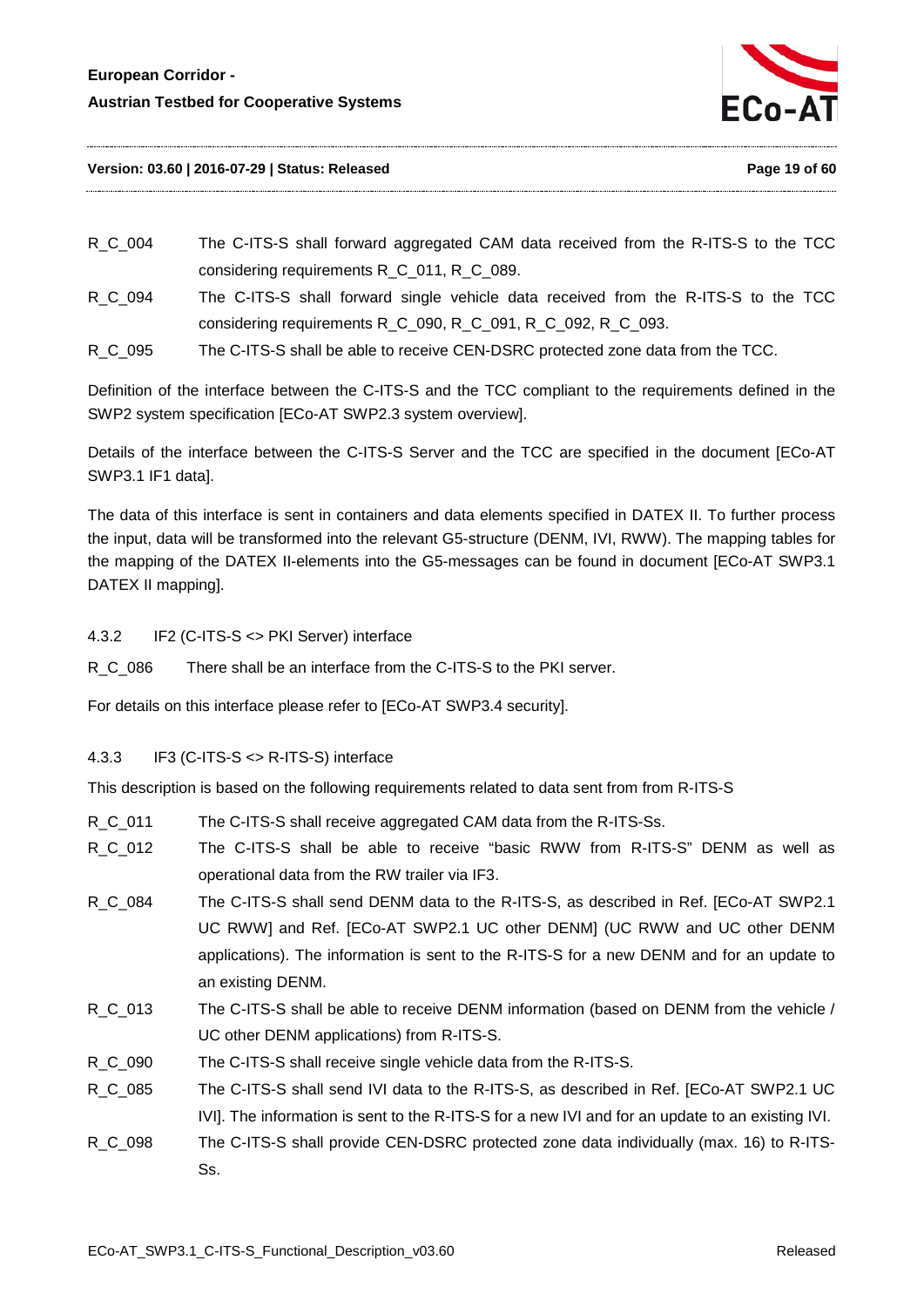

#### **Version: 03.60 | 2016-07-29 | Status: Released Page 20 of 60**

Details of this interface are specified in the documents [ECo-AT SWP3.1 IF3 management] and [ECo-AT SWP3.1 IF3 comm].

<span id="page-19-0"></span>4.3.4 Traceability IF1 -> IF3 interface

For the traceability between Interface IF1 and Interface IF3 a message identifier shall be used.

Roadworks Warning, Other DENM:

The DATEX II identifier "id" of the "situationRecord" is used for this purpose. The "id" includes a prefix of 3 digits and following 5 digits. These final 5 digits are used in the interface IF3 data element "ItsCommDENMtype.mgmt.ItsCommValidity.key" for identification of the message.

IVI:

The DATEX II identifier "id" of the "vmsUnitReference" is used for this purpose. The "id" includes a prefix of variable digits and following 5 digits. These final 5 digits are used in the interface IF3 data element "ItsCommDENMtype.mgmt.ItsCommValidity.key" for identification of the message.

#### <span id="page-19-2"></span><span id="page-19-1"></span>**4.4 Data Processing**

#### 4.4.1 Message Handling and Generation

This description is based on the following requirements:

| R_T_016 | The TCC shall receive aggregated CAM data (aggregated by the R-ITS-S) from the C-ITS-S. |  |  |
|---------|-----------------------------------------------------------------------------------------|--|--|
|---------|-----------------------------------------------------------------------------------------|--|--|

- R C 011 The C-ITS-S shall receive aggregated CAM data from the R-ITS-Ss.
- R C 099 The C-ITS-S shall map the DATEX II event data received from the TCC via IF1 to appropriate DENM events sent on interface IF3.
- R C 108 The C-ITS-S shall map the DATEX II event data received from the TCC via IF1 to appropriate DENM events sent on interface IF5 (convergence).
- R\_C\_100 The C-ITS-S shall perform message management of DENM content based on the DATEX II data on IF1 before sending it on IF3.
- R C 109 The C-ITS-S shall perform message management of DENM content based on the DATEX II data on IF1 before sending it on IF5 (web server for convergence).
- R\_C\_101 The C-ITS-S shall be able to generate DENM messages for transmission to the R-ITS-S. The C-ITS-S shall support encoding of DENM: UPER, XER, and XERC
- R C 112 The C-ITS-S shall be able to generate DENM messages for transmission to the web server via IF5. The C-ITS-S shall support encoding of DENM: UPER, XER, and XERC
- R C 102 The C-ITS-S shall map the event data received from the R-ITS-S via IF3 to appropriate DATEX II events sent on interface IF1.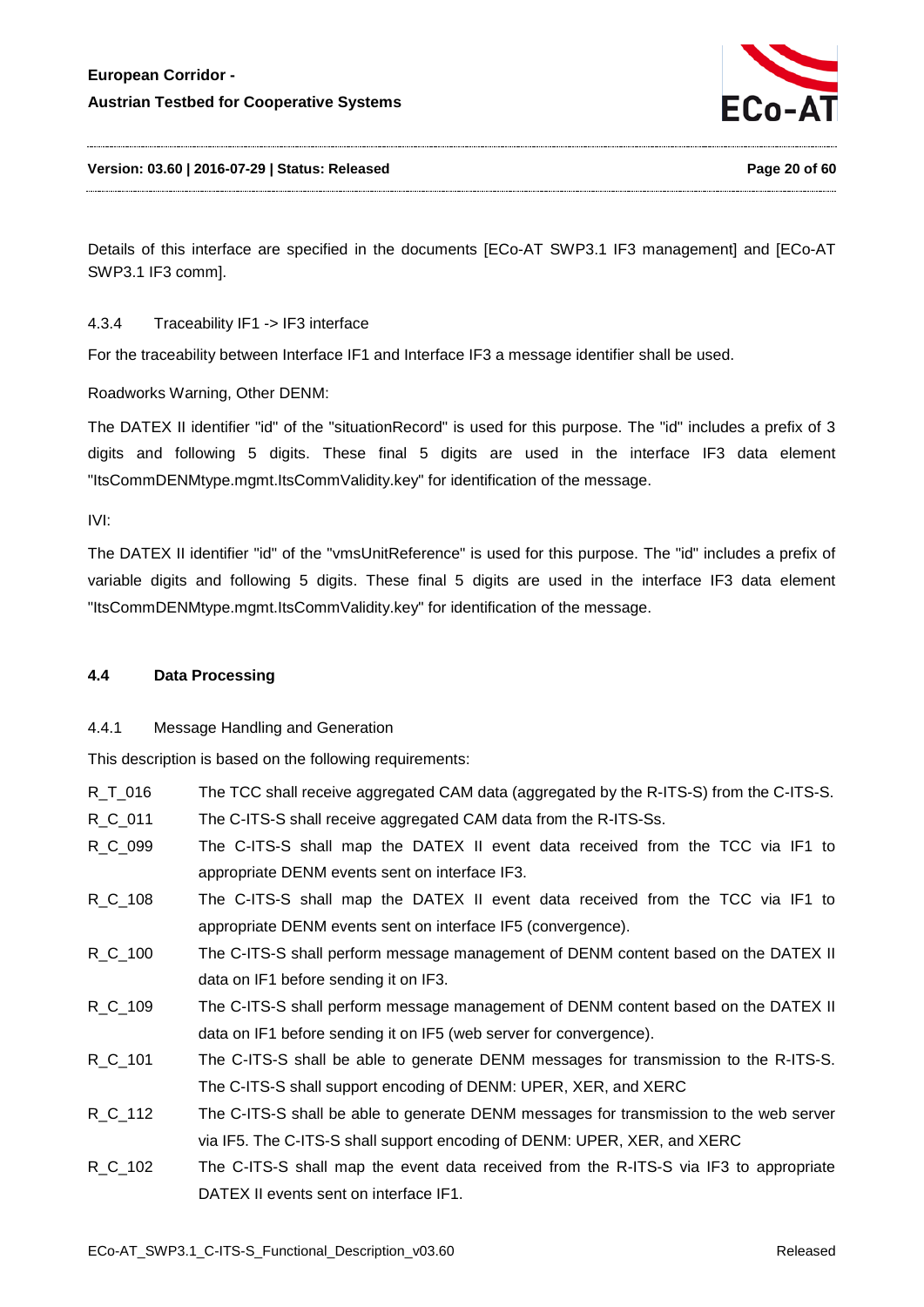

#### **Version: 03.60 | 2016-07-29 | Status: Released Page 21 of 60**

- R\_C\_106 The C-ITS-S shall augment the "basic RWW from R-ITS-S" DENM(s) received from R-ITS-S(s) mounted on RW trailers with "augmentation RWW from TCC". The resulting "augmented RWW" DENM(s) shall be sent to relevant R-ITS-Ss. The C-ITS-S shall set the "augmentation FLAG" for the DENMs send to involved R-ITS-S(s) (R-ITS-S(s) that sent an "basic RWW from R-ITS-S" to the C-ITS-S which information is included in the "augmented RWW" DENM). For all other R-ITS-Ss the "augmentation FLAG" shall not be set.
- R C 110 The C-ITS-S is responsible for message management (e.g. cancel DENM, run out DENM, store DENM info) when it is transmitting an "augmented RWW" DENM to the R-ITS-S and loses or resumes the IF3 connection.
- R C 111 The C-ITS-S is responsible for updating the "augmented RWW" DENM sent to the R-ITS-S in case an update of "augmentation RWW from TCC" is received via IF1 or an update of "basic RWW from R-ITS-S" is received on IF3.
- R\_C\_089 The C-ITS-S shall map the CAM aggregated data received from the R-ITS-S in IF3 format to DATEX II format for interface IF1.
- R\_C\_091 The C-ITS-S shall map the single vehicle data received from the R-ITS-S in IF3 format to DATEX II format for interface IF1.
- R C 092 The C-ITS-S shall map the stationID received in the single vehicle data from the R-ITS-S to a vehicleID for transmission to the TCC.
- R\_C\_093 Each mapping of stationID to vehicleID in the mapping table (stationID/vehicleID) in the C-ITS-S for single vehicle data shall be kept 120min after receiving the specific stationID. After 120min counted from the first single vehicle data with this stationID, the stationID vs. vehicleID shall be deleted.
- R\_C\_103 The C-ITS-S shall map the DATEX II IVI data received from the TCC via IF1 to appropriate IVI sent on interface IF3.
- R\_C\_104 The C-ITS-S shall perform message management of IVI content based on the DATEX II data on IF1 before sending it on IF3.
- R\_C\_105 The C-ITS-S shall be able to generate IVI messages for transmission to the R-ITS-S. The C-ITS-S shall support encoding of IVI: UPER, XER, and XERC
- R\_C\_113 The C-ITS-S shall map the DATEX II IVI information received from the TCC via IF1 to appropriate IVI messages sent on interface IF5 (convergence).
- R C 114 The C-ITS-S shall perform message management of IVI content based on the DATEX II data on IF1 before sending it on IF5 (web server for convergence).
- R\_C\_115 The C-ITS-S shall be able to generate IVI messages for transmission to the web server via IF5. The C-ITS-S shall support encoding of IVI: UPER, XER, and XERC
- R C 107 The C-ITS system shall provide convergence functionality (possibility of C-ITS messages distribution via another communication technology beside ITS-G5), as described in Ref.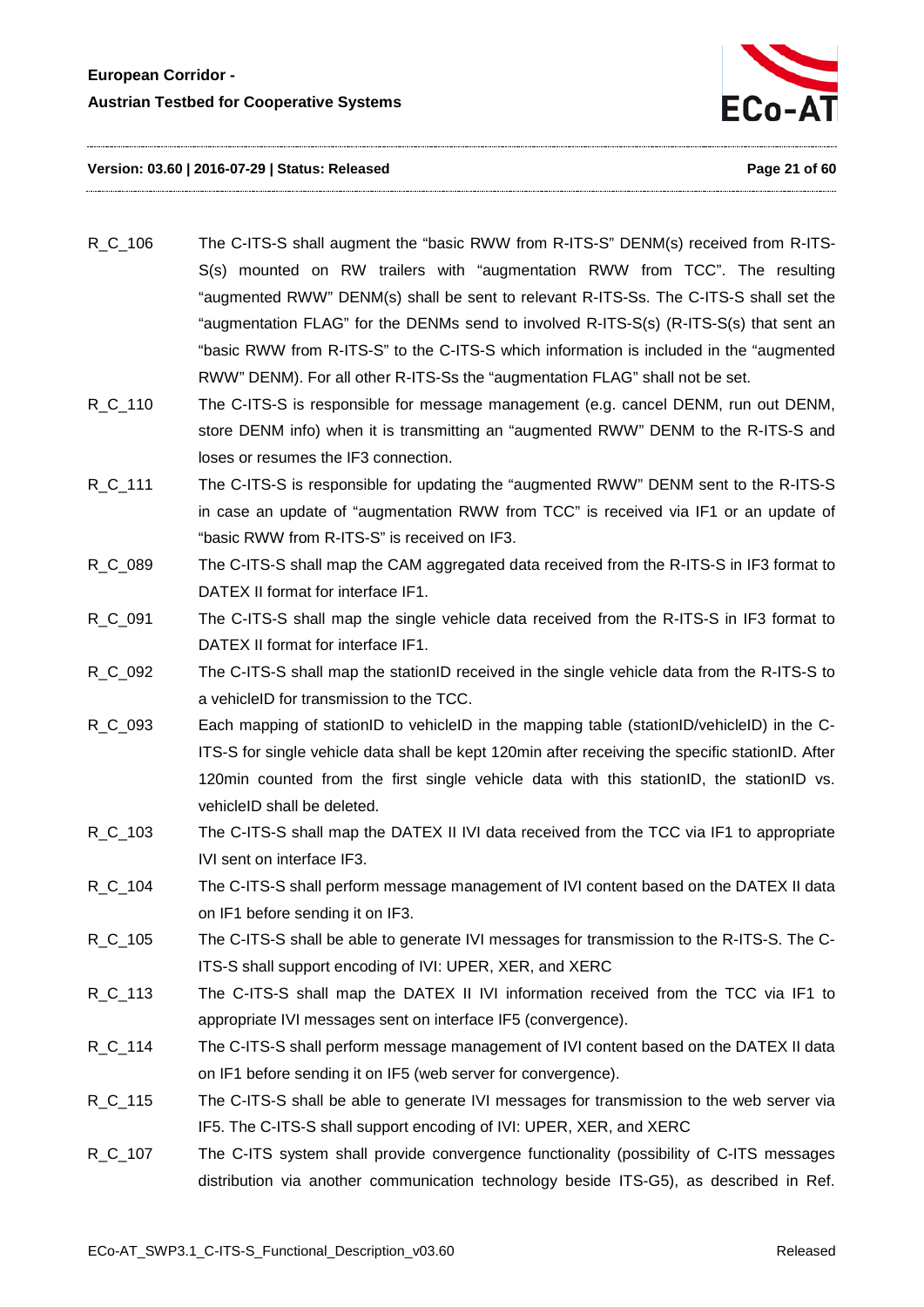

#### **Version: 03.60 | 2016-07-29 | Status: Released Page 22 of 60**

[ECo-AT SWP3.6 convergence]. The C-ITS-S shall provide IVI and DENM downstream information via IF5 to a webserver.

This module is responsible for generation of the cooperative messages to be sent and the handling of the received messages and their data content like DENM, CAM and IVI. Furthermore it is responsible for the processing of all data.

#### <span id="page-21-0"></span>4.4.2 Traffic Data and CAM Processing

The R-ITS-S has already processed and aggregated the CAMs into traffic data so that this data can be sent to the TCC without further processing in the C-ITS-S [\(Figure 3\)](#page-21-1).



*Figure 3 Process for CAM-aggregation in R-ITS-S and CAM-processing in C-ITS-S*

<span id="page-21-1"></span>The R-ITS-S receives all the CAMs from the vehicles in its coverage area. Based on the CAM aggregation configuration, the R-ITS-S is aggregating the short term data and the long term data. These aggregated data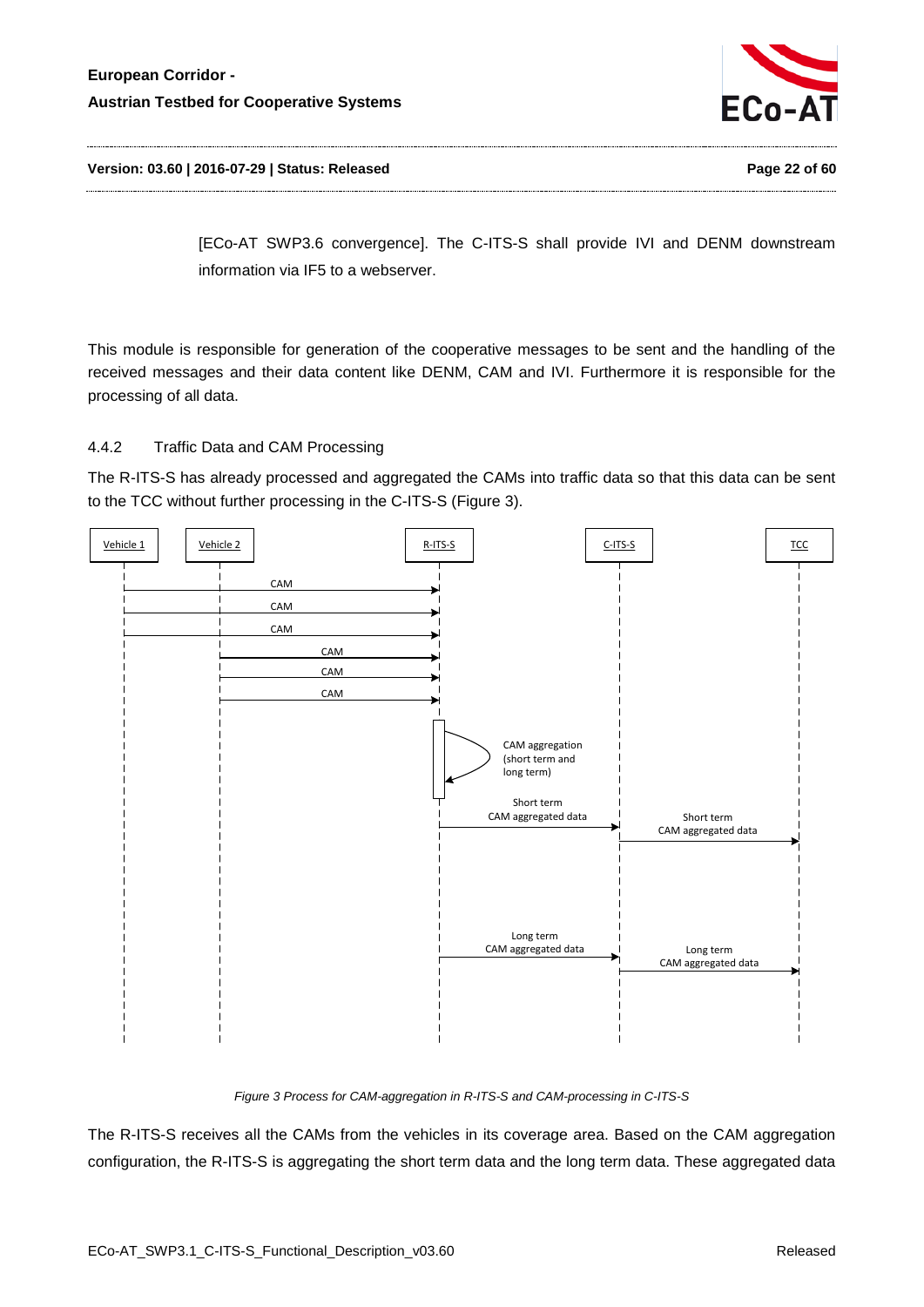

is sent with an interval (short term data with default interval of 1min, long term data with default interval 1h) to the C-ITS-S. The C-ITS-S forwards these data to the TCC.

If the connection between the R-ITS-S and the C-ITS-S is lost the R-ITS-S will buffer the long term aggregated data (up to 3 days) and send the buffered data to the C-ITS-S when the connection is reestablished. Short term aggregated data will be not buffered at the R-ITS-S.

- **R-ITS-S <-> C-ITS-S connection interrupted:** R-ITS-S starts to buffer long term aggregation data (one set of data for each hour)
- **R-ITS-S <-> C-ITS-S connection still interrupted after 3 days:** the buffer shall follow the first-in first-out concept (FIFO). The oldest data set shall be deleted and the latest data set after 3 days shall be stored.
- **R-ITS-S <-> C-ITS-S connection reestablished:** all the buffered long term data is sent to the C-ITS-S
	- o Interruption < 3 days: all data sets until the reestablishment are sent to the C-ITS-S
	- o Interruption > 3 days: data sets of the last 3 days are sent to the C-ITS-S

A further process is handling the position data of vehicles at consecutive R-ITS-S to calculate travel time. At each R-ITS-S the CAM messages of the vehicles contain several positions (coordinates) are collected and sent via the C-ITS-S to the TCC.

#### <span id="page-22-0"></span>4.4.3 DENM from Road Works-Trailers (RWW)

One major task of the C-ITS-S is to support the process of road works by handling RWW messages from the trailers and processing this information. Basis of the concept are R-ITS-S mounted on the trailer and connected to the control unit of the trailer.

This chapter describes the processes of generating, updating, augmenting and stopping RWW-messages. The processes are based on the inter-operation of two road works trailers each equipped with an R-ITS-S, one C-ITS-S and the TCC.

Before a road works is established on the motorway the securing vehicles (RW-trailers) are towed to their final positions where they are stopped to block one lane. The R-ITS-S is continuously recording the trace of the previous positions.

Road works trailers which are equipped with an R-ITS-S will start to send DENMs once the trailer is towed to the position on the road where the trailer is stopped (phase I). It is still open whether this DENM will contain information of a slow moving vehicle or about a moving road works. Either of these DENMs will be read by the vehicles and it will be transferred to the C-ITS-S.

In case of an established connection to the C-ITS-S, the DEN-messages are also received by the C-ITS-S. In the C-ITS-S a process is started to augment the roadside information from the trailer with information available from the TCC.

Two different types of information are available in the level of the TCC. On the one hand static information from the road works planning process will be available. On the other hand it is planned to establish a system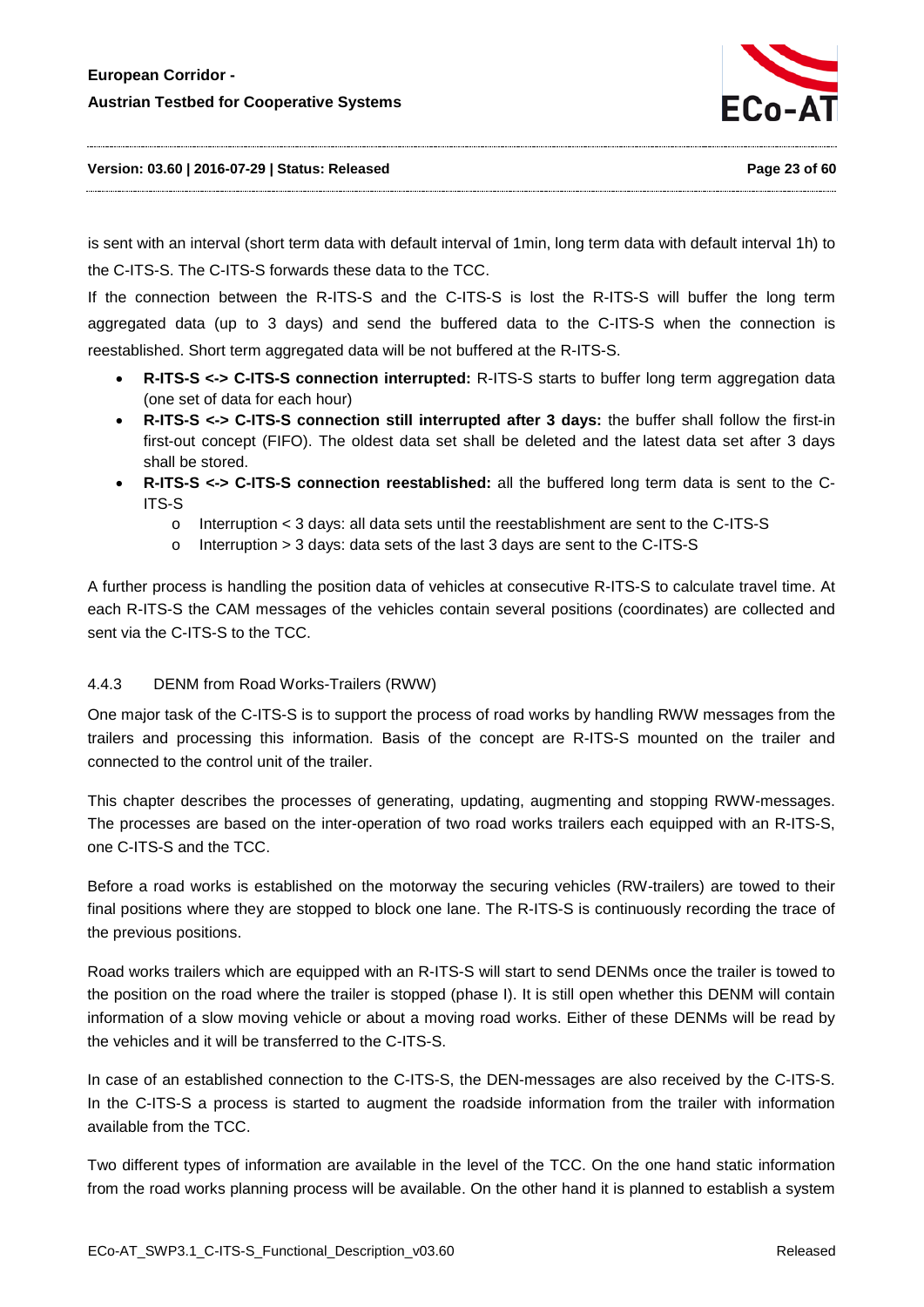

#### **Version: 03.60 | 2016-07-29 | Status: Released Page 24 of 60**

with hand-held devices, which enables the roadside personnel to provide actual information, positions and traces about the placed cones, the extent of the road works and the start of speed limit (on-site data[1\)](#page-23-0). Both types of information are combined in the TCC and a data set with the information is sent to the C-ITS-S.

The C-ITS-S will start the fusion of the data sent from the R-ITS-S on the trailer with the road works information provided by the TCC. This process contains several steps.

- Location based mapping of the positions reported by the trailers with the positions available from the on-site data of the TCC.
- In case that on-site data is not available or a matching does not lead to a result the process will be stopped and the R-ITS-S continoues to send the "stand-alone RWW at R-ITS-S" DENM.
- A logical check of all message contents is carried out to proof that the information is consistent, e.g. the position of the trailers and position of the arrows on the trailers are to be compared with the information about closed lanes from the TCC.
- If this check is positive one or two (depending on the number of trailers) augmented DENM will be generated.

The R-ITS-S positioned on the road works trailer will stop sending its own generated message ("stand-alone RWW at R-ITS-S" DENM) and continue sending the message of the C-ITS-S. Other R-ITS-S which are selected to distribute the DENM will start to send the message accordingly.

#### RWW augmentation and fusion

-

The C-ITS-S carries out a fusion of information in between the data sent by the RW-trailer and data which is available on the level of the TCC. [Figure 4](#page-24-1) and [Table 4](#page-24-0) vizualize and describe the sources and the type of data.

| Information from trailer R-ITS | Information from TCC          | Source   |
|--------------------------------|-------------------------------|----------|
| Position                       | Position of start             | Planning |
| Trace                          | Planned start (time)          | Planning |
| Passing information            | Planned end (time)            | Planning |
|                                | Extension of road works       | Planning |
|                                | Speed limit                   | Planning |
|                                | Closed lanes                  | Planning |
|                                | Starting point lane 1 (cone)  | On-site  |
|                                | Trace of starting pont lane 1 | On-site  |
|                                | Starting point lane 2 (cone)  | On-site  |

<span id="page-23-0"></span> $1$  The provision of on-site data by a hand-held device or an App is currently under discussion at the ASFINAG.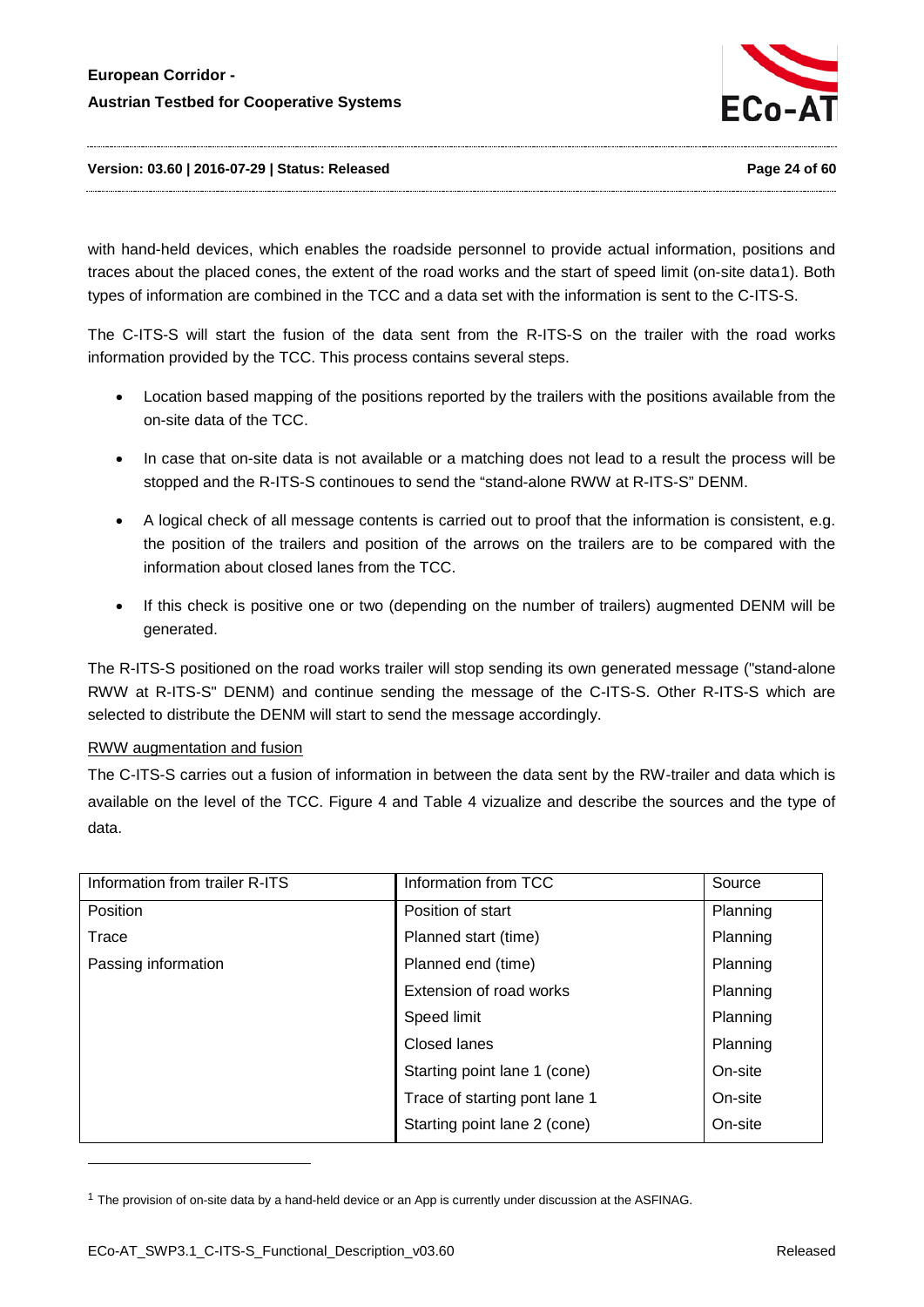

**Version: 03.60 | 2016-07-29 | Status: Released Page 25 of 60**

| Trace of starting point lane 2 | On-site |
|--------------------------------|---------|
|                                |         |
| End of RW                      | On-site |
| Trace of end of RW             | On-site |
| Start of speed limit           | On-site |
| Trace of start of speed limit  | On-site |

<span id="page-24-0"></span>*Table 4: Comparison of information provided by a RW-trailer and information provided by the TCC*



*Figure 4 Description of the two types of information from trailers and from the TCC*

<span id="page-24-1"></span>If two lanes have to be closed, two RW-trailers will be positioned on the motorway according to the local regulations. The process in that case will be carried out in the same way except that two trailer-positions have to be merged with the on-site information from the TCC.

#### Interim trailer movement

During operation in connected mode it might be possible that the trailer is moved (towed to any other position upstream or downstream or to another lane). In the case that this movement is preceeded by a shutdown of the trailer operation, the trailer automatically stops sending DENM.

In the case that this movement is carried out with an unfolded backside of the trailer which is in full operation,the sending of the augmented DENM has to be stopped by the trailer. The trailer has to start sending stand-alone DENM. The trigger for this process is the change of the position. After the trailer has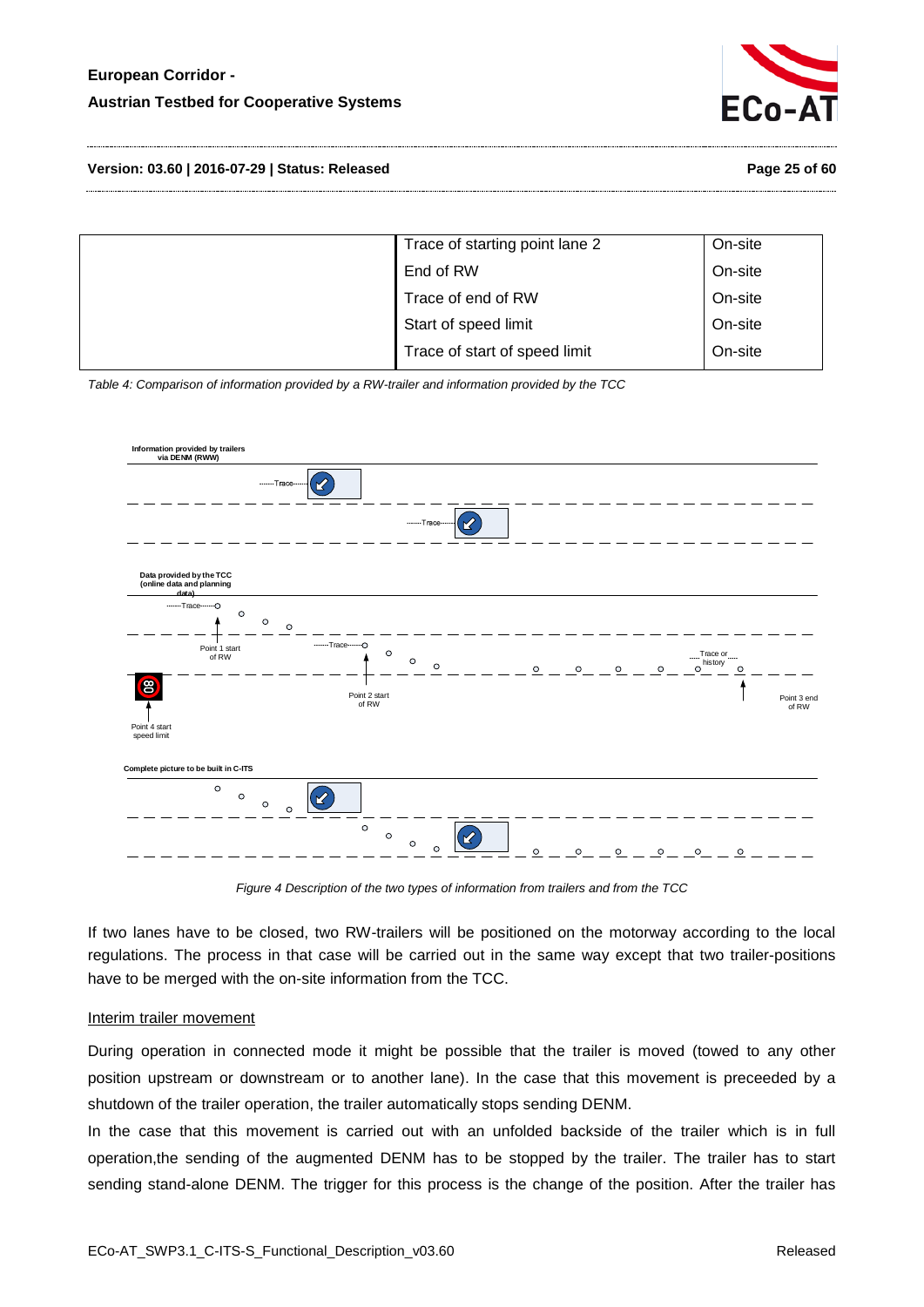

**Version: 03.60 | 2016-07-29 | Status: Released Page 26 of 60**

reached its new position, the C-ITS-S can generate a new augmented DENM for distribution by the trailer R-ITS-S.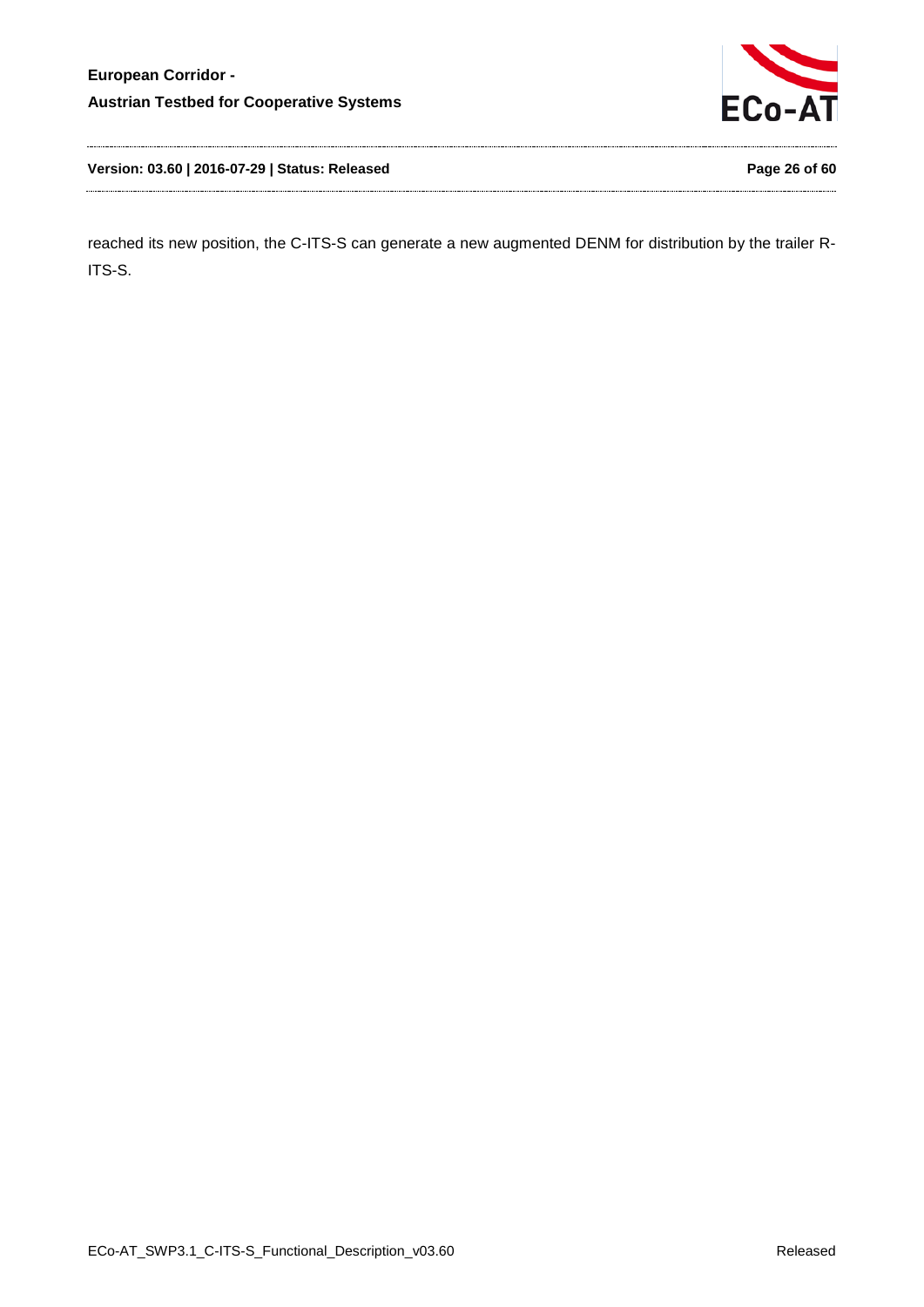

#### **Version: 03.60 | 2016-07-29 | Status: Released Page 27 of 60**

#### Two trailer scenario

A closure of one or more lanes requires the installation of more than one trailer [ECo-AT SWP2.1 RWW]. According to the description in [ECo-AT SWP 2.1 UC RWW] at least one warning trailer for each closed lane and one pre-warning trailer is required. All of them are initially providing DENM in the "stand-alone mode". Once the C-ITS-S has received the different DENM of the trailers related to one roadworks, it can generate three different augmented DENMs for distribution by the trailer R-ITS-S.

#### 4.4.3.1 Definitions

For the full understanding of the process of sending RWW-messages, a few topics and steps of the process have to be defined.

#### R-ITS-S modes:

In both of the modes, the R-ITS-S is located and connected to a RW trailer. The RW trailer is activated.

| stand-alone mode | The R-ITS-S can have a connection to the C-ITS-S or not. Without a connection to<br>the C-ITS-S the R-ITS-S is broadcasting "stand-alone RWW at R-ITS-S" DENMs<br>on IF4. With connection to the C-ITS-S the R-ITS-S is broadcasting "stand-alone<br>RWW at R-ITS-S" DENMs on IF4 and sending "basic RWW from R-ITS-S" on IF3<br>to the C-ITS-S. If the connection to the C-ITS-S is available a possible scenario for<br>the "stand-alone mode" is that the "augmentation RWW from TCC" or "basic RWW<br>from R-ITS-S" (from a second RW trailer) are missing at the C-ITS-S. |
|------------------|--------------------------------------------------------------------------------------------------------------------------------------------------------------------------------------------------------------------------------------------------------------------------------------------------------------------------------------------------------------------------------------------------------------------------------------------------------------------------------------------------------------------------------------------------------------------------------|
| augmented mode   | The R-ITS-S has a connection to the C-ITS-S. It received an "augmented RWW"<br>from C-ITS-S and the trailer it is mounted on is part of the RW of this "augmented<br>RWW". The R-ITS-S is not broadcasting "stand-alone RWW at R-ITS-S" DENMs<br>on IF4.                                                                                                                                                                                                                                                                                                                       |

<span id="page-26-0"></span>*Table 5: Definitions for RWW: R-ITS-S modes*

Indication of R-ITS-S mode: The C-ITS-S sets an "augmentation FLAG" in the "augmented RWW" sent to the involved R-ITS-S (an involved R-ITS-S is an R-ITS-S mounted on a RW trailer that is part of the RW described in the "augmented RWW"). If an "augmented RWW" is sent to a stationary R-ITS-S (mounted on a gantry) or to a trailer R-ITS-S that is not part of the RW described in the "augmented RWW" the "augmentation FLAG" has to be set to false.

If the R-ITS-S receives an "augmented RWW" from C-ITS-S with the "augmentation FLAG" it shall switch to the "augmented mode".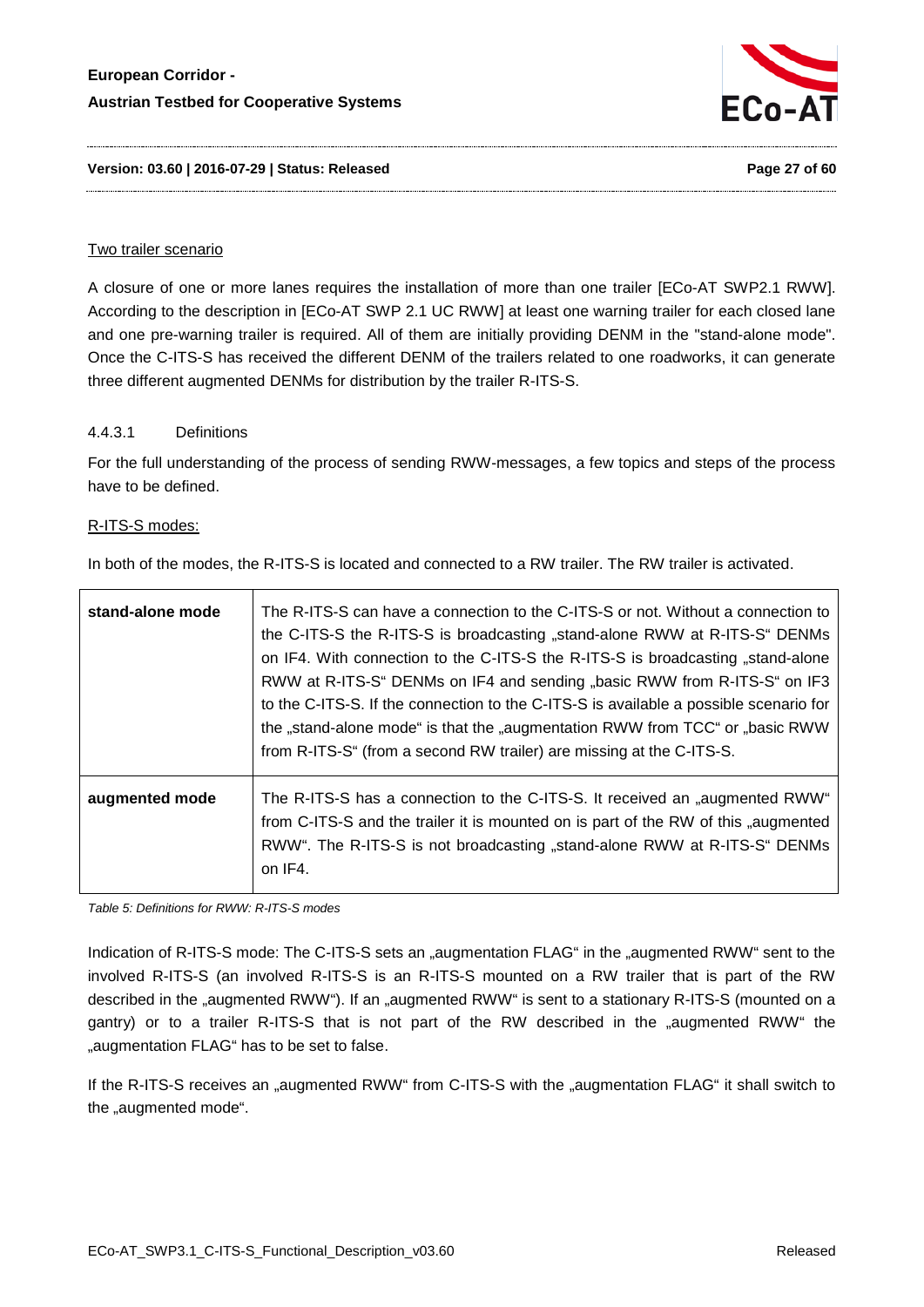

**Version: 03.60 | 2016-07-29 | Status: Released Page 28 of 60**

#### RWW message types:

| triggerable RWW<br>from TCC          | The TCC sends triggerable RWW to the C-ITS-S. This message is the trigger for<br>the system to generate DENMs.                                                                      |  |
|--------------------------------------|-------------------------------------------------------------------------------------------------------------------------------------------------------------------------------------|--|
| stand-alone RWW at<br><b>R-ITS-S</b> | The R-ITS-S mounted on a RW trailer generates RWW DENM just with<br>information from the trailer and the R-ITS-S itself.                                                            |  |
| augmented RWW                        | This RWW is generated on the basis of two RWW messages from TCC and R-<br>ITS-S available at the C-ITS-S:<br>"augmentation RWW from TCC" is sent from the TCC to the C-ITS-S.<br>1) |  |
|                                      | "basic RWW from R-ITS-S" is sent from the R-ITS-S to the C-ITS-S (this<br>2)<br>"basic RWW from R-ITS-S" is similar to the "stand-alone RWW at R-ITS-<br>$S^{\prime\prime}$ ).      |  |
|                                      | The C-ITS-S augments the "augmentation RWW from TCC" and "basic RWW from<br>R-ITS-S" to an "augmented RWW"                                                                          |  |

<span id="page-27-0"></span>*Table 6: Definitions for RWW: RWW message types*

Distinction between "triggerable RWW from TCC" and "augmentation RWW from TCC" at the C-ITS-S:

- "triggerable RWW from TCC": IF1 DATEX II: groupOfLocations contains three containers (eventPosition (0), trace (1), eventHistory (2)).
	- o IF1 DATEX II: q1:groupOfLocations xsi:type="q1:ltineraryByIndexedLocations">  $\rightarrow$ "triggerable RWW from TCC"
- "augmentation RWW from TCC": groupOfLocations contains just one container (startpoint and endpoint of RW)

o IF1 DATEX II: <q1:groupOfLocations xsi:type="q1:Linear">  $\rightarrow$  "augmentation RWW from TCC"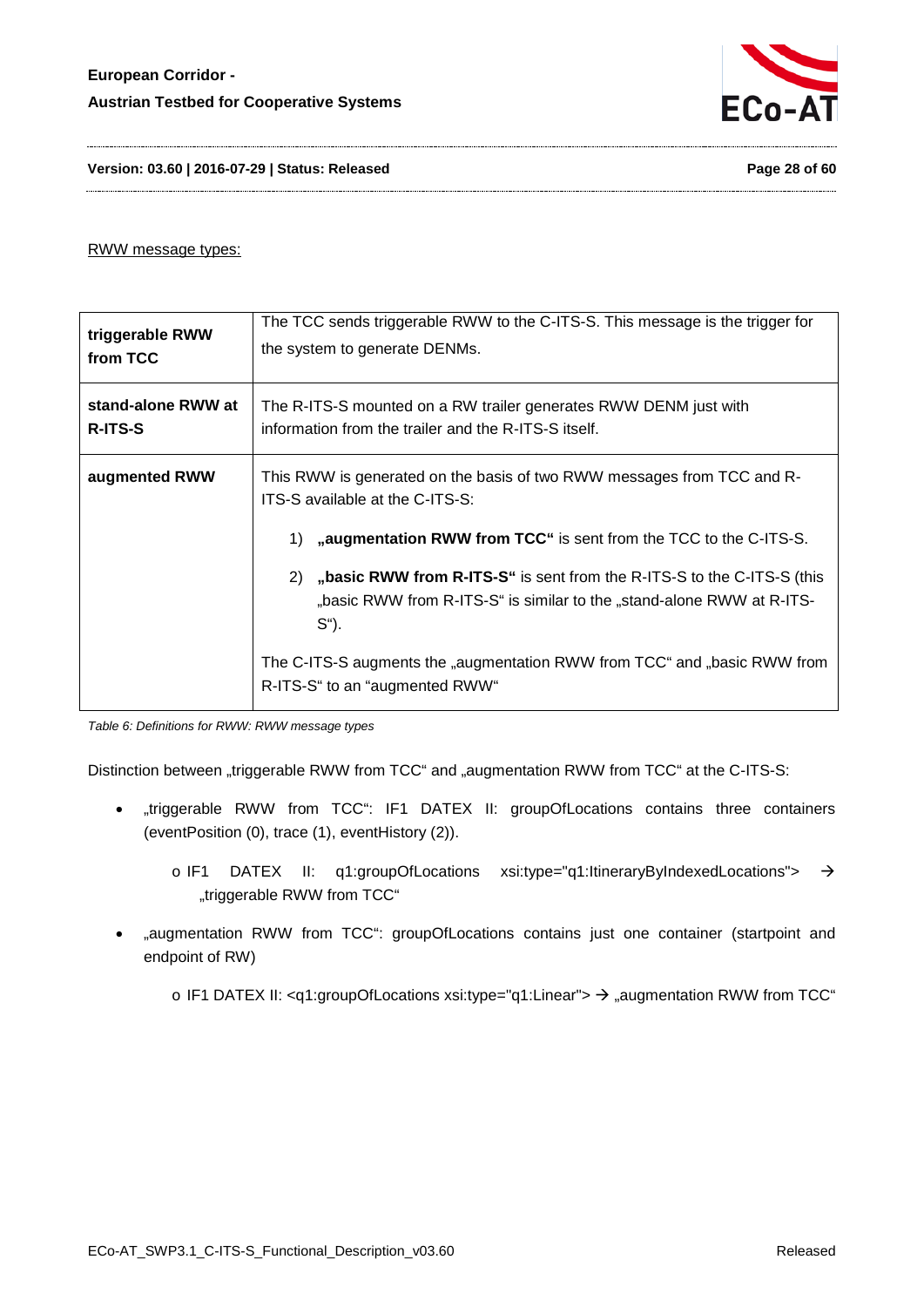

#### **Version: 03.60 | 2016-07-29 | Status: Released Page 29 of 60**

#### RWW trailer trigger conditions:

| <b>Start trigger from</b><br>trailer         | Trailer is activated (IF3: ItsCommTrailerStatus.arrowBoardPosition = up)     |
|----------------------------------------------|------------------------------------------------------------------------------|
| <b>Stop</b><br>triager<br>from l<br>trailer: | Trailer is deactivated (IF3: ItsCommTrailerStatus.arrowBoardPosition = down) |

<span id="page-28-0"></span>*Table 7: Definitions for RWW: RWW trailer trigger conditions*

#### 4.4.3.2 States of operation

For the R-ITS-S and the C-ITS-S several states of operation can be defined. These states are referenced in the later process diagrams and flow charts.

| R-ITS-S | 1R | Trigger from trailer<br>No connection to C-ITS-S available                                                               |  |
|---------|----|--------------------------------------------------------------------------------------------------------------------------|--|
| R-ITS-S | 2R | Trigger from trailer<br>connection to C-ITS-S available                                                                  |  |
| R-ITS-S | 3R | Transmission of "augmented RWW"<br>Looses connection to C-ITS-S                                                          |  |
| R-ITS-S | 4R | Transmission of "triggerable RWW from TCC"<br>Looses connection to C-ITS-S                                               |  |
| R-ITS-S | 5R | Transmission of "stand-alone RWW at R-ITS-S"<br>(no connection to C-ITS-S)<br>Connection to C-ITS-S will get established |  |

<span id="page-28-1"></span>*Table 8: R-ITS-S States of Operation*

| C-ITS-S | 1C | Trigger from TCC ("triggerable RWW from TCC")                                                                   |
|---------|----|-----------------------------------------------------------------------------------------------------------------|
| C-ITS-S | 2C | "basic RWW from R-ITS-S"                                                                                        |
| C-ITS-S | 3C | C-ITS-S generated "augmented RWW" and sent to relevant R-ITS-Ss<br>receives updated "basic RWW from R-ITS-S"    |
| C-ITS-S | 4C | C-ITS-S generated "augmented RWW" and sent to relevant R-ITS-Ss<br>receives updated "augmentation RWW from TCC" |

<span id="page-28-2"></span>*Table 9: C-ITS-S States of Operation*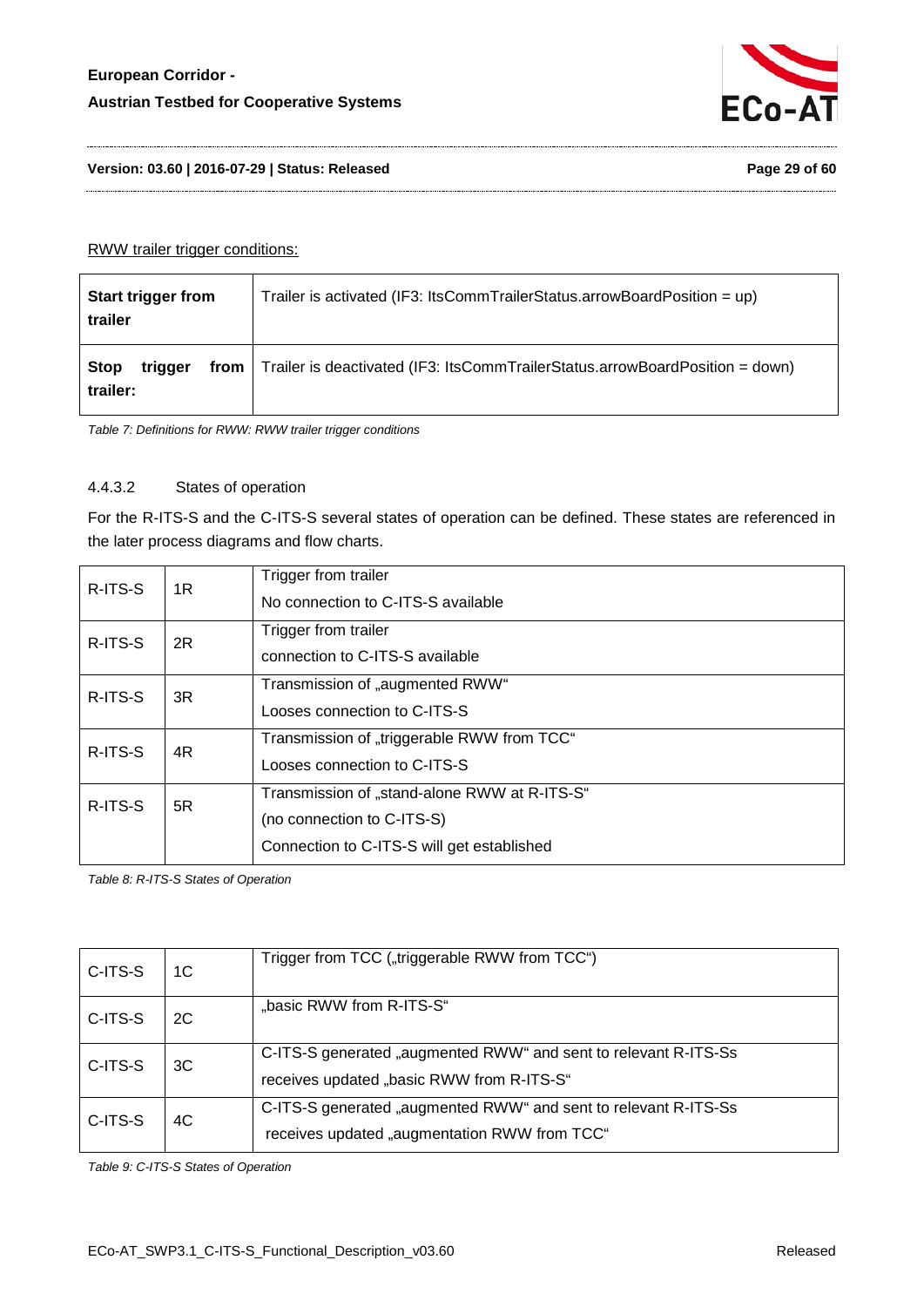

### **Version: 03.60 | 2016-07-29 | Status: Released Page 30 of 60**

#### 4.4.3.3 Process Flow Charts and Sequence Diagrams for Start - Processes

This chapter describes the processes related to the generation of RWW in between the involved system components (R-ITS-S, C-ITS-S,....). Besides the communication and the data exchanged the first graphs define the timeline in between the different processes. The first graph [\(Figure 5\)](#page-29-0) shows the general process and timeline for the generation of DENM.



*Figure 5: Update of DENM at R-ITS-S regarding validityDuration*

<span id="page-29-0"></span>The next graph [\(Figure 6\)](#page-30-0) shows the process and update of stand-alone RWW at R-ITS-S.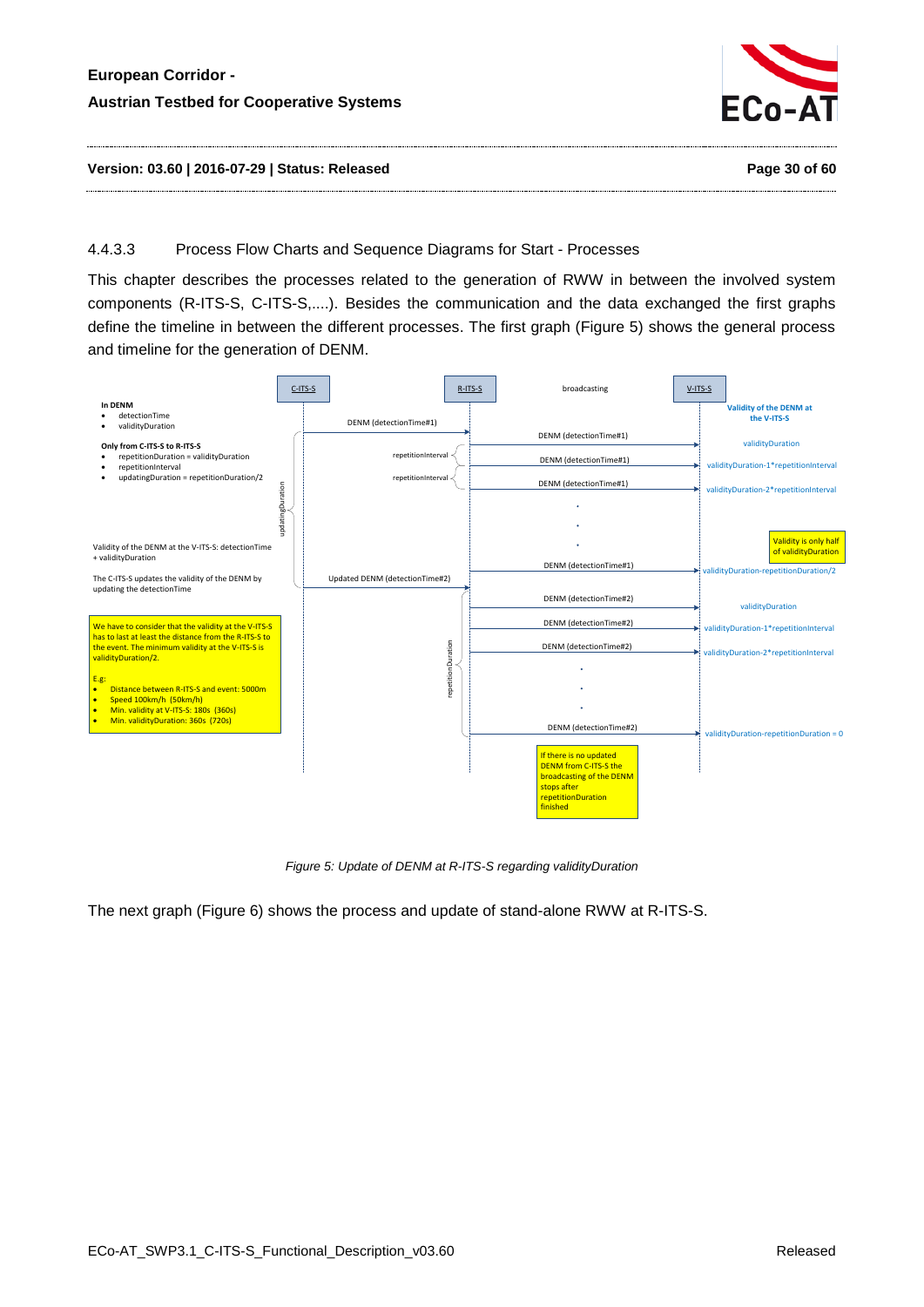

#### **Version: 03.60 | 2016-07-29 | Status: Released Page 31 of 60**



<span id="page-30-0"></span>*Figure 6: Update of "stand-alone RWW at R-ITS-S" regarding validityDuration*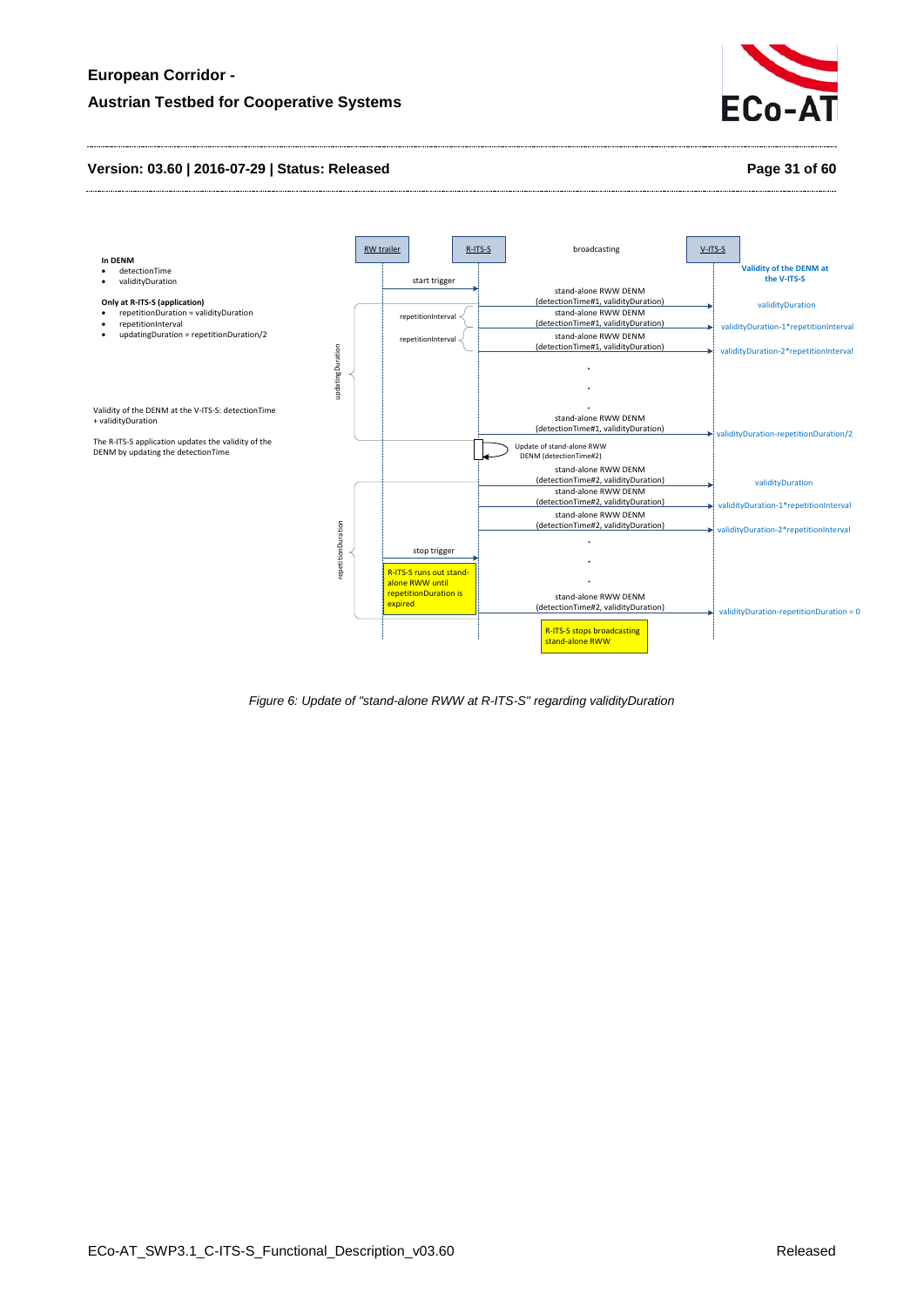

**Version: 03.60 | 2016-07-29 | Status: Released Page 32 of 60**

The process shown in [Figure 7](#page-31-0) and [Figure 8](#page-32-0) describes the generation of a triggerable RWW due to the information of roadworks sent from the TCC.



<span id="page-31-0"></span>*Figure 7: Generation of a triggerable RWW (Flow chart)*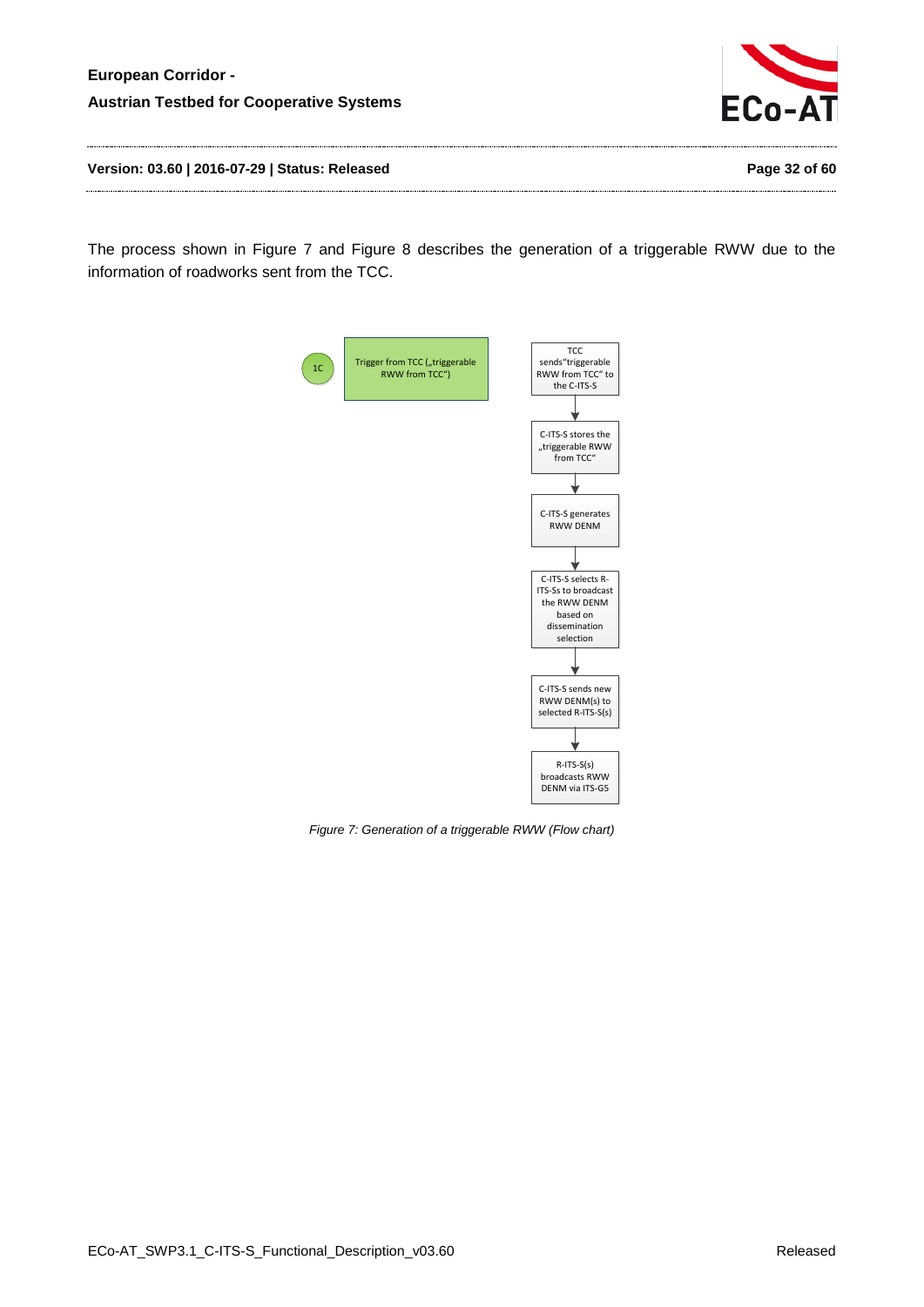

#### **Version: 03.60 | 2016-07-29 | Status: Released Page 33 of 60**



<span id="page-32-0"></span>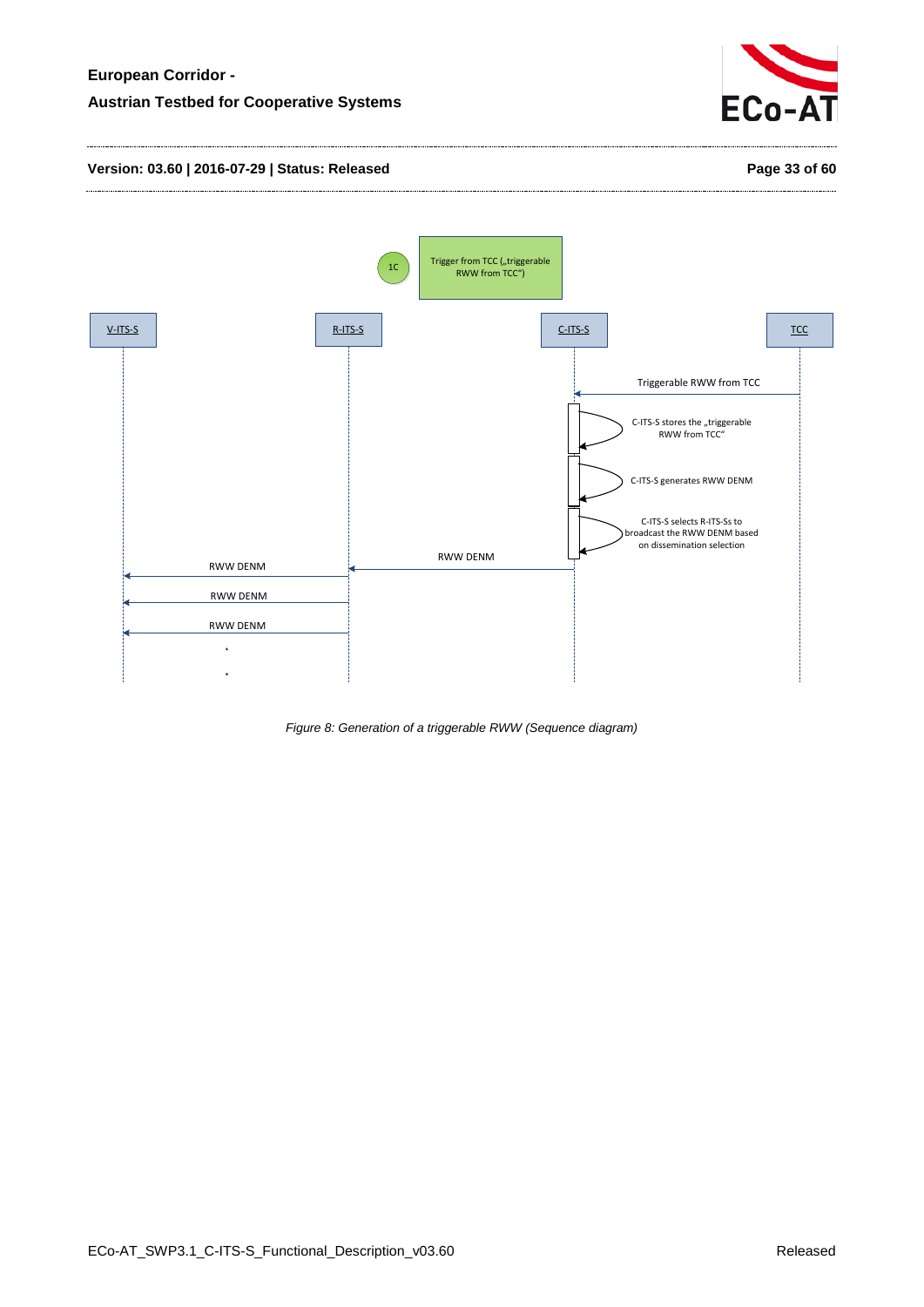

**Version: 03.60 | 2016-07-29 | Status: Released Page 34 of 60**

*The process shown in [Figure 9](#page-33-0) an[d](#page-35-0)* 

[Figure 10](#page-35-0) is dealing with the generation of "augmented RWW" based on the augmentation of roadworks information generated by trailers and the TCC.

The run out process indicated in the drawing is described in chapter [4.4.3.6.](#page-49-1)





<span id="page-33-0"></span>Additional comments to [Figure 9:](#page-33-0)

 $(*)$  if there is a connection established between the R-ITS-S and C-ITS-S, the R-ITS-S sends the "basic RWW from R-ITS-S" info only once to the C-ITS-S. Only if there is any change in the content of the "basic RWW from R-ITS-S", it shall be resent from the R-ITS-S to the C-ITS-S. The C-ITS-S stores the "basic RWW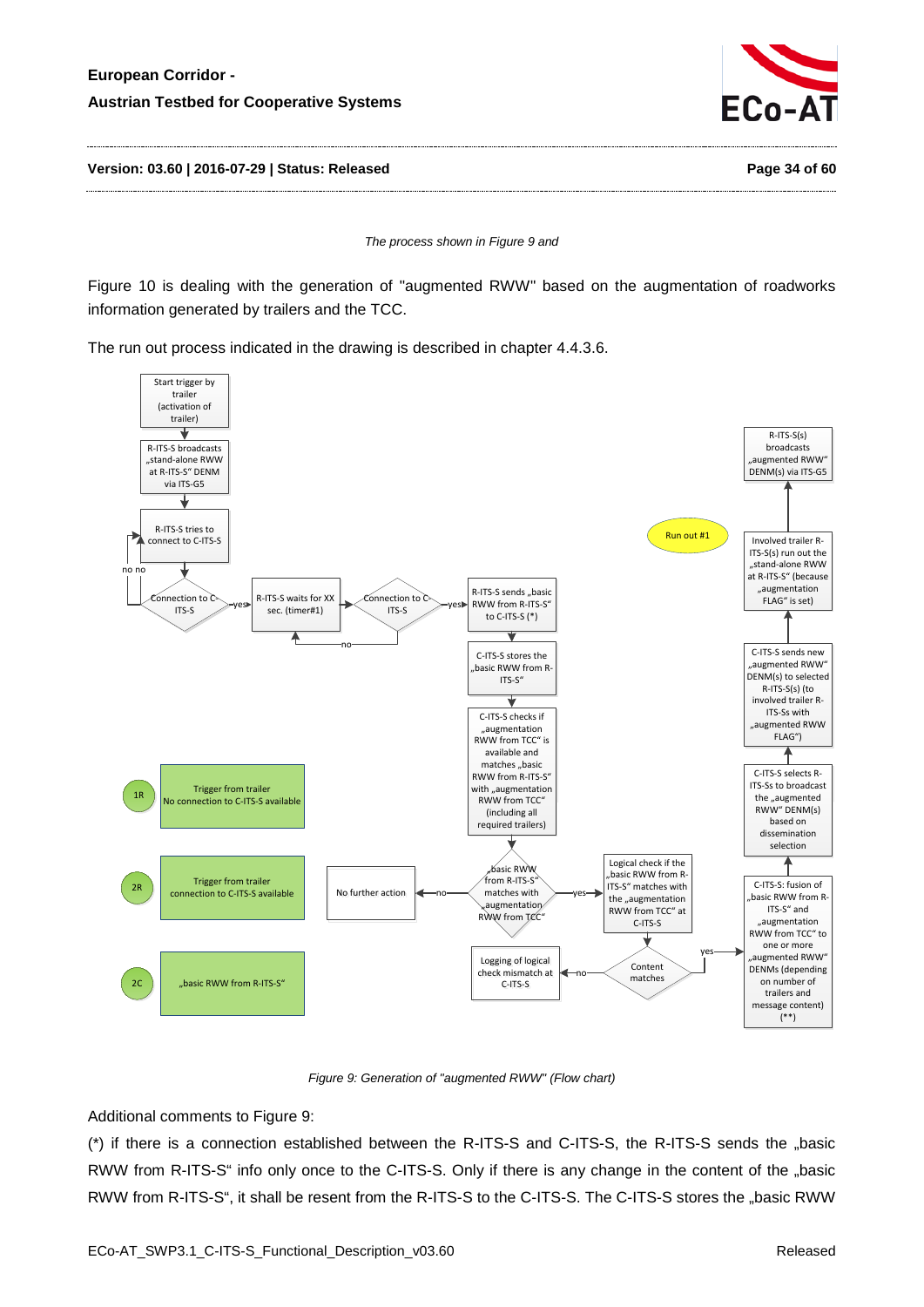

#### **Version: 03.60 | 2016-07-29 | Status: Released Page 35 of 60**

from R-ITS-S" and in case of a match with "augmentation RWW from TCC" it continous with generation of "augmented RWW" DENM.

In the case of connection loss between the R-ITS-S and the C-ITS-S the R-ITS-S resends the "basic RWW from R-ITS-S" to the C-ITS-S after the connection is reastablished (does not matter if the R-ITS-S is in "stand-alone mode" or "augmented mode").

Distinction between "basic RWW from R-ITS-S" and forwarded DENMs (from other ITS-S).

"basic RWW from R-ITS-S": augmentation FLAG on IF3 is set to true

Forwarded DENM: augmentation FLAG on IF3 is set to false

(\*\*) The C-ITS-S has to remember the R-ITS-S from where the "basic RWW from R-ITS-S" was sent and has to link it with the "augmented RWW". This is important if there will be an updated "basic RWW from the R-ITS-S" from the same R-ITS-S. If there is an updated "basic RWW from R-ITS-S" or a resent "basic RWW from R-ITS-S" (after connection loss and reestablishment) and augmentation is possible, the C-ITS-S shall send an updated "augmented RWW" DENM (with the same actionID). This means it will be an update of the same RW. As indicator the ID of the RW on IF1 can be used.

In case of the first augmentation the "augmented RWW" DENMs shall have a new actionID generated by the C-ITS-S (compared to the "basic RWW from R-ITS-S").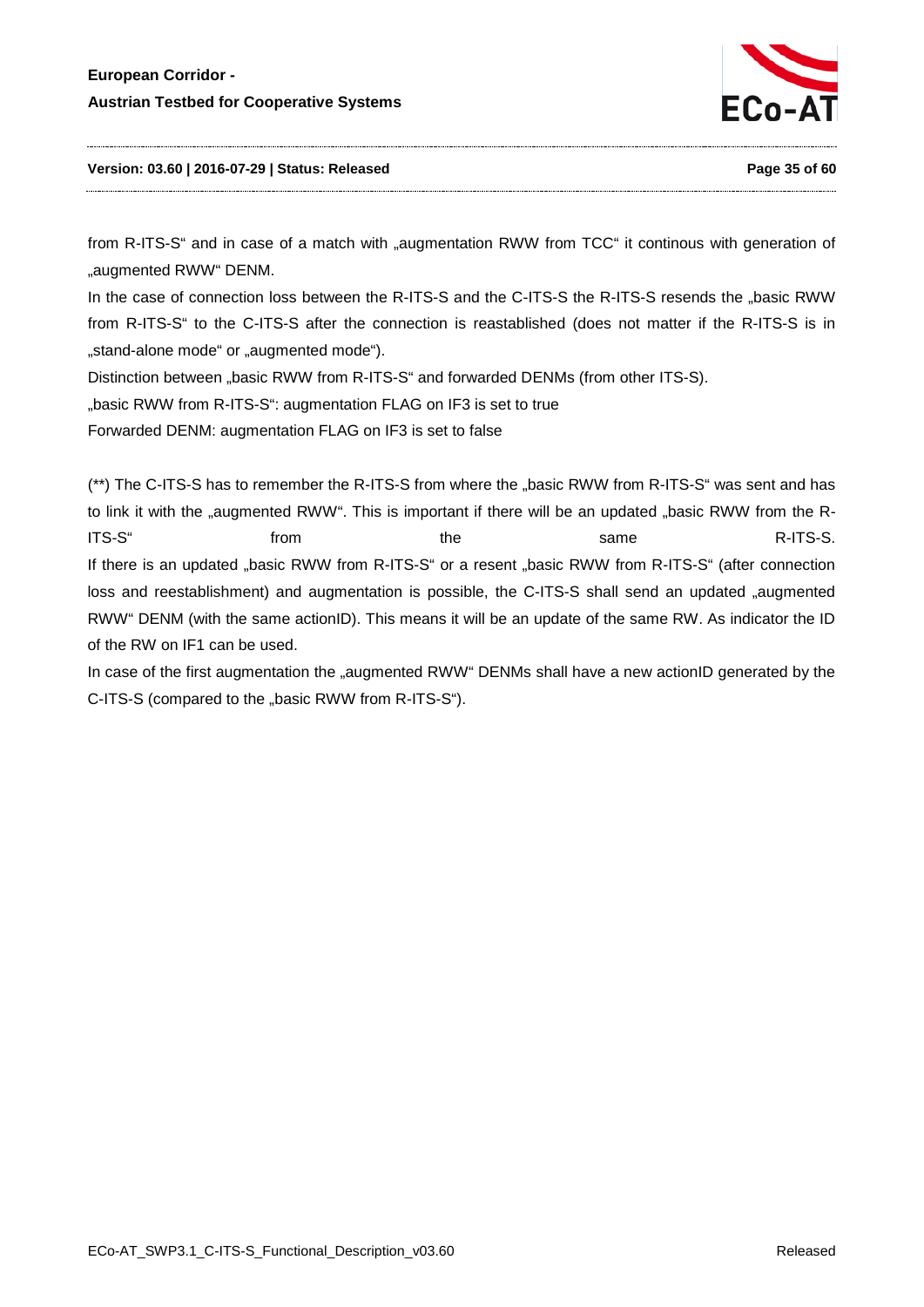

#### **Version: 03.60 | 2016-07-29 | Status: Released Page 36 of 60**



*Figure 10: Generation of "augmented RWW" (Sequence diagram)*

<span id="page-35-0"></span>The process shown in [Figure 11,](#page-36-0)[.Figure 12](#page-37-0) and [Figure 13](#page-38-0) is dealing with the continuation of the sending of RWW after a connection loss between R-ITS-S and C-ITS-S.

The run out process indicated in the drawing is described in chapter [4.4.3.6.](#page-49-1)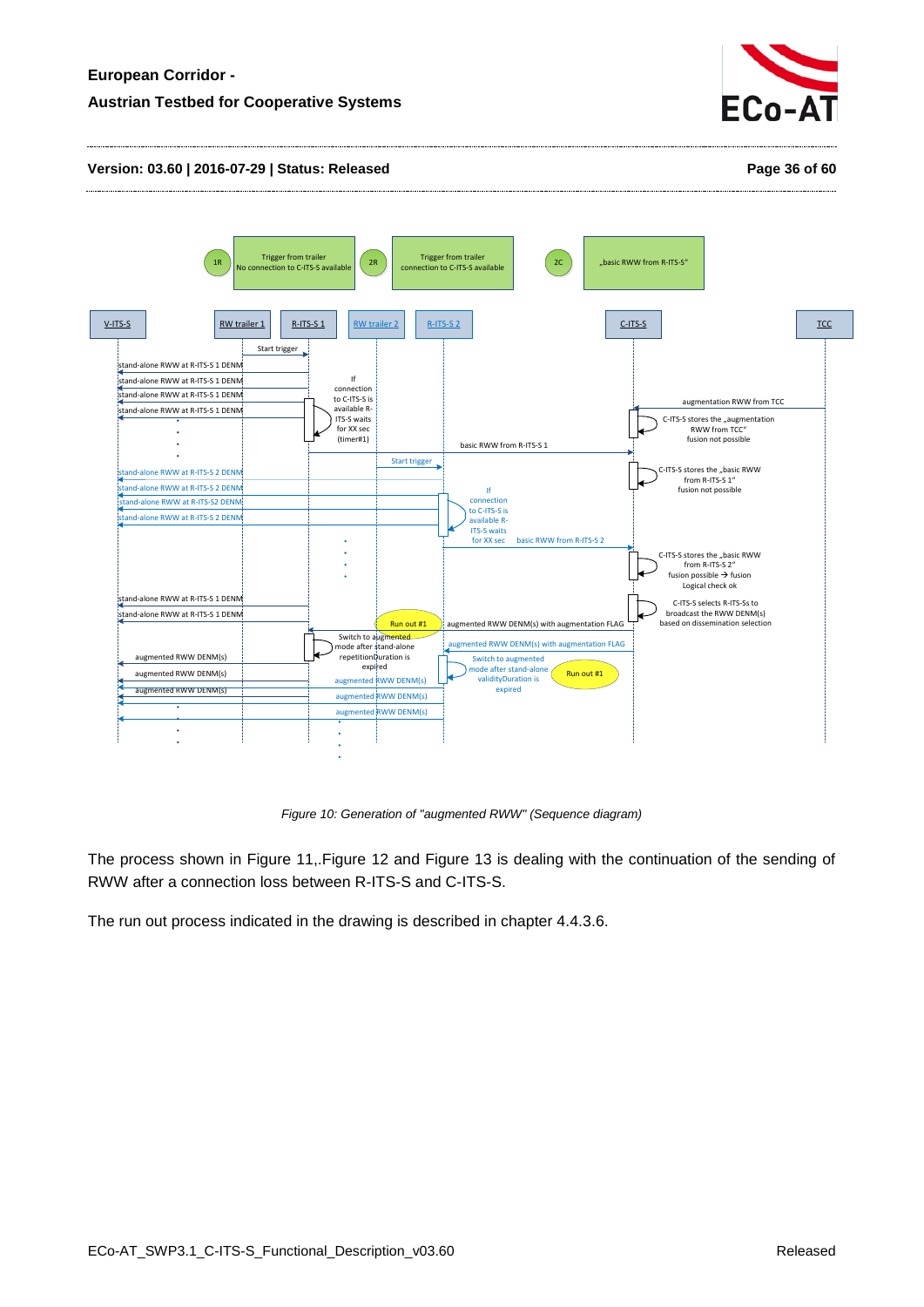

#### **Version: 03.60 | 2016-07-29 | Status: Released Page 37 of 60**



*Figure 11: Follow up process to a connection loss between R-ITS-S and C-ITS-S (Flow chart)*

<span id="page-36-0"></span>Additional comments to [Figure 11:](#page-36-0)

(\*\*\*) since the R-ITS-S are not receiving updates of the "augmented RWW" they will run out the currently broadcast of the "augmented RWW". All trailer R-ITS-S that are in "augmented mode" will change to the "stand-alone mode", because they don't have an "augmentation FLAG"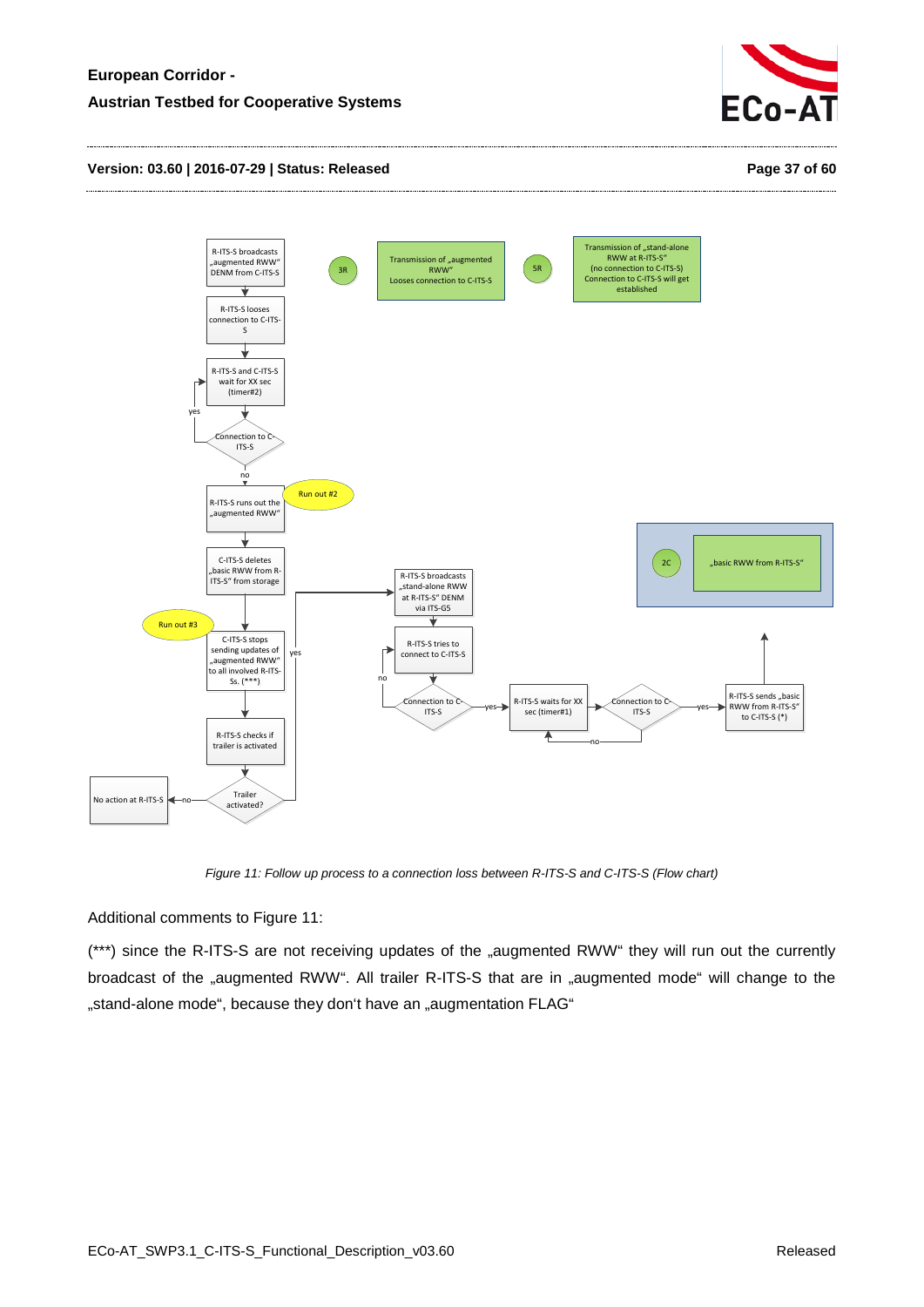

#### **Version: 03.60 | 2016-07-29 | Status: Released Page 38 of 60**



<span id="page-37-0"></span>*Figure 12: Follow up process to a connection loss between R-ITS-S and C-ITS-S (Sequence diagram)*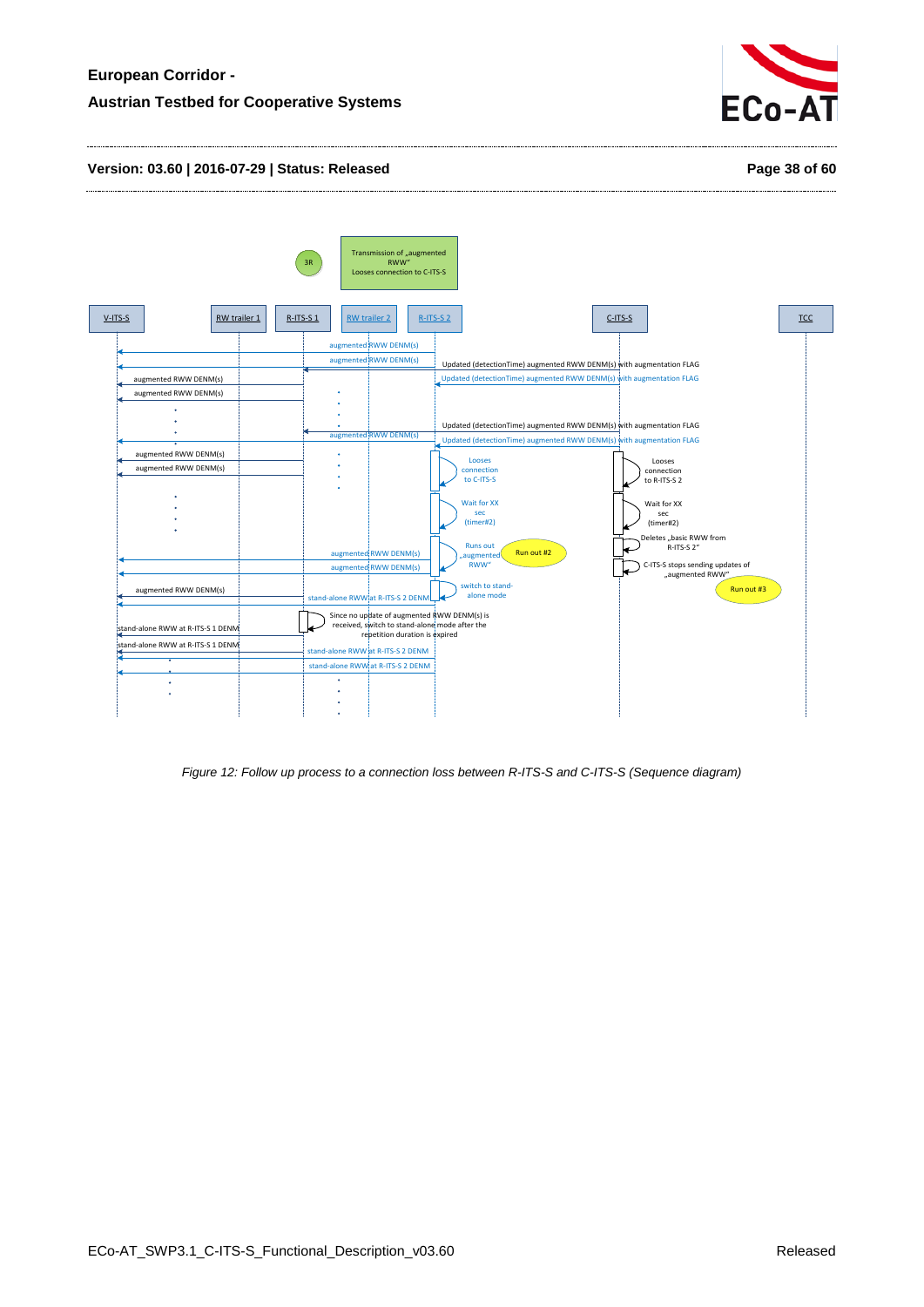

#### **Version: 03.60 | 2016-07-29 | Status: Released Page 39 of 60**



<span id="page-38-0"></span>*Figure 13: Sending of "stand alone RWW at R-ITS-S" after connection loss between C-ITS-S and R-ITS-S (Sequence diagram)*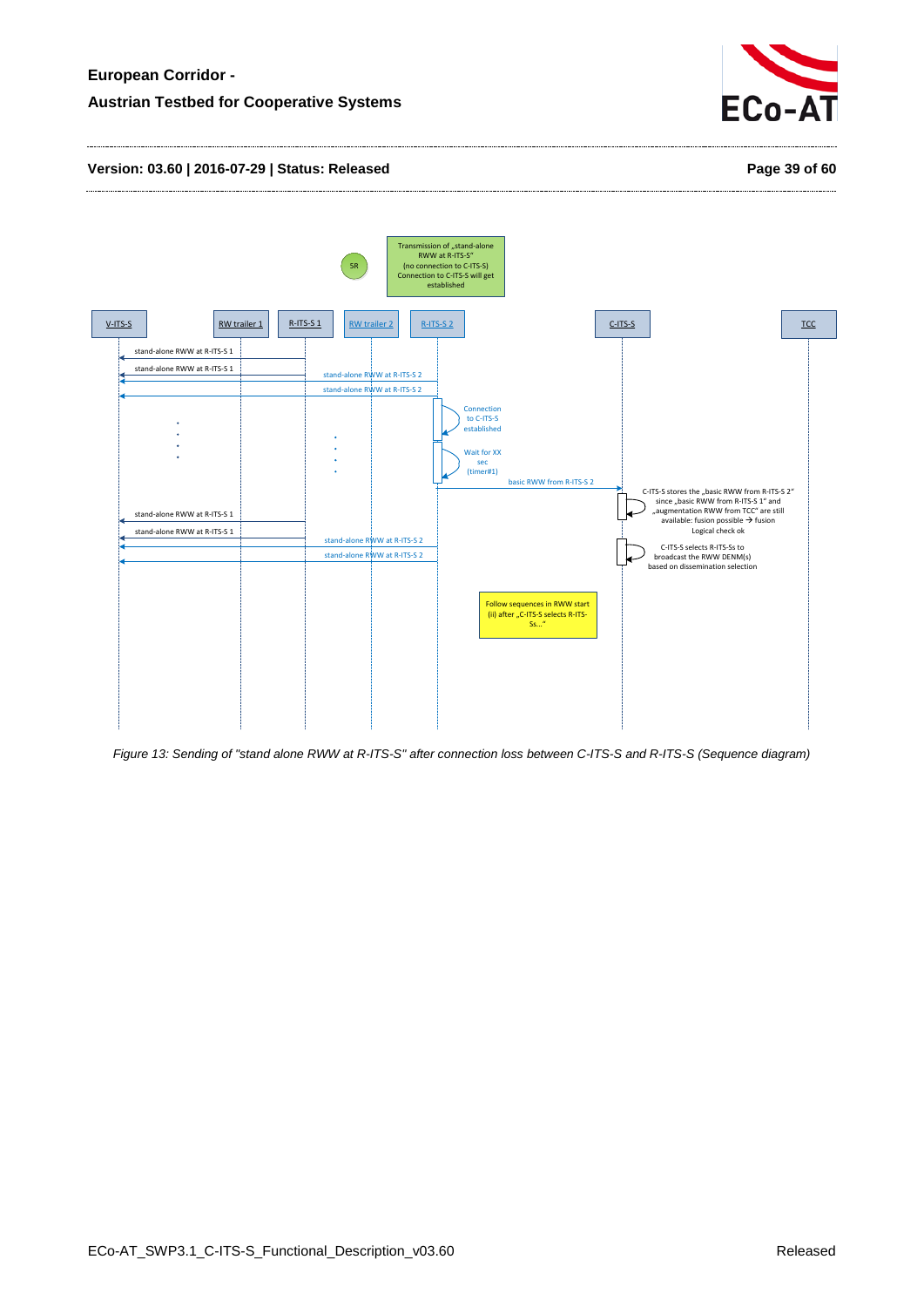

**Version: 03.60 | 2016-07-29 | Status: Released Page 40 of 60**

The process shown in [Figure 14](#page-39-0) and [Figure 15](#page-40-0) describes the stop of sending triggerable RWW due to a loss of connection between R-ITS-S and C-ITS-S.

The run out process indicated in the drawing is described in chapter [4.4.3.6.](#page-49-1)



<span id="page-39-0"></span>*Figure 14: Loss of connection between R-ITS-S and CITS-S during the transmission of triggerable RWW (Flow chart)*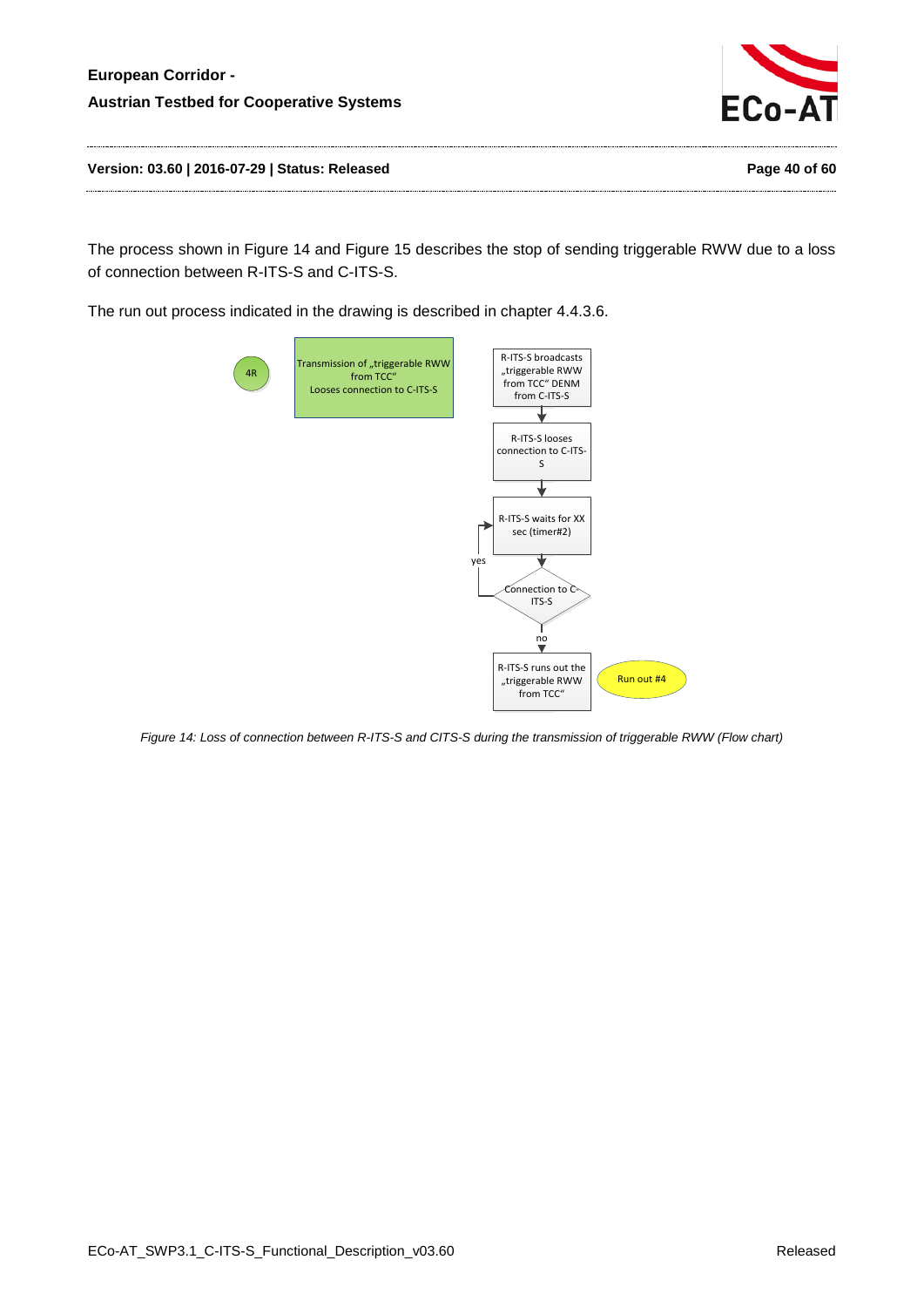

#### **Version: 03.60 | 2016-07-29 | Status: Released Page 41 of 60**



<span id="page-40-0"></span>*Figure 15: Loss of connection between R-ITS-S and CITS-S during the transmission of triggerable RWW (Sequence diagram)*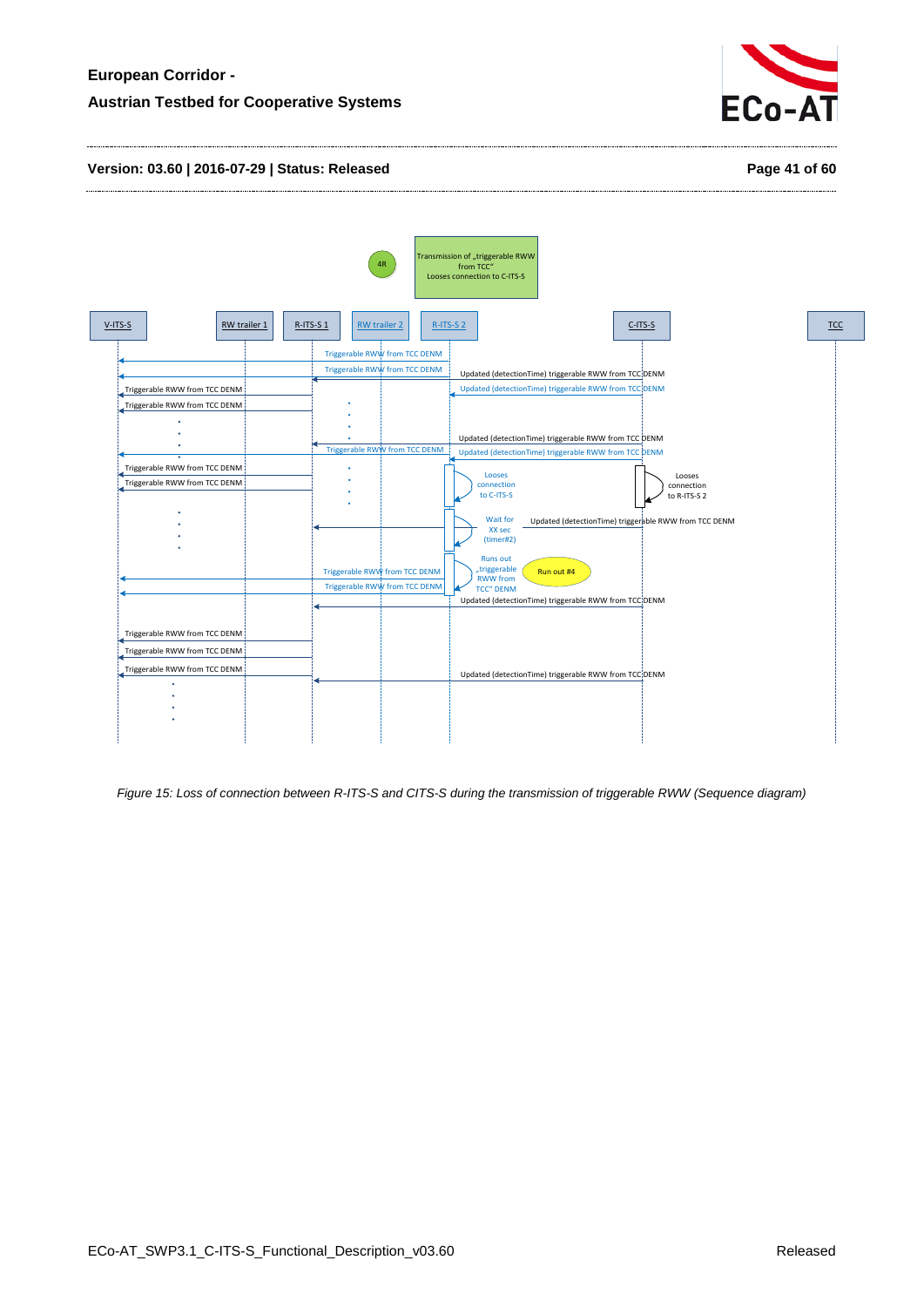

#### **Version: 03.60 | 2016-07-29 | Status: Released Page 42 of 60**

The process shown in [Figure 16,](#page-41-0) [Figure 17](#page-42-0) and [Figure 18](#page-43-0) describes the generation of "augemented RWW" on the basis of "augmentation RWW from TCC" and "basic RWW from the R-ITS-S" at the trailer for the two cases of updating either "augmentation RWW from TCC" (4C) and "basic RWW from R-ITS-S" (3C).



<span id="page-41-0"></span>*Figure 16: Process of generating and updating "augmented RWW" (Flow chart)*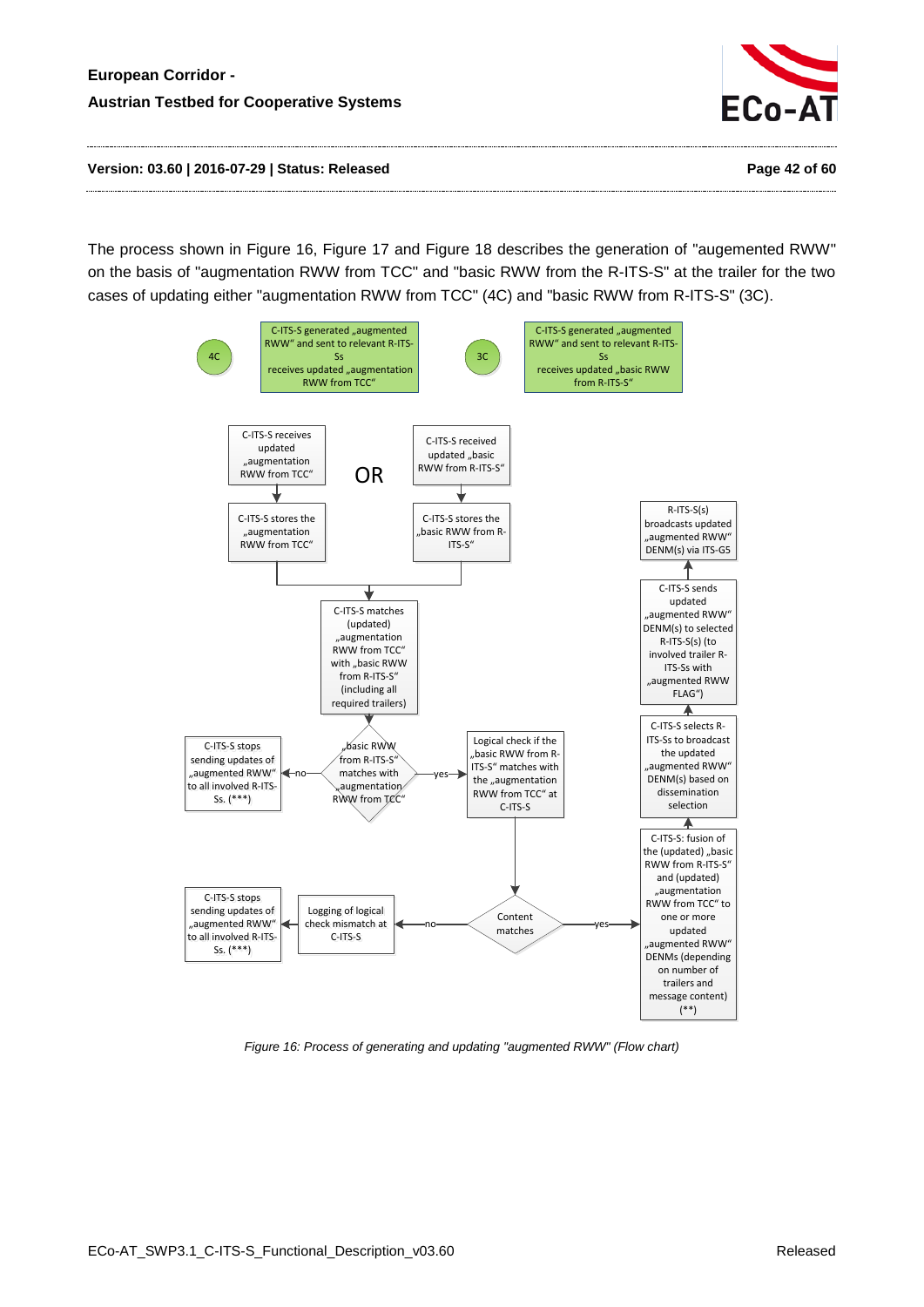

#### **Version: 03.60 | 2016-07-29 | Status: Released Page 43 of 60**



<span id="page-42-0"></span>*Figure 17: Process of generating and updating "augmented RWW" based on updated "augmentation RWW from TCC"*

*(Sequence diagram)*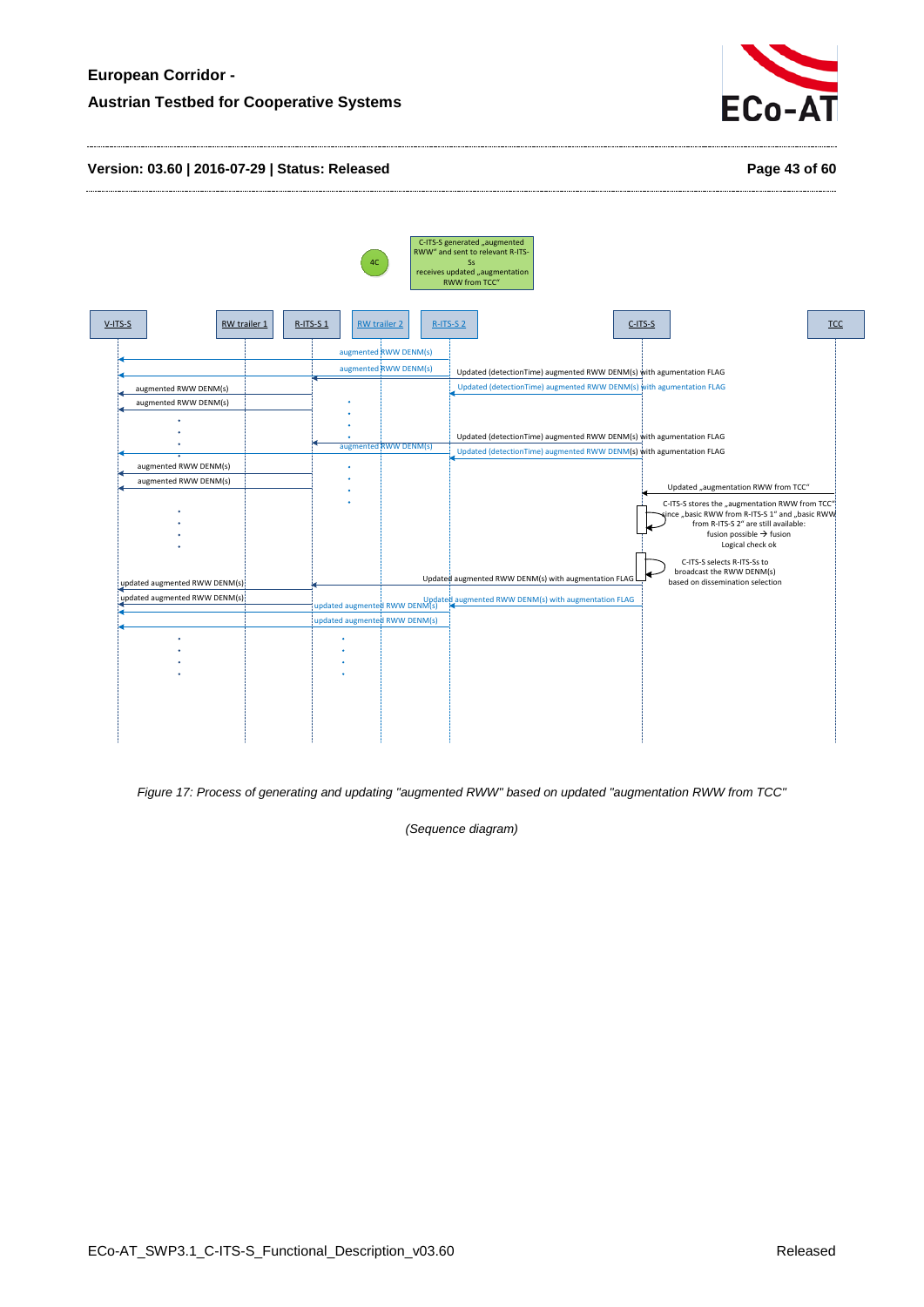

#### **Version: 03.60 | 2016-07-29 | Status: Released Page 44 of 60**



<span id="page-43-0"></span>*Figure 18: Process of generating and updating "augmented RWW" based on updated "basic RWW from R-ITS-S" (Sequence diagram)*

4.4.3.4 Process Flow Charts and Sequence Diagrams for Stop - Processes

Note: The concept of stopping a RWW DENM on the R-ITS-S is done by running out the DENM (it will be broadcasted with the repetition duration as defined by the C-ITS-S). After the repetition duration is expired the DENM will not be broadcasted anymore, i.e. no active cancelation of the DENM.

This concept has to be reconsidered if very long validityDurations (i.e. also very long repetition durations) are used.

The process shown in [Figure 19](#page-44-0) and [Figure 20](#page-44-1) describes the stop of sending RWW based on the shut down of the trailer (= stop of communication)

The run out process indicated in the drawing is described in chapter [4.4.3.6.](#page-49-1)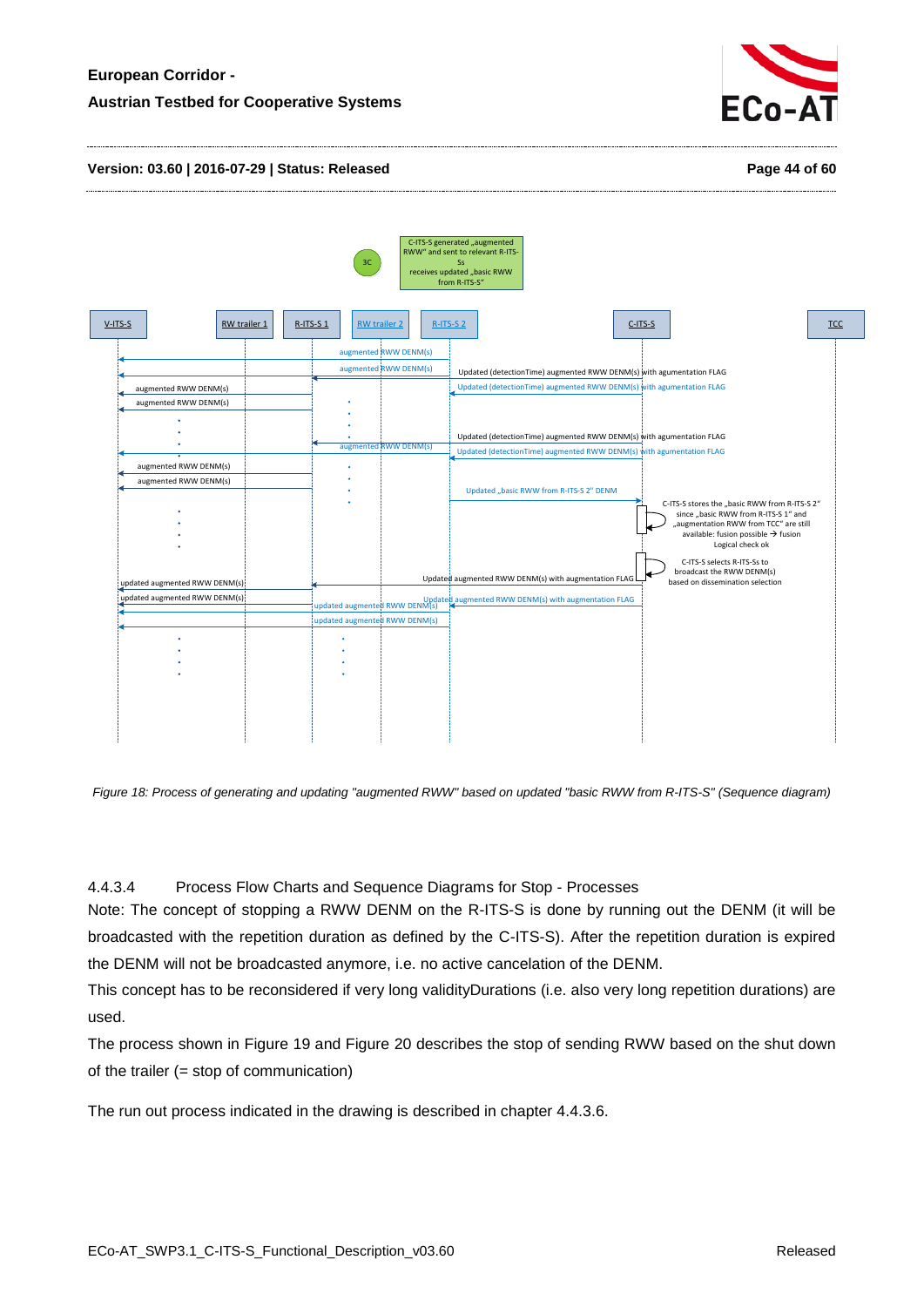

#### **Version: 03.60 | 2016-07-29 | Status: Released Page 45 of 60**



*Figure 19: Stop of RWW-messages due to a shutdown of the trailer (Flow chart)*

<span id="page-44-0"></span>

<span id="page-44-1"></span>*Figure 20: Stop of RWW-messages due to a shutdown of the trailer (Sequence diagram)*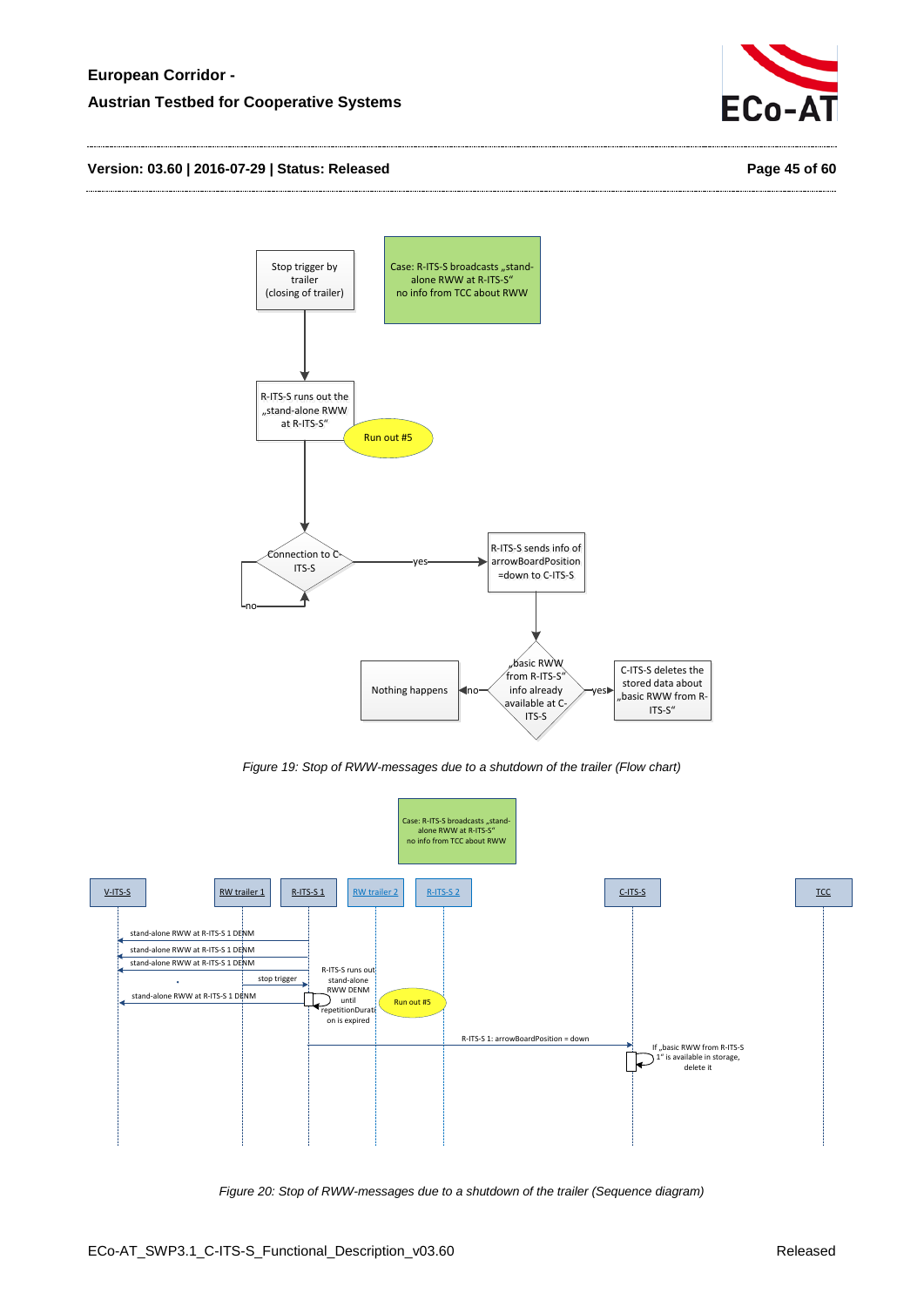

**Version: 03.60 | 2016-07-29 | Status: Released Page 46 of 60**

The process shown in [Figure 21](#page-45-0) and [Figure 22](#page-46-0) describes the stop of sending "augmented RWW" due to a stop auf "augementation RWW from TCC".

The run out process indicated in the drawing is described in chapter [4.4.3.6.](#page-49-1)



<span id="page-45-0"></span>*Figure 21: Stop of RWW-messages due to stop of "augmentation RWW from TCC" (Flow chart)*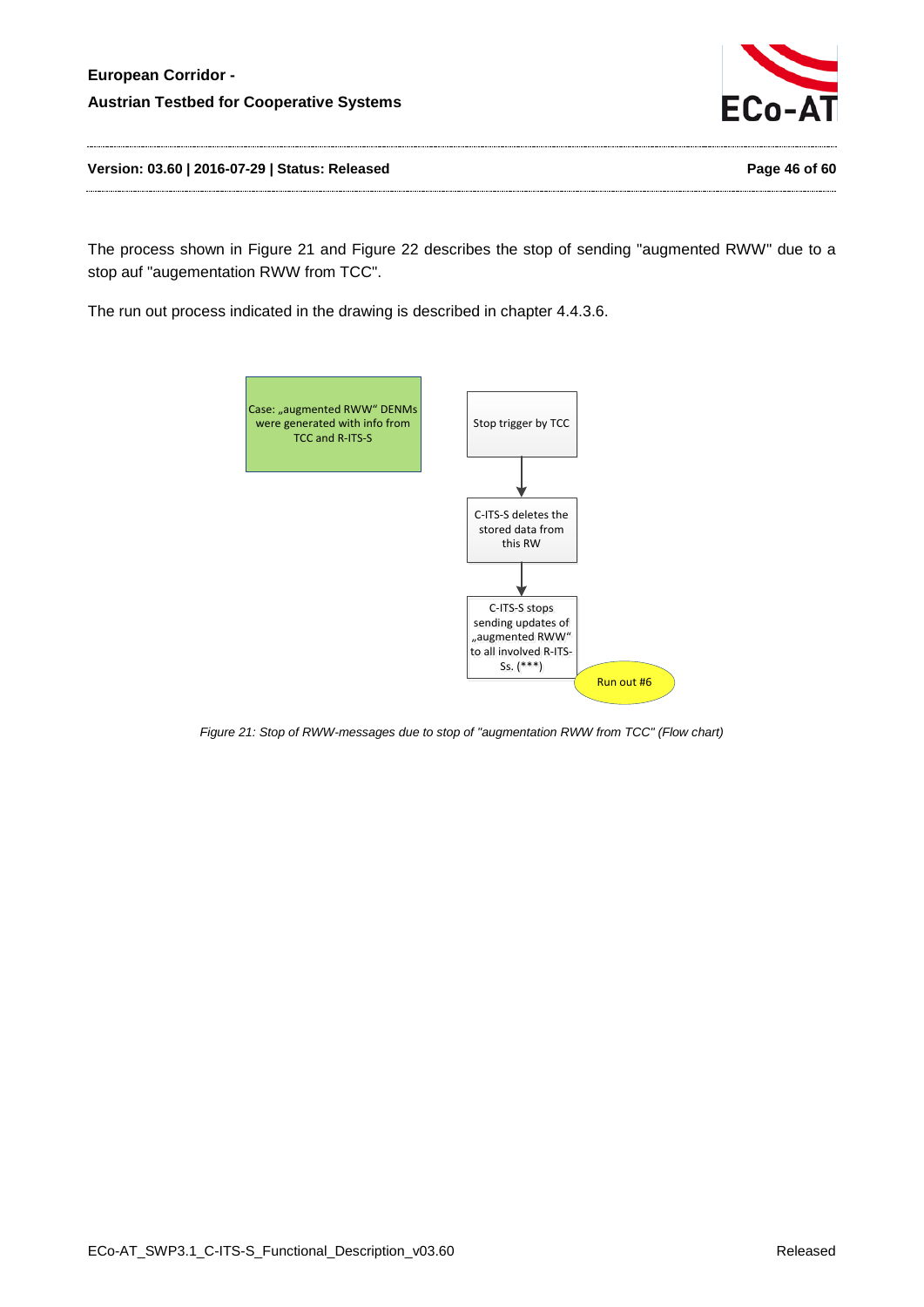

#### **Version: 03.60 | 2016-07-29 | Status: Released Page 47 of 60**



<span id="page-46-0"></span>*Figure 22: Stop of RWW-messages due to stop of "augmentation RWW from TCC" (Sequence diagram)*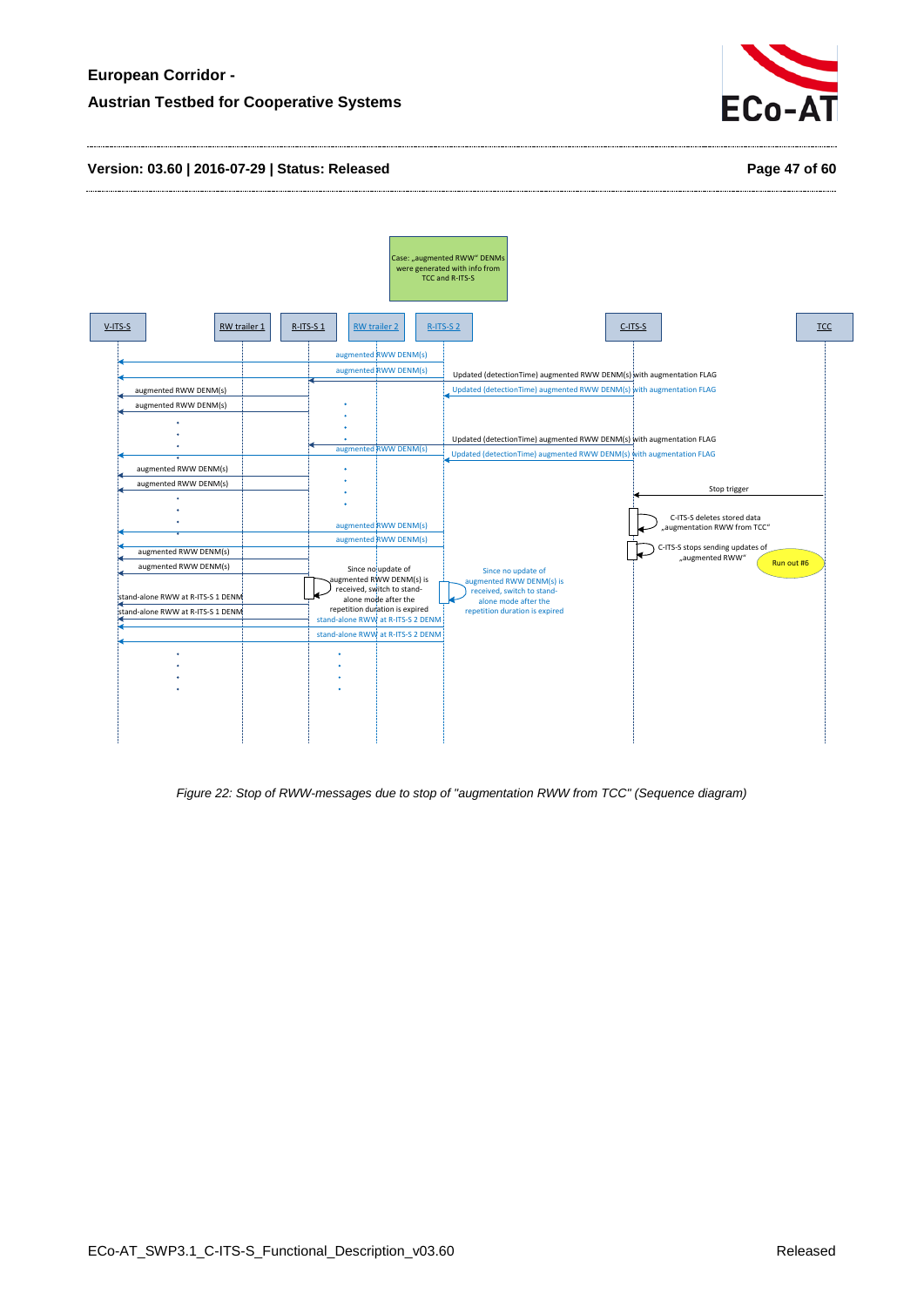

**Version: 03.60 | 2016-07-29 | Status: Released Page 48 of 60**

The process shown in [Figure 23](#page-47-0) and [Figure 24](#page-48-0) describes the stop of sending "augmented RWW" messages due to a shutdown of the trailer.

The run out process indicated in the drawing is described in chapter [4.4.3.6.](#page-49-1)



<span id="page-47-0"></span>*Figure 23: Stop of sending "augmented RWW" messages due to a shutdown of the trailer (Flow chart)*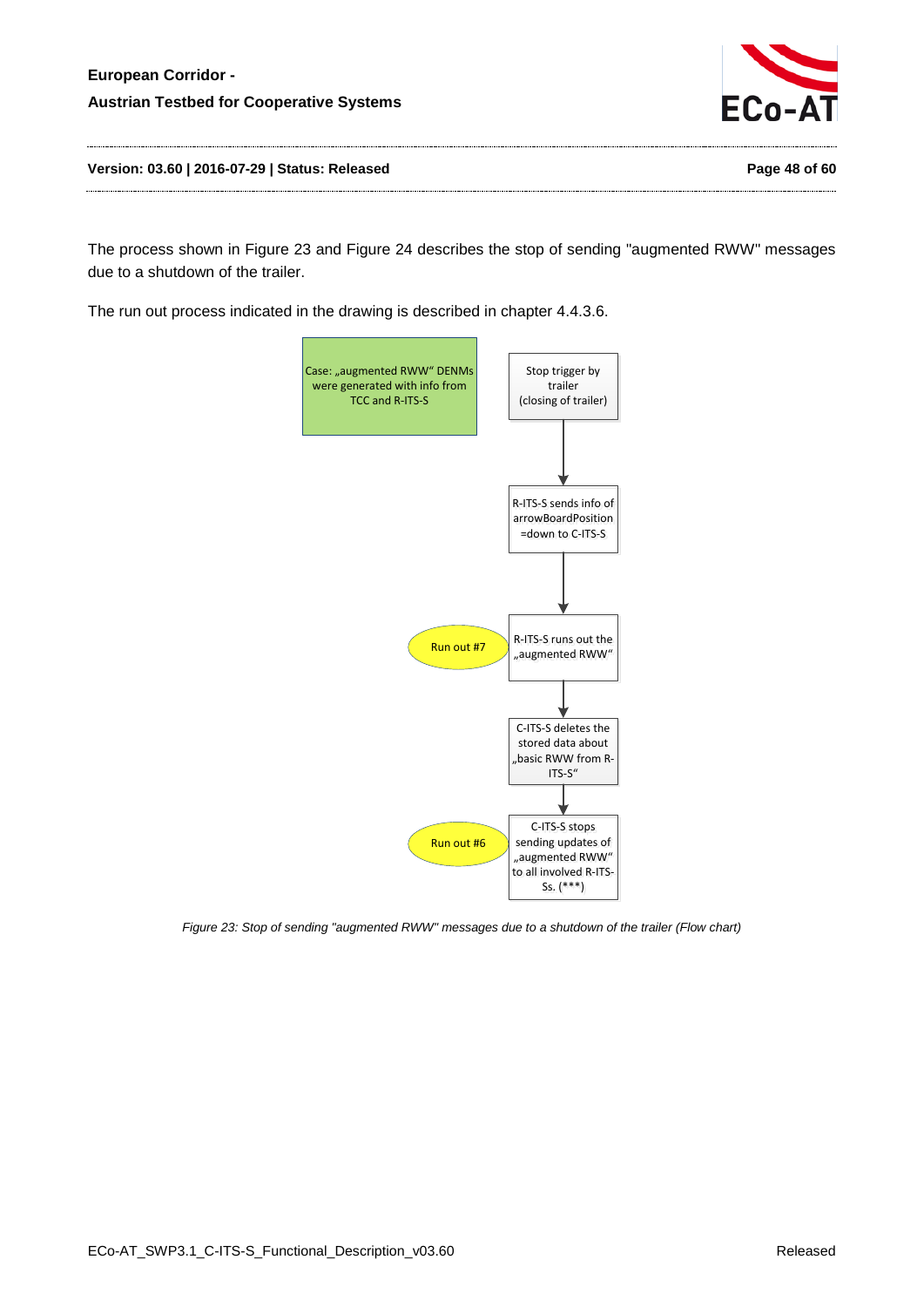

#### **Version: 03.60 | 2016-07-29 | Status: Released Page 49 of 60**



*Figure 24: Stop of sending augmented RWW messages due to a shutdown of the trailer (Sequence diagram)*

#### <span id="page-48-0"></span>4.4.3.5 Parameters

The following list shows the parameters which are required to handle the processes of generating, sending and stopping the RWW-messages. The values listed here can be seen as initial / default values, which have to be adjusted during the first tests.

- validityDuration (DENM): 720s
- validityDuration (stand-alone DENM): 20s
- repetitionDuration (DENM): 720s
- repetitionDuration (stand-alone DENM): 20s
- repetitionInterval (DENM): 1s (TBC)
- repetitionInterval (stand-alone DENM): 0.5s (TBC)
- updatingDuration (DENM): 360s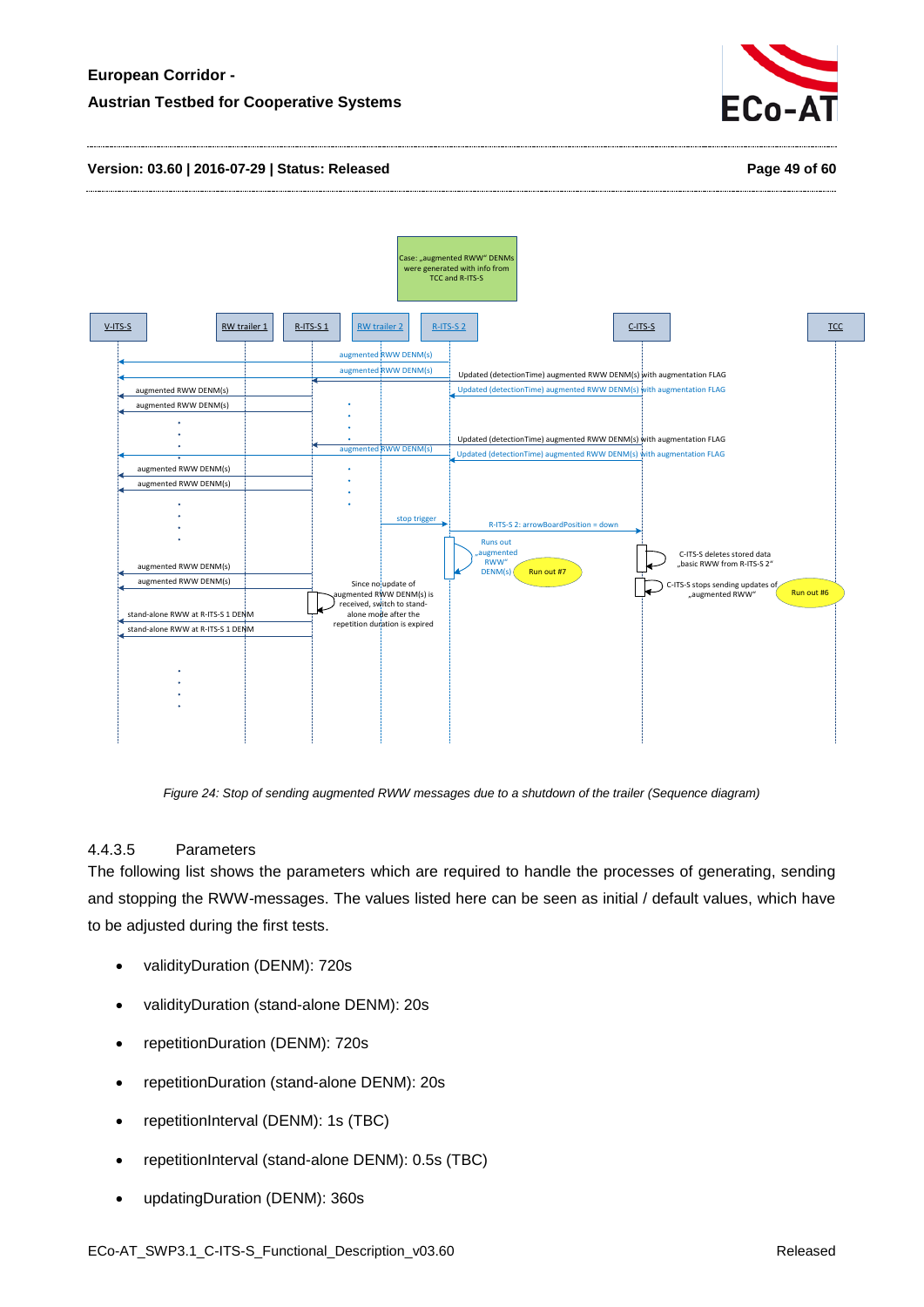

#### **Version: 03.60 | 2016-07-29 | Status: Released Page 50 of 60**

- UpdatingDuration (stand-alone DENM): 10s
- timer#1 (connection): 20s
- timer#2 (no connection): 20s

#### <span id="page-49-1"></span>4.4.3.6 Run out possibilities

- Run out #1: R-ITS-S in "stand-alone mode" receives augmented RWW DENM with augmentation FLAG: R-ITS-S runs out the stand-alone RWW DENM  $\rightarrow$  stops broadcasting stand-alone RWW DENM  $\rightarrow$  switches to augmented mode  $\rightarrow$  broadcasts augmented RWW DENM
- Run out #2: R-ITS-S in "augmented mode", broadcasts augmented RWW and looses connection to C-ITS-S: after timer#2 expired the R-ITS-S runs out augmented DENMs  $\rightarrow$  stops broadcasting augmented DENMs  $\rightarrow$  switches to stand-alone mode  $\rightarrow$  broadcasts stand-alone DENM
- Run out #3: C-ITS-S generated augmented RWW and looses connection to one involved R-ITS-S: after timer#2 expired C-ITS-S stops sending updates (based on detectionTime) of the augmented RWW
- Run out #4: R-ITS-S broadcasts triggerable RWW DENM and looses connection to C-ITS-S. (similar to Run out #2): after timer#2 expired the R-ITS-S runs out triggerable RWW DENM  $\rightarrow$  stops broadcasting triggerable RWW DENM
- Run out #5: R-ITS-S in "stand-alone mode" receives stop trigger from trailer: R-ITS-S runs out standalone RWW until repetitionDuration is expired
- Run out #6: C-ITS-S generated augmented RWW and receives stop trigger from TCC or from R-ITS-S. (similar to Run out #3): C-ITS-S stops sending updates (based on detectionTime) of the augmented RWW
- Run out #7: R-ITS-S in "augmented mode" and receives stop trigger from trailer: R-ITS-S runs out augmented RWW DENMs

#### <span id="page-49-0"></span>4.4.4 DENM from Vehicles

In case that a vehicle has encountered a critical situation worth to send a DENM it will generate the message and transmit it to the R-ITS-S.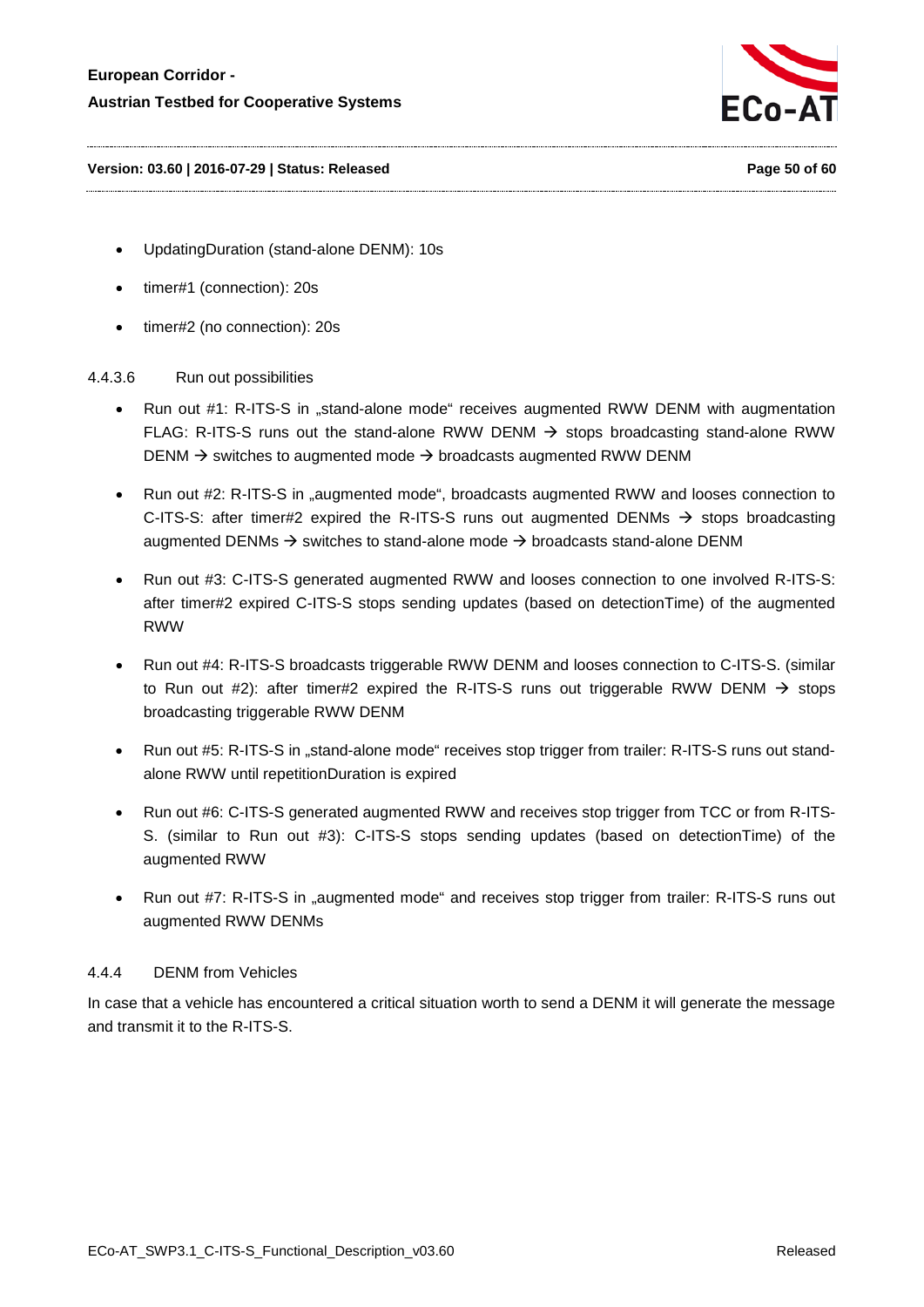

#### **Version: 03.60 | 2016-07-29 | Status: Released Page 51 of 60**



*Figure 25: Handling and processing of DENM sent from V-ITS-S*

Vehicles are broadcasting DENMs that will be received by R-ITS-Ss. The DENMs received by the R-ITS-S can be from different V-ITS-Ss and can contain different events. The sequence diagram above shows an example of 2 vehicles are broadcasting periodical DENMs (vehicle 1 is broadcasting a sequence of DENMs containing the same event (DENM 1), vehicle 2 is broadcasting sequences of DENMs containing 2 different events (DENM 2 and DENM 3)). In the figure above the arrows of DENM 1 to 3 lead only to the R-ITS-S. Of course the broadcasted DENM would be also received by the other vehicle, but this is not relevant for this scenario. Therefore this arrow is not shown for simplicity reasons. The R-ITS-S eliminates DENM duplicates, i.e., originated by the same V-ITS-S AND containing the same event information (updates from a DENM containing new/changed information shall not be eliminated). Therefore the R-ITS-S eliminates all DENMs fulfilling these conditions, except of the first one. Only the unique DENMs are sent by the R-ITS-S to the C-ITS-S. The C-ITS-S does not filter any DENMs, but forwards the information of the DENMs to the TCC.

In order to eliminate DENM duplicates, the R-ITS-S has to remember the DENM for a specific duration. This duration shall be set to at least the maximum repetition duration specified in the triggering conditions for DENM (e.g. 300s: traction loss caused by slipperiness).

With this concept the TCC receives just one single information about a specific event from each vehicle. If more vehicles are sending the same event, the TCC can use these multiple DENM information (same event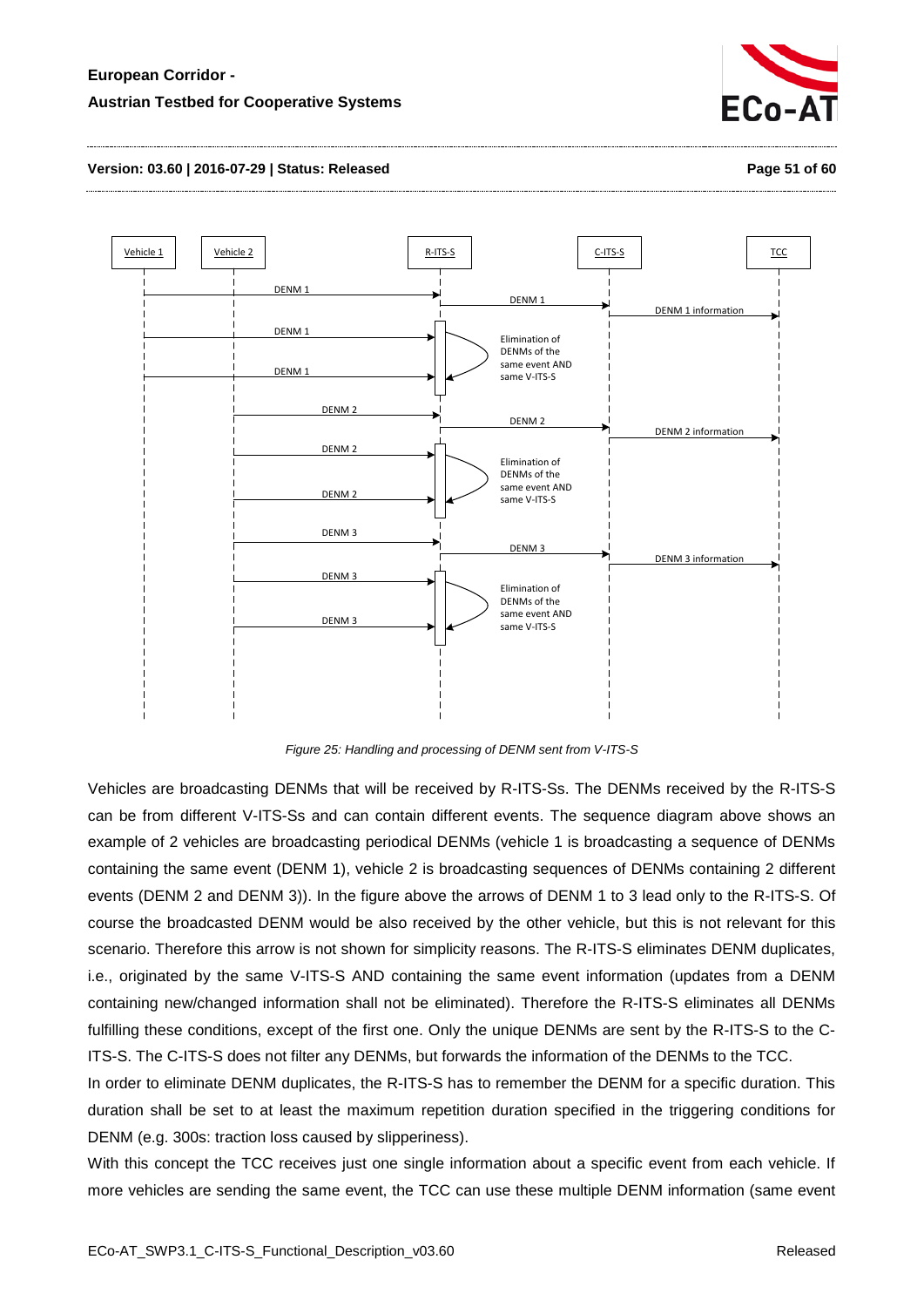

#### **Version: 03.60 | 2016-07-29 | Status: Released Page 52 of 60**

but from a different vehicle) as quality information (if the event is reported by many vehicles the information has a higher quality).

#### <span id="page-51-0"></span>4.4.5 DENM references

For informing the V-ITS-S about a specific traffic situation one or more DENM are needed. Therefore the message have to be releated each other.

- In the case of RWW the DENM data element "alacart/roadworks/referenceDenms" is used to reference the action ID of related DENM each other.
- In the case of OtherDENM the DENM data element "situation/linkedCause" is used to reference related cause codes.

#### Remark:

A common solution for referencing DENM will be requested by a change request from the ECO-AT members to ETSI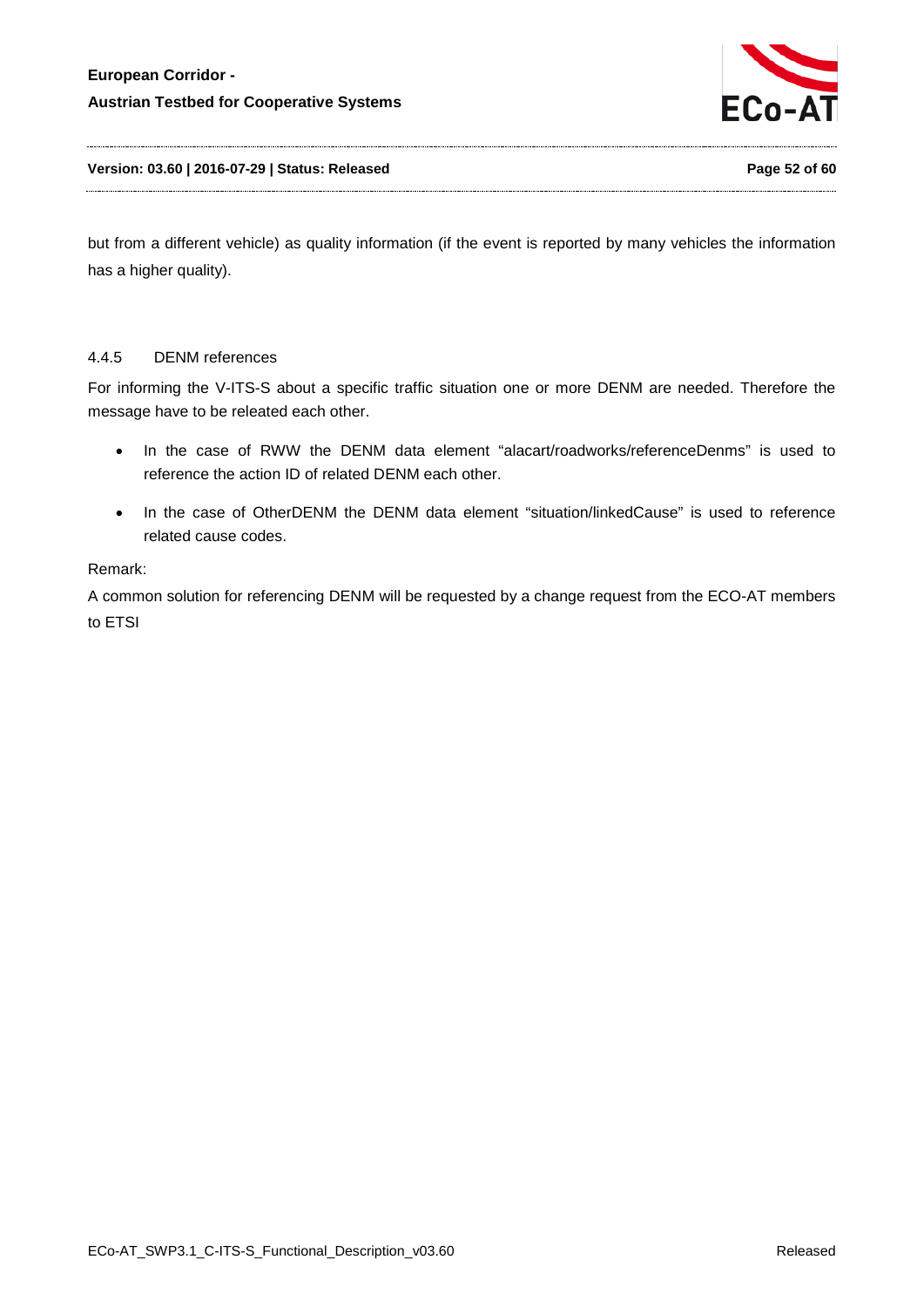

**Version: 03.60 | 2016-07-29 | Status: Released Page 53 of 60**

#### <span id="page-52-0"></span>4.4.6 IVI Processing

#### 4.4.6.1 IVI Message data flow



Figure 26 Generation and Procession of IVI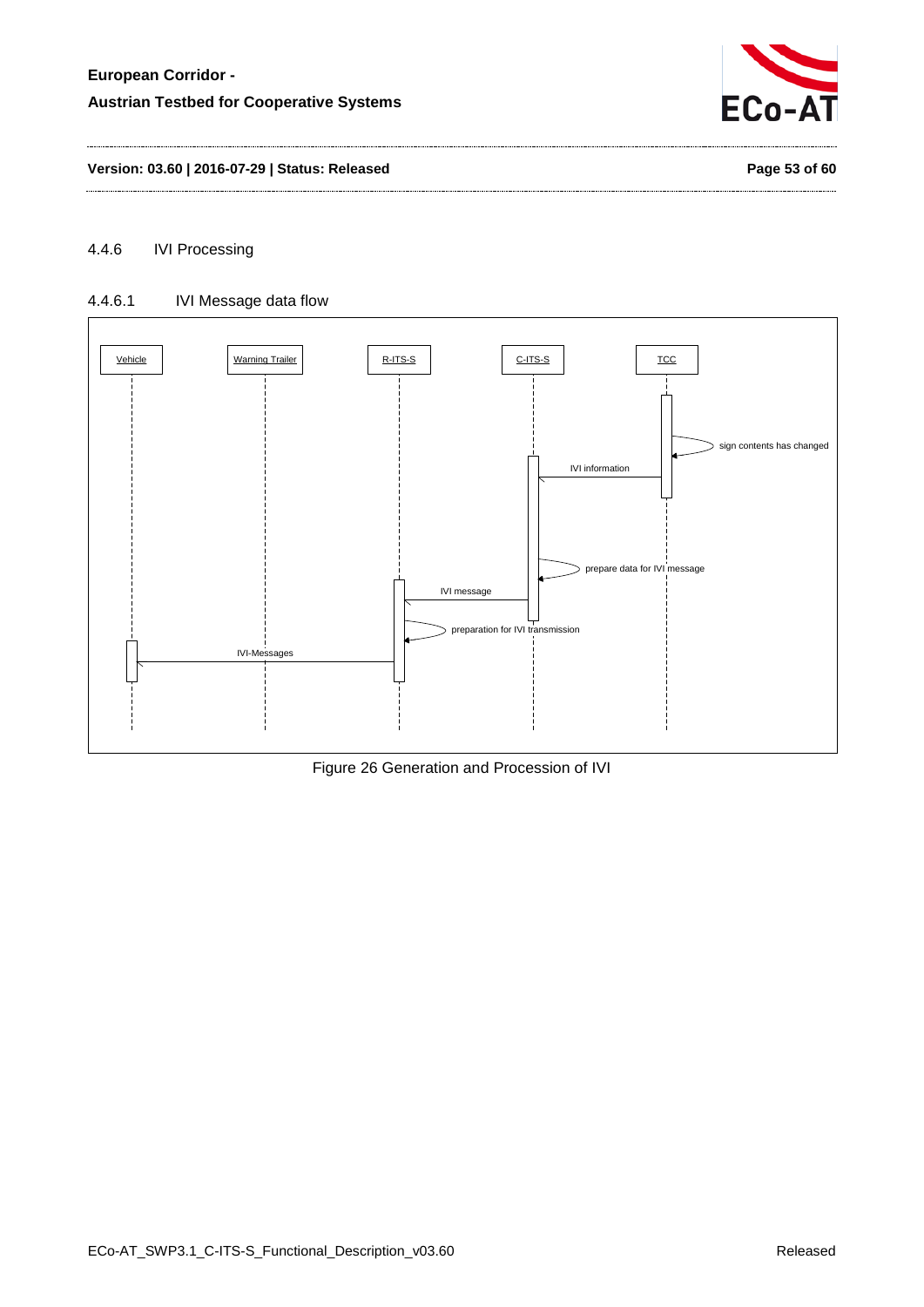

#### **Version: 03.60 | 2016-07-29 | Status: Released Page 54 of 60**



#### Figure 27 IVI message validity update

#### <span id="page-53-0"></span>4.4.7 SPAT / MAP Processing

Not required for interurban use cases of Day 1 use cases. May be required for long term roadworks to provide changed lane structure.

#### <span id="page-53-1"></span>4.4.8 Mapping of Data

Data received from and sent to the TCC via IF1 are structured according to the DATEX II standard. Data which are sent to the R-ITS-S via IF3 are structured according to the G5-standard telegram definitions for DENM, IVI and RWW. In between both interfaces the C-ITS-S will carry out a mapping of the data from one standard into the other. The mapping tables for all UC can be found in [ECo-AT SWP3.1 DATEX II mapping].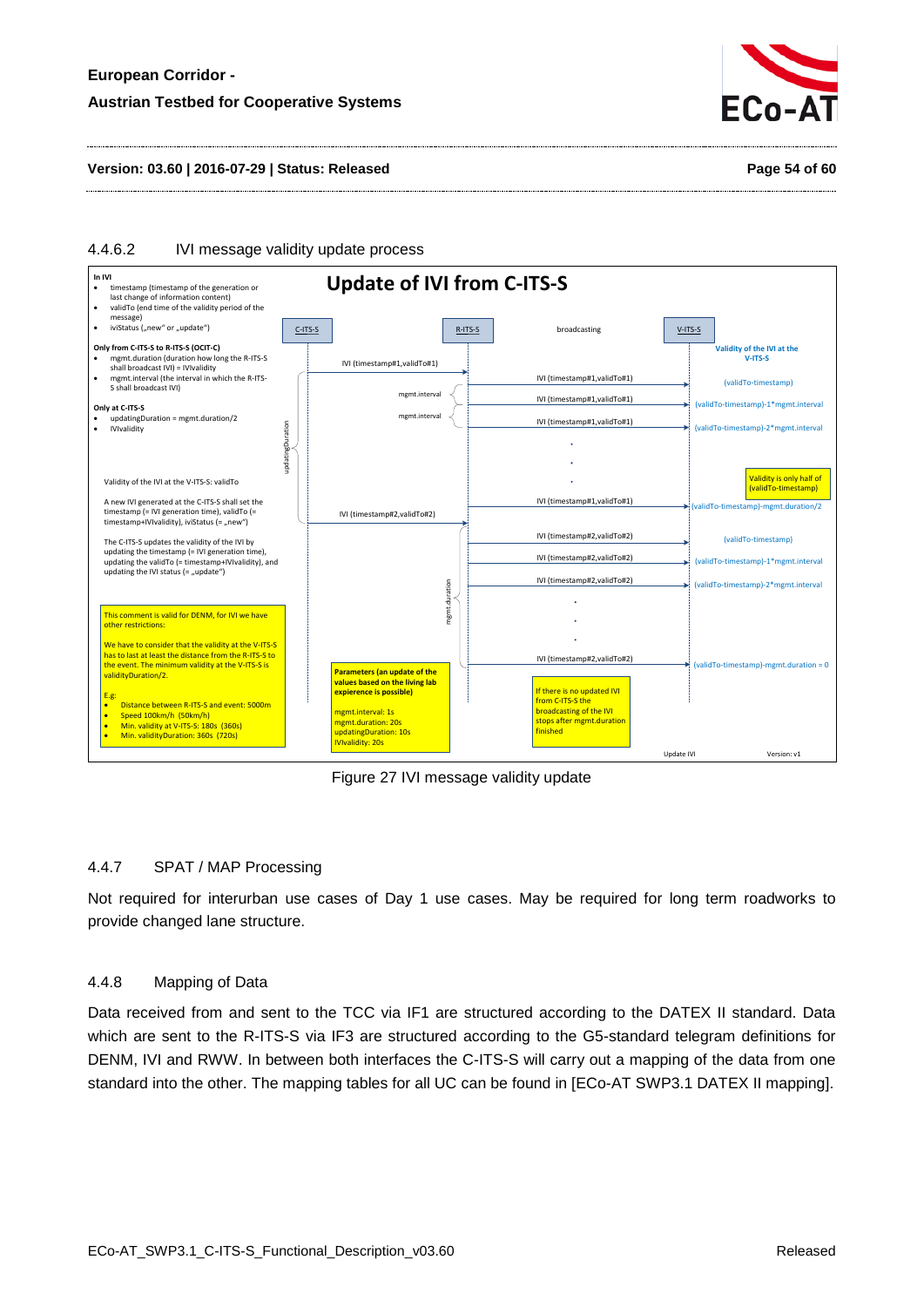

#### **Version: 03.60 | 2016-07-29 | Status: Released Page 55 of 60**

#### <span id="page-54-0"></span>4.4.9 Data Dissemination

This description is based on the following requirements:

- R\_T\_001 The TCC shall send DENM information to the C-ITS-S, as described in Ref. [ECo-AT UC RWW] and Ref. [ECo-AT UC other DENM] (UC RWW and UC other DENM applications). The information is sent to the C-ITS-S for a new DENM and for an update to an existing DENM.
- R\_T\_003 The TCC shall send IVI information to the C-ITS-S, as described in Ref. [ECo-AT UC IVI]. The information is sent to the C-ITS-S for a new IVI and for an update to an existing IVI.
- R C 003 The C-ITS-S shall receive DENM information from the TCC, as described in Ref. [ECo-AT UC RWW] and Ref. [ECo-AT UC other DENM] (UC RWW and UC other DENM applications).The information is received from the TCC for a new DENM and for an update to an existing DENM.
- R\_C\_083 The C-ITS-S shall forward DENM information (DENM data / UC other DENM applications) to the TCC.
- R\_C\_084 The C-ITS-S shall send DENM data to the R-ITS-S, as described in Ref. [ECo-AT UC RWW] and Ref. [ECo-AT UC other DENM] (UC RWW and UC other DENM applications). The information is sent to the R-ITS-S for a new DENM and for an update to an existing DENM.
- R\_C\_085 The C-ITS-S shall send IVI data to the R-ITS-S, as described in Ref. [ECo-AT UC IVI]. The information is sent to the R-ITS-S for a new IVI and for an update to an existing IVI.
- R\_C\_017 The C-ITS-S shall be able to send DENM data and IVI data to a subset of R-ITS-Ss. This subset shall be chosen, based on the R-ITS-S dissemination selection method, as described in Ref. [ECo-AT SWP3.1 C-ITS-S].

The module Data Dissemination is responsible for the selection of the appropriate R-ITS-S for broadcasting to the vehicles. The messages shall not be disseminated to all R-ITS-Ss in the system, but to selected R-ITS-S that are in the vicinity of the event. The ECo-AT approach for R-ITS-S selection during Day 1 of C-ITS is not to select the first R-ITS-S in upstream traffic direction, but a set of R-ITS-S. The selection result (i.e. which R-ITS-S) shall distribute the message, depends on the location of the event (the TCC can define the radius). Therefore the location of the event determines the selection of the distribution area. All information, events and alarms are referenced to a geo position (coordinates).

- **Roadworks**
- Hazardous spot information provided by vehicles
- Hazardous spot information provided by the TCC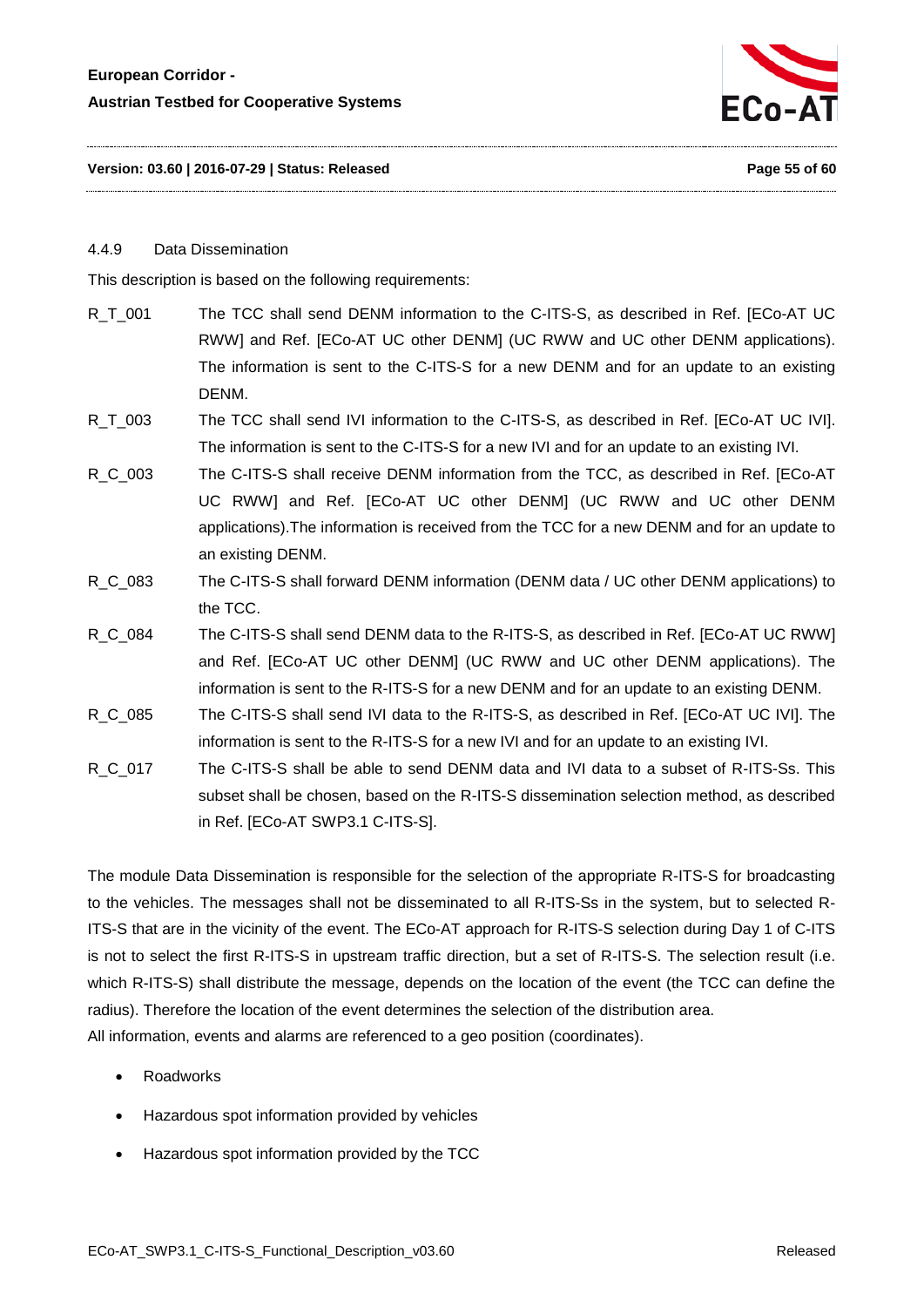

#### **Version: 03.60 | 2016-07-29 | Status: Released Page 56 of 60**

Based on that reference the distribution area is selected. The distribution area is defined as a circle around that reference point.

The C-ITS-S will disseminate the messages to any R-ITS-S which is inside of a circle which is defined by a center point at the *eventPosition* and a radius equal to the *disseminationRadius*, as shown in [Figure 28.](#page-56-1)

The information dissemination of traffic situations like roadworks warning is carried out using one or more DENM messages related to each other. The dissemination algorithm of the C-ITS-S has to take care, that the related DENM of a specific traffic situation are not split over different R-ITS-S. All related DENM of a traffic situation shall be sent using the same R-ITS-S.

The *eventPosition* (latitude / longitude coordinates of the location of the event) shall be furnished to the C-ITS-S by the TCC.

The *disseminationRadius* may be furnished to the C-ITS-S by the TCC. If the TCC does not furnish the *disseminationRadius*, the C-ITS-S will utilize the *defaultDisseminationRadius*, which is a C-ITS-S configurable item: 500..50000m

The default value shall be based on:

- Use case (well-known and unambiguous per UC, furnished by TCC)
- Number of R-ITS-S to be selected (set of an upper boundary for *defaultDisseminationRadius*)
- Distance between the R-ITS-S after roll-out (tbd: min, max, average)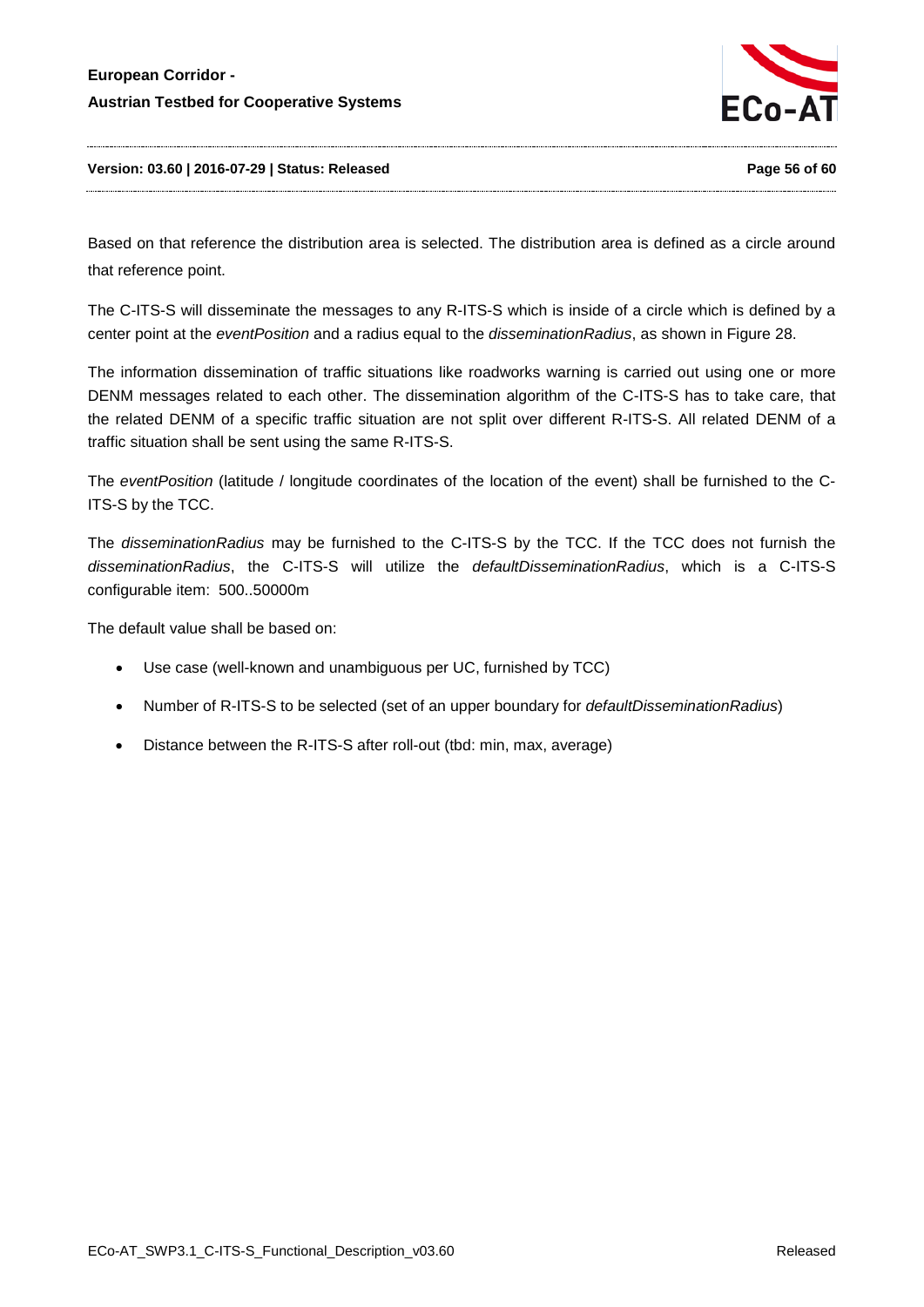

#### **Version: 03.60 | 2016-07-29 | Status: Released Page 57 of 60**



*Figure 28: Circle method for R-ITS-S dissemination selection*

# <span id="page-56-1"></span><span id="page-56-0"></span>**4.5 Security / PKI Management**

R\_C\_087 C-ITS-S shall fulfill the overall system security.

The functionality of the system component PKI (certification authotity) is not yet standardized. There is a propriatary PKI-server implementation existing within the the C2C-CC consortium. The usage of the C2C-CC PKI server is reserved for C2C-CC members and needs special agreement if the manufacturer is not member of the the C2C-CC. The C2C-CC pilot PKI will be just used for the Living Lab, not for the final specification.

The C-ITS-S will be an element of the overall interurban network like the TCC and all roadside equipment. All fixed R-ITS-S will be connected directly via cable. Internal security is fulfilled by the security mechanisms of this network. Mobile R-ITS-S will be connected via the 3G/4G which will be secured by a VPN-tunnel.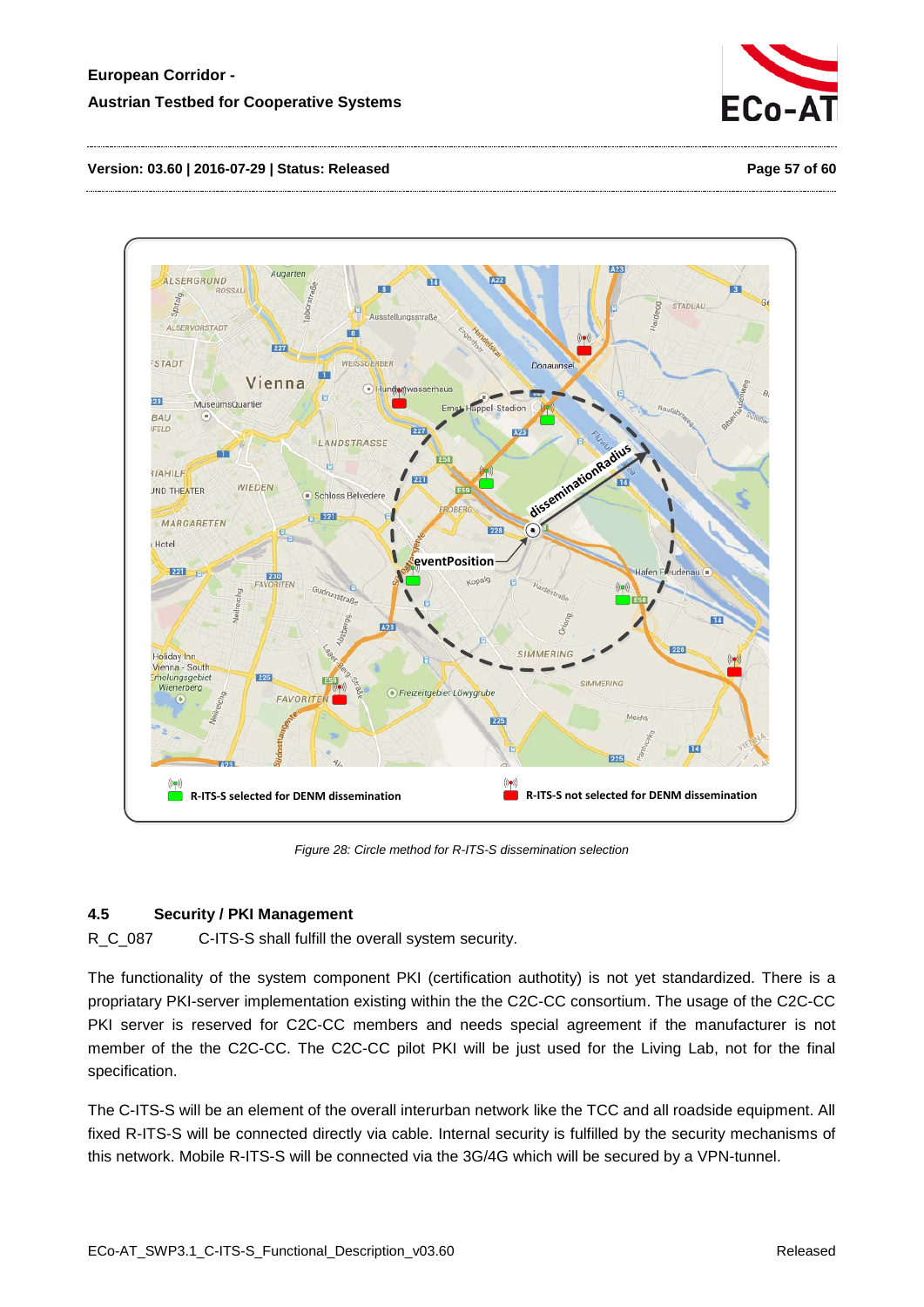

**Version: 03.60 | 2016-07-29 | Status: Released Page 58 of 60**

#### <span id="page-57-0"></span>**4.6 C-ITS-S Hardware**

The hardware of the C-ITS-S is mainly defined by the proprietary system architecture and system requirements. There are various concepts for the HW-architecture consisting of e.g. a C-ITS-S main server, an archive server and one or more user clients to provide access to the server for several parties.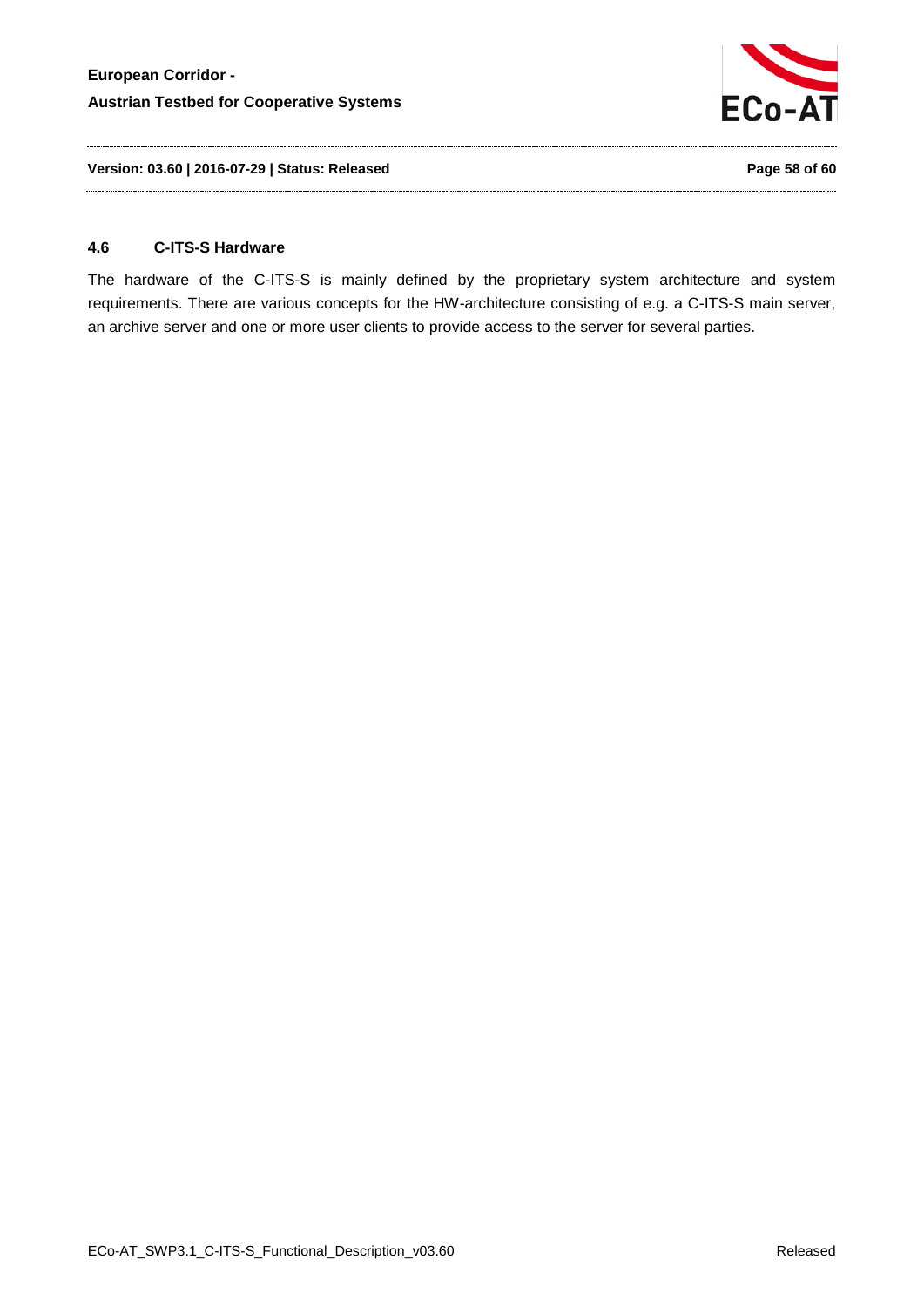

**Version: 03.60 | 2016-07-29 | Status: Released Page 59 of 60**

# <span id="page-58-1"></span><span id="page-58-0"></span>**5 Subworkpackage Description**

#### 5.1.1 Development

The basic functionality of the C-ITS-S described in this document will be implemented and pre-tested in the labs of the manufacturers.

A prototype of the C-ITS-S development will be released to SWP4 (living Lab) for integration in the TCC system.

More detailed tests for validation of the C-ITS-S functionality will be specified in the sub work package SWP3.7